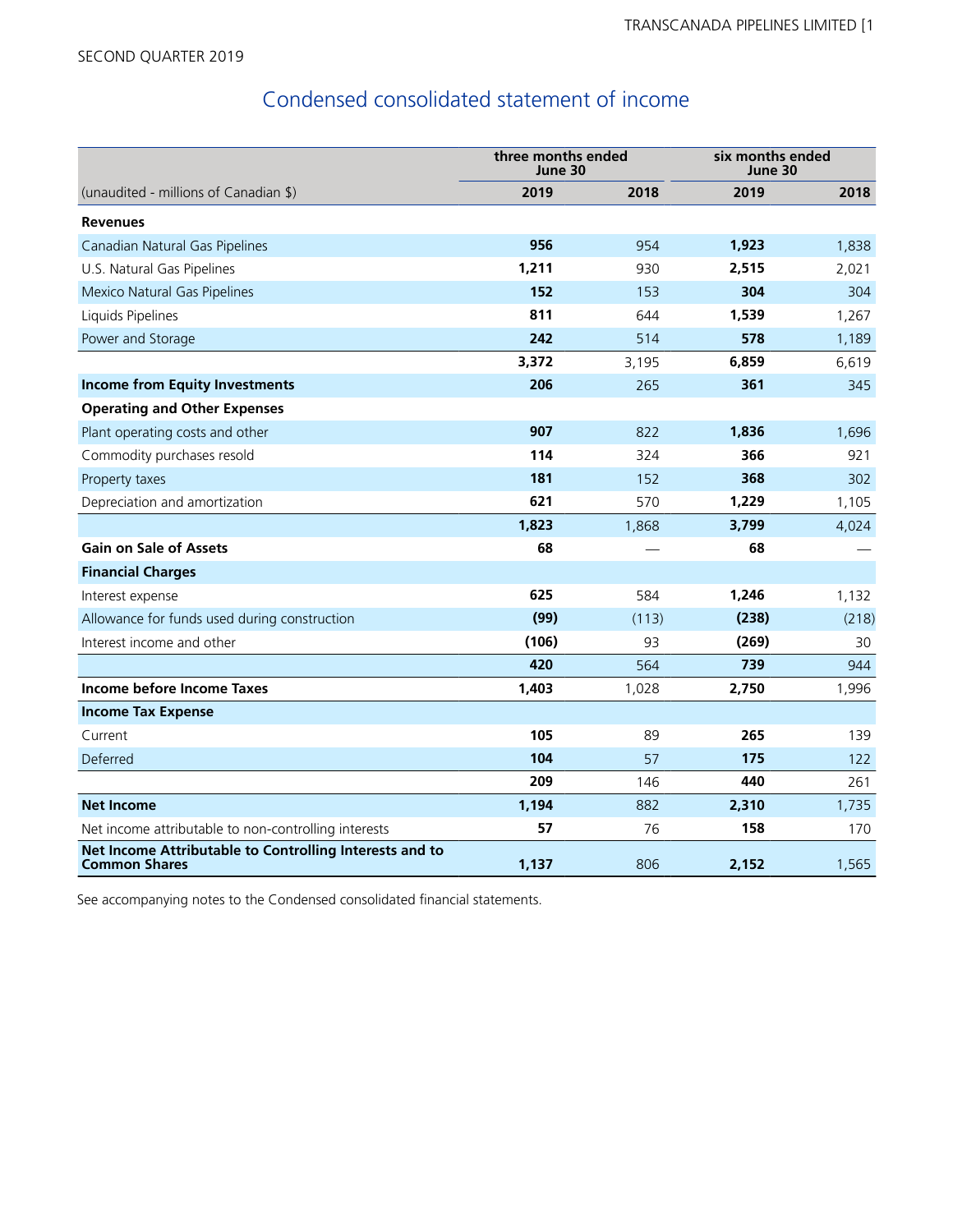# Condensed consolidated statement of comprehensive income

|                                                                                                               | three months ended<br>June 30 |                | six months ended<br>June 30 |                 |
|---------------------------------------------------------------------------------------------------------------|-------------------------------|----------------|-----------------------------|-----------------|
| (unaudited - millions of Canadian $\frac{1}{2}$ )                                                             | 2019                          | 2018           | 2019                        | 2018            |
| <b>Net Income</b>                                                                                             | 1,194                         | 882            | 2,310                       | 1,735           |
| Other Comprehensive (Loss)/Income, Net of Income Taxes                                                        |                               |                |                             |                 |
| Foreign currency translation losses and gains on net investment in<br>foreign operations                      | (385)                         | 259            | (755)                       | 691             |
| Reclassification of foreign currency translation gains on net investment<br>on disposal of foreign operations | (9)                           |                | (9)                         |                 |
| Change in fair value of net investment hedges                                                                 | 13                            | (13)           | 33                          | (15)            |
| Change in fair value of cash flow hedges                                                                      | (42)                          | (2)            | (59)                        | 5               |
| Reclassification to net income of gains and losses on cash flow hedges                                        | 3                             | 7              | 6                           | 10 <sup>°</sup> |
| Reclassification of actuarial gains and losses on pension and other<br>post-retirement benefit plans          | 2                             | $\overline{2}$ | 5                           |                 |
| Other comprehensive income on equity investments                                                              | 3                             | 6              | 4                           | 12              |
| Other comprehensive (loss)/income                                                                             | (415)                         | 259            | (775)                       | 703             |
| <b>Comprehensive Income</b>                                                                                   | 779                           | 1,141          | 1,535                       | 2,438           |
| Comprehensive income attributable to non-controlling interests                                                | 16                            | 116            | 77                          | 276             |
| <b>Comprehensive Income Attributable to Controlling Interests</b><br>and to Common Shares                     | 763                           | 1,025          | 1,458                       | 2,162           |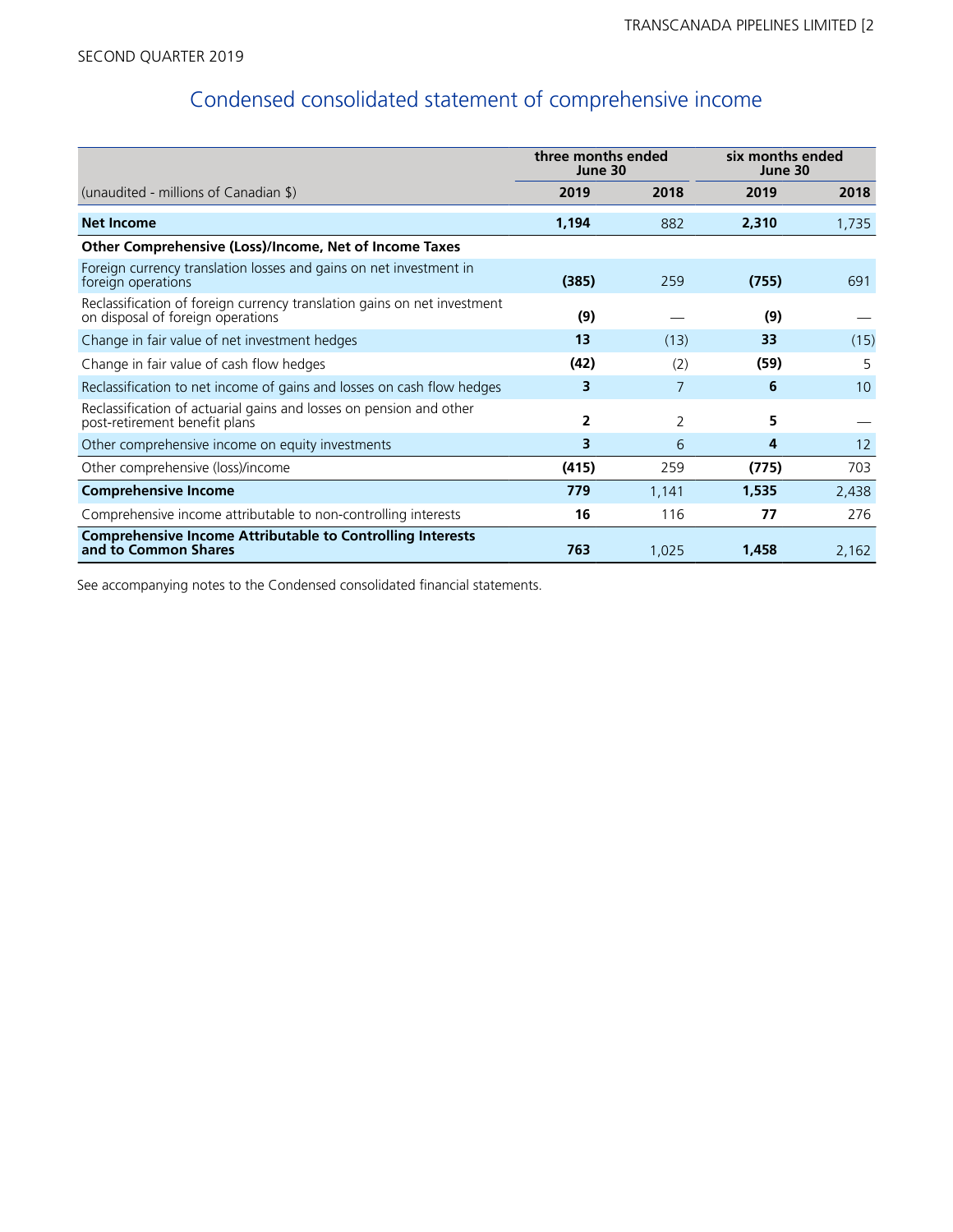# Condensed consolidated statement of cash flows

|                                                                                       | three months ended<br>June 30 |          | six months ended<br>June 30 |          |  |
|---------------------------------------------------------------------------------------|-------------------------------|----------|-----------------------------|----------|--|
| (unaudited - millions of Canadian \$)                                                 | 2019                          | 2018     | 2019                        | 2018     |  |
| <b>Cash Generated from Operations</b>                                                 |                               |          |                             |          |  |
| Net income                                                                            | 1,194                         | 882      | 2,310                       | 1,735    |  |
| Depreciation and amortization                                                         | 621                           | 570      | 1,229                       | 1,105    |  |
| Deferred income taxes                                                                 | 104                           | 57       | 175                         | 122      |  |
| Income from equity investments                                                        | (206)                         | (265)    | (361)                       | (345)    |  |
| Distributions received from operating activities of equity<br>investments             | 272                           | 231      | 549                         | 465      |  |
| Employee post-retirement benefits funding, net of expense                             | (33)                          | (3)      | (30)                        |          |  |
| Gain on sale of assets                                                                | (68)                          |          | (68)                        |          |  |
| Equity allowance for funds used during construction                                   | (55)                          | (79)     | (149)                       | (157)    |  |
| Unrealized (gains)/losses on financial instruments                                    | (146)                         | (39)     | (178)                       | 149      |  |
| Other                                                                                 | (38)                          | 63       | (60)                        | (59)     |  |
| Decrease in operating working capital                                                 | 45                            | 362      | 182                         | 156      |  |
| Net cash provided by operations                                                       | 1,690                         | 1,779    | 3,599                       | 3,171    |  |
| <b>Investing Activities</b>                                                           |                               |          |                             |          |  |
| Capital expenditures                                                                  | (1, 571)                      | (2, 337) | (3, 593)                    | (4,039)  |  |
| Capital projects in development                                                       | (217)                         | (76)     | (381)                       | (112)    |  |
| Contributions to equity investments                                                   | (175)                         | (184)    | (320)                       | (542)    |  |
| Proceeds from sale of assets, net of transaction costs                                | 591                           |          | 591                         |          |  |
| Other distributions from equity investments                                           | 66                            |          | 186                         | 121      |  |
| Deferred amounts and other                                                            | (56)                          | (15)     | (82)                        | 95       |  |
| Net cash used in investing activities                                                 | (1, 362)                      | (2,612)  | (3,599)                     | (4, 477) |  |
| <b>Financing Activities</b>                                                           |                               |          |                             |          |  |
| Notes payable (repaid)/issued, net                                                    | (956)                         | (1,327)  | 1,896                       | 485      |  |
| Long-term debt issued, net of issue costs                                             | 997                           | 3,240    | 1,021                       | 3,333    |  |
| Long-term debt repaid                                                                 | (126)                         | (808)    | (1,834)                     | (2,034)  |  |
| Advances from affiliate                                                               | 125                           | 451      | 185                         | 666      |  |
| Dividends on common shares                                                            | (692)                         | (615)    | (1, 326)                    | (1, 166) |  |
| Distributions to non-controlling interests                                            | (58)                          | (48)     | (114)                       | (117)    |  |
| Common shares issued                                                                  | 226                           | 234      | 440                         | 426      |  |
| Partnership units of TC PipeLines, LP issued, net of issue costs                      |                               |          |                             | 49       |  |
| Net cash (used in)/provided by financing activities                                   | (484)                         | 1,127    | 268                         | 1,642    |  |
| <b>Effect of Foreign Exchange Rate Changes on Cash and</b><br><b>Cash Equivalents</b> | (9)                           | 28       | (16)                        | 57       |  |
| (Decrease)/Increase in Cash and Cash Equivalents                                      | (165)                         | 322      | 252                         | 393      |  |
| <b>Cash and Cash Equivalents</b>                                                      |                               |          |                             |          |  |
| Beginning of period                                                                   | 779                           | 1,115    | 362                         | 1,044    |  |
| <b>Cash and Cash Equivalents</b>                                                      |                               |          |                             |          |  |
| End of period                                                                         | 614                           | 1,437    | 614                         | 1,437    |  |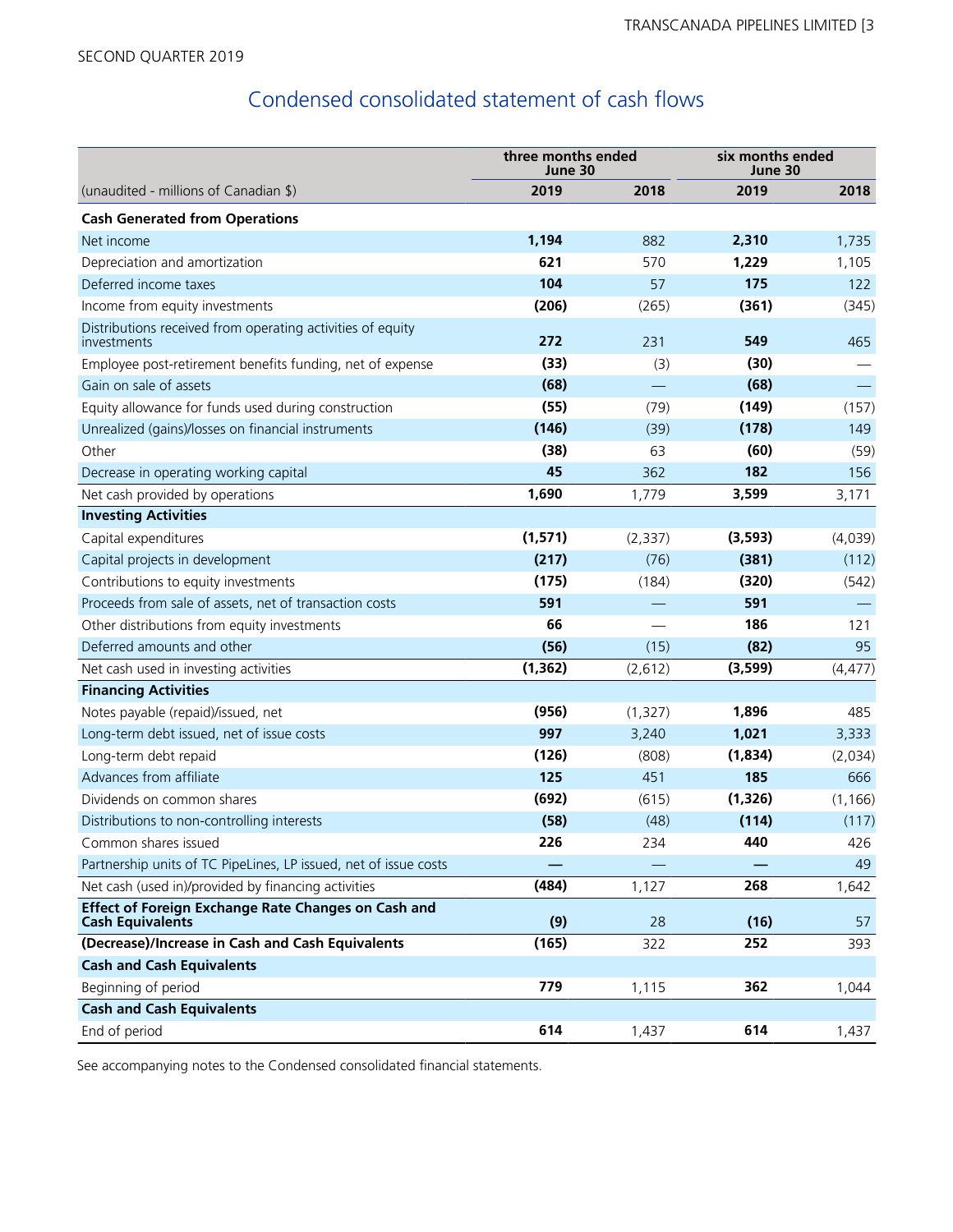# Condensed consolidated balance sheet

| (unaudited - millions of Canadian \$)                                        |                                                                           | June 30, 2019 | <b>December 31, 2018</b> |
|------------------------------------------------------------------------------|---------------------------------------------------------------------------|---------------|--------------------------|
| <b>ASSETS</b>                                                                |                                                                           |               |                          |
| <b>Current Assets</b>                                                        |                                                                           |               |                          |
| Cash and cash equivalents                                                    |                                                                           | 614           | 362                      |
| Accounts receivable                                                          |                                                                           | 2,058         | 2,548                    |
| Inventories                                                                  |                                                                           | 442           | 431                      |
| Assets held for sale                                                         |                                                                           | 1,655         | 543                      |
| Other                                                                        |                                                                           | 856           | 1,180                    |
|                                                                              |                                                                           | 5,625         | 5,064                    |
| <b>Plant, Property and Equipment</b>                                         | net of accumulated depreciation of \$26,575<br>and \$25,834, respectively | 66,685        | 66,503                   |
| <b>Equity Investments</b>                                                    |                                                                           | 6,675         | 7,113                    |
| <b>Regulatory Assets</b>                                                     |                                                                           | 1,471         | 1,548                    |
| Goodwill                                                                     |                                                                           | 13,013        | 14,178                   |
| <b>Loan Receivable from Affiliate</b>                                        |                                                                           | 1,384         | 1,315                    |
| <b>Intangible and Other Assets</b>                                           |                                                                           | 2,061         | 1,887                    |
| <b>Restricted Investments</b>                                                |                                                                           | 1,438         | 1,207                    |
|                                                                              |                                                                           | 98,352        | 98,815                   |
| <b>LIABILITIES</b>                                                           |                                                                           |               |                          |
| <b>Current Liabilities</b>                                                   |                                                                           |               |                          |
| Notes payable                                                                |                                                                           | 4,568         | 2,762                    |
| Accounts payable and other                                                   |                                                                           | 4,325         | 5,426                    |
| Dividends payable                                                            |                                                                           | 697           | 633                      |
| Due to affiliate                                                             |                                                                           | 3,802         | 3,617                    |
| Accrued interest                                                             |                                                                           | 585           | 646                      |
| Current portion of long-term debt                                            |                                                                           | 2,777         | 3,462                    |
|                                                                              |                                                                           | 16,754        | 16,546                   |
| <b>Regulatory Liabilities</b>                                                |                                                                           | 3,976         | 3,930                    |
| <b>Other Long-Term Liabilities</b><br><b>Deferred Income Tax Liabilities</b> |                                                                           | 1,512         | 1,008                    |
|                                                                              |                                                                           | 5,966         | 6,026                    |
| <b>Long-Term Debt</b>                                                        |                                                                           | 35,116        | 36,509                   |
| <b>Junior Subordinated Notes</b>                                             |                                                                           | 7,261         | 7,508<br>71,527          |
| <b>EQUITY</b>                                                                |                                                                           | 70,585        |                          |
| Common shares, no par value                                                  |                                                                           | 23,046        | 22,606                   |
| Issued and outstanding:                                                      | June 30, 2019 - 895 million shares                                        |               |                          |
|                                                                              | December 31, 2018 - 887 million shares                                    |               |                          |
| Additional paid-in capital                                                   |                                                                           | 27            | 20                       |
| Retained earnings                                                            |                                                                           | 4,376         | 3,613                    |
| Accumulated other comprehensive loss                                         |                                                                           | (1,300)       | (606)                    |
| <b>Controlling Interests</b>                                                 |                                                                           | 26,149        | 25,633                   |
| Non-controlling interests                                                    |                                                                           | 1,618         | 1,655                    |
|                                                                              |                                                                           | 27,767        | 27,288                   |
|                                                                              |                                                                           | 98,352        | 98,815                   |

**Contingencies and Guarantees** (Note 14) **Variable Interest Entities** (Note 16) **Subsequent Events** (Note 6 and 17)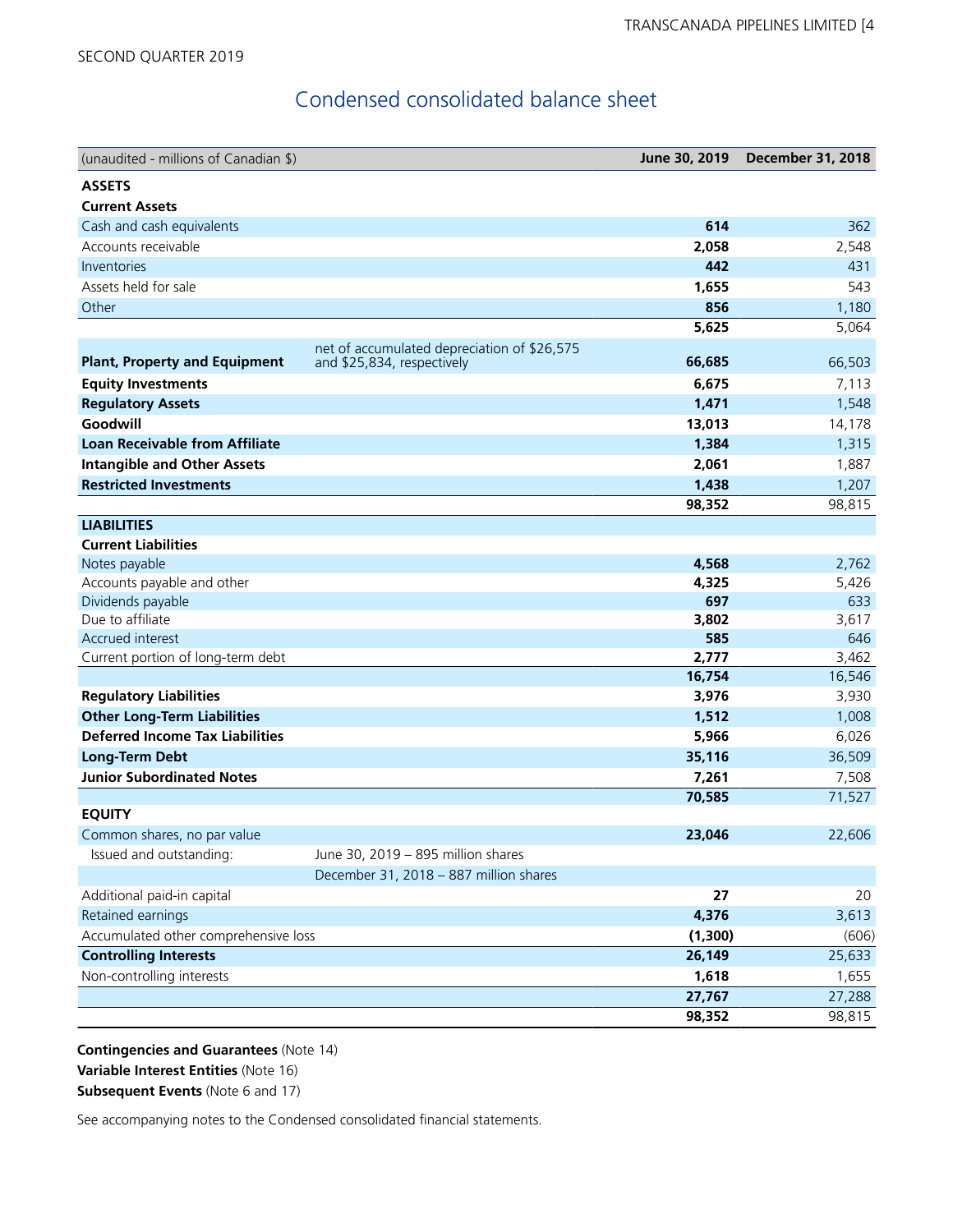# Condensed consolidated statement of equity

|                                                                                     | three months ended<br>June 30 |                | six months ended<br>June 30 |                |  |
|-------------------------------------------------------------------------------------|-------------------------------|----------------|-----------------------------|----------------|--|
| (unaudited - millions of Canadian \$)                                               | 2019                          | 2018           | 2019                        | 2018           |  |
| <b>Common Shares</b>                                                                |                               |                |                             |                |  |
| Balance at beginning of period                                                      | 22,820                        | 21,953         | 22,606                      | 21,761         |  |
| Proceeds from shares issued                                                         | 226                           | 234            | 440                         | 426            |  |
| Balance at end of period                                                            | 23,046                        | 22,187         | 23,046                      | 22,187         |  |
| <b>Additional Paid-In Capital</b>                                                   |                               |                |                             |                |  |
| Balance at beginning of period                                                      | 23                            | 11             | 20                          |                |  |
| Issuance of stock options                                                           | 4                             | $\overline{2}$ | 7                           | 6              |  |
| Dilution from TC PipeLines, LP units issued                                         |                               |                |                             | $\overline{7}$ |  |
| Balance at end of period                                                            | 27                            | 13             | 27                          | 13             |  |
| <b>Retained Earnings</b>                                                            |                               |                |                             |                |  |
| Balance at beginning of period                                                      | 3,935                         | 2,627          | 3,613                       | 2,387          |  |
| Net income attributable to controlling interests                                    | 1,137                         | 806            | 2,152                       | 1,565          |  |
| Common share dividends                                                              | (696)                         | (624)          | (1, 389)                    | (1, 238)       |  |
| Adjustment related to income tax effects of asset drop-downs<br>to TC PipeLines, LP |                               |                |                             | 95             |  |
| Balance at end of period                                                            | 4,376                         | 2,809          | 4,376                       | 2,809          |  |
| <b>Accumulated Other Comprehensive Loss</b>                                         |                               |                |                             |                |  |
| Balance at beginning of period                                                      | (926)                         | (1, 353)       | (606)                       | (1,731)        |  |
| Other comprehensive (loss)/income attributable to controlling<br>interests          | (374)                         | 219            | (694)                       | 597            |  |
| Balance at end of period                                                            | (1, 300)                      | (1, 134)       | (1,300)                     | (1, 134)       |  |
| <b>Equity Attributable to Controlling Interests</b>                                 | 26,149                        | 23,875         | 26,149                      | 23,875         |  |
| <b>Equity Attributable to Non-Controlling Interests</b>                             |                               |                |                             |                |  |
| Balance at beginning of period                                                      | 1,660                         | 1,981          | 1,655                       | 1,852          |  |
| Net income attributable to non-controlling interests                                | 57                            | 76             | 158                         | 170            |  |
| Other comprehensive (loss)/income attributable to<br>non-controlling interests      | (41)                          | 40             | (81)                        | 106            |  |
| Issuance of TC PipeLines, LP units                                                  |                               |                |                             |                |  |
| Proceeds, net of issue costs                                                        |                               |                |                             | 49             |  |
| Decrease in TCPL's ownership of TC PipeLines, LP                                    |                               |                |                             | (9)            |  |
| Distributions declared to non-controlling interests                                 | (58)                          | (44)           | (114)                       | (115)          |  |
| Balance at end of period                                                            | 1,618                         | 2,053          | 1,618                       | 2,053          |  |
| <b>Total Equity</b>                                                                 | 27,767                        | 25,928         | 27,767                      | 25,928         |  |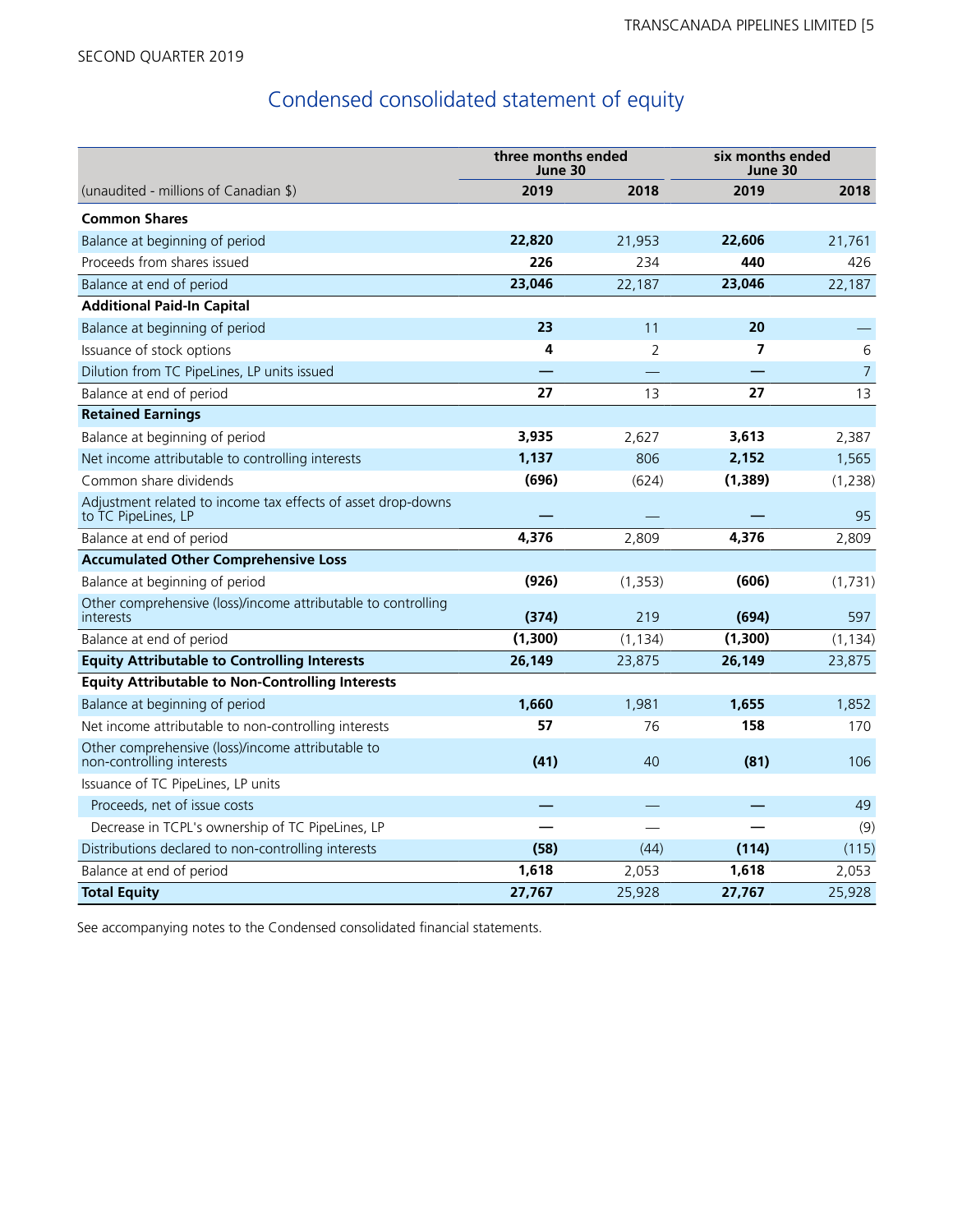# Notes to Condensed consolidated financial statements (unaudited)

# 1. Basis of presentation

On May 3, 2019, TransCanada Corporation changed its name to TC Energy Corporation (TC Energy). TransCanada PipeLines Limited (TCPL or the Company) is a wholly-owned subsidiary of TC Energy. As of first quarter 2019, the previously disclosed Energy segment has been renamed the Power and Storage segment.

These Condensed consolidated financial statements of TCPL have been prepared by management in accordance with U.S. GAAP. The accounting policies applied are consistent with those outlined in TCPL's annual audited Consolidated financial statements for the year ended December 31, 2018, except as described in Note 2, Accounting changes. Capitalized and abbreviated terms that are used but not otherwise defined herein are identified in the 2018 audited Consolidated financial statements.

These Condensed consolidated financial statements reflect adjustments, all of which are normal recurring adjustments that are, in the opinion of management, necessary to reflect fairly the financial position and results of operations for the respective periods. These Condensed consolidated financial statements do not include all disclosures required in the annual financial statements and should be read in conjunction with the 2018 audited Consolidated financial statements. Certain comparative figures have been reclassified to conform with the current period's presentation.

Earnings for interim periods may not be indicative of results for the fiscal year in the Company's natural gas pipelines segments due to the timing of regulatory decisions and seasonal fluctuations in short-term throughput volumes on U.S. pipelines. Earnings for interim period may also not be indicative of results for the fiscal year in the Company's Liquids Pipelines segment due to fluctuations in throughput volumes on the Keystone Pipeline System and marketing activities. Earnings for interim periods may also not be indicative of results for the fiscal year in the Company's Power and Storage segment due to the impact of seasonal weather conditions on customer demand and market pricing in certain of the Company's investments in electrical power generation plants and non-regulated gas storage facilities.

# **USE OF ESTIMATES AND JUDGMENTS**

In preparing these financial statements, TCPL is required to make estimates and assumptions that affect both the amount and timing of recording assets, liabilities, revenues and expenses since the determination of these items may be dependent on future events. The Company uses the most current information available and exercises careful judgment in making these estimates and assumptions. In the opinion of management, these Condensed consolidated financial statements have been properly prepared within reasonable limits of materiality and within the framework of the Company's significant accounting policies included in the annual audited Consolidated financial statements for the year ended December 31, 2018, except as described in Note 2, Accounting changes.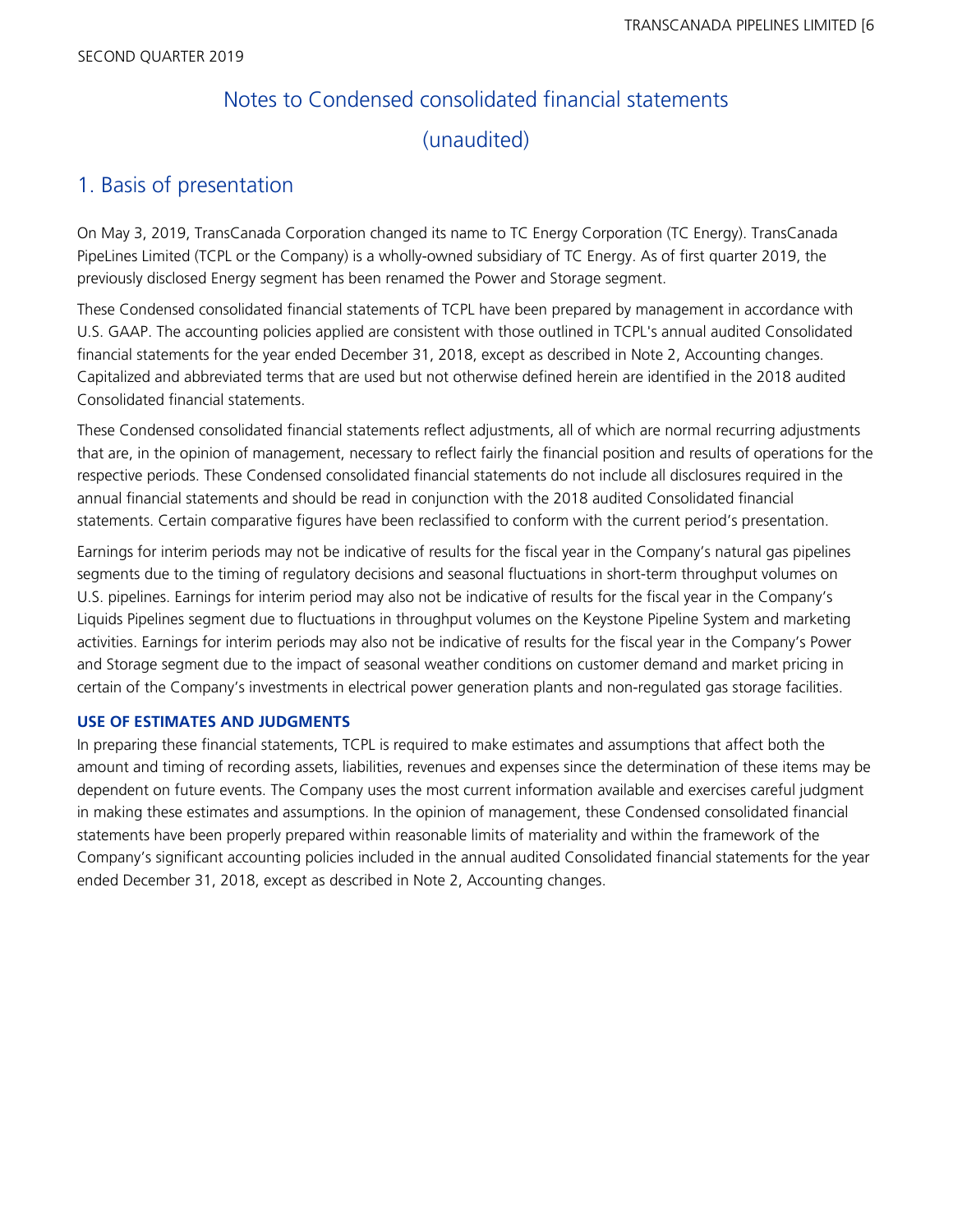# 2. Accounting changes

## **CHANGES IN ACCOUNTING POLICIES FOR 2019**

### **Leases**

In February 2016, the FASB issued new guidance on the accounting for leases. The new guidance amends the definition of a lease such that, in order for an arrangement to qualify as a lease, the lessee is required to have both (1) the right to obtain substantially all of the economic benefits from the use of the asset and (2) the right to direct the use of the asset. The new guidance also establishes a right-of-use (ROU) model that requires a lessee to recognize a ROU asset and corresponding lease liability on the balance sheet for all leases with a term longer than twelve months. Leases will be classified as finance or operating, with classification affecting the pattern of expense recognition in the consolidated statement of income. The new guidance does not make extensive changes to lessor accounting.

The new guidance was effective January 1, 2019 and was applied using optional transition relief which allowed entities to initially apply the new lease standard at adoption (January 1, 2019) and recognize a cumulative-effect adjustment to the opening balance of retained earnings in the period of adoption. This transition option allowed the Company to not apply the new guidance, including disclosure requirements, to the comparative periods presented.

The Company elected available practical expedients and exemptions upon adoption which allowed the Company:

- to not reassess prior conclusions on existing leases regarding lease identification, lease classification and initial direct costs under the new standard
- to carry forward the historical lease classification and its accounting treatment for land easements on existing agreements
- to not recognize ROU assets or lease liabilities for leases that qualify for the short-term lease recognition exemption
- to not separate lease and non-lease components for all leases for which the Company is the lessee and for facility and liquids tank terminals for which the Company is the lessor
- to use hindsight in determining the lease term and assessing ROU assets for impairment.

The new guidance had a significant impact on the Company's Condensed consolidated balance sheet, but did not have an impact on the Company's Condensed consolidated statements of income and cash flows. The most significant impact was the recognition of ROU assets and lease liabilities for operating leases and providing significant new disclosures about the Company's leasing activities. Refer to Note 7, Leases, for further information related to the impact of adopting the new guidance and the Company's updated accounting policies related to leases.

In the application of the new guidance, significant assumptions and judgments are used to determine the following:

- whether a contract contains a lease
- the duration of the lease term including exercising lease renewal options. The lease term for all of the Company's leases includes the noncancellable period of the lease plus any additional periods covered by either a Company option to extend (or not to terminate) the lease that the Company is reasonably certain to exercise, or an option to extend (or not to terminate) the lease controlled by the lessor
- the discount rate for the lease.

### **Fair value measurement**

In August 2018, the FASB issued new guidance that amends certain disclosure requirements for fair value measurements. This new guidance is effective January 1, 2020, however, early adoption of certain or all requirements is permitted. The Company elected to adopt this guidance effective first quarter 2019. The guidance was applied retrospectively and did not have a material impact on the Company's consolidated financial statements.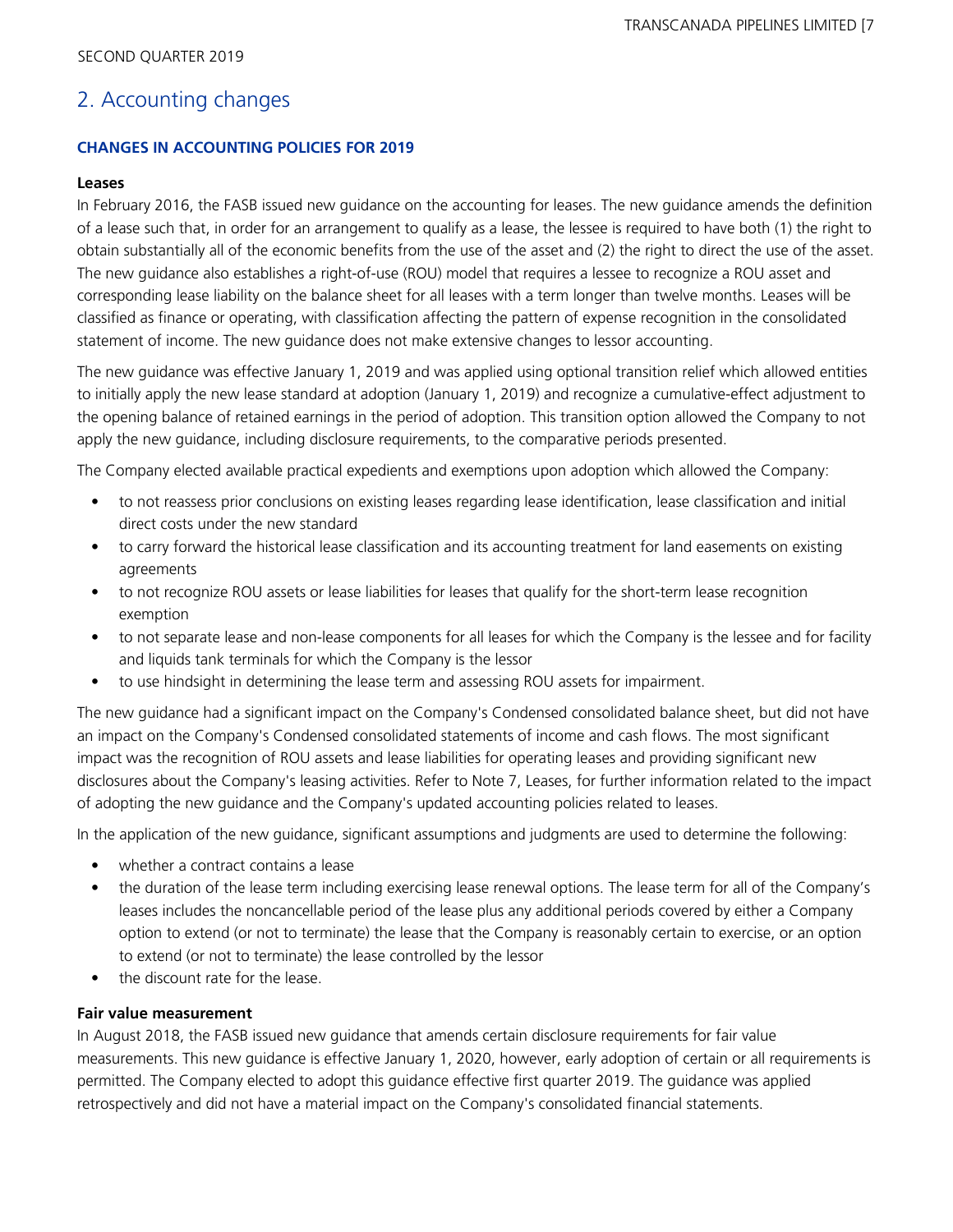### **FUTURE ACCOUNTING CHANGES**

#### **Measurement of credit losses on financial instruments**

In June 2016, the FASB issued new guidance that significantly changes how entities measure credit losses for most financial assets and certain other financial instruments that are not measured at fair value through net income. The new guidance amends the impairment model of financial instruments, basing it on expected losses rather than incurred losses. These expected credit losses will be recognized as an allowance rather than as a direct write-down of the amortized cost basis. The new guidance is effective January 1, 2020 and will be applied using a modified retrospective approach. The Company has determined which of its assets are in scope for the new standard and has started to compile historical credit loss information. Current processes are being assessed to determine if any changes are required as a result. The Company continues to evaluate the impact of the adoption of this guidance and has not yet determined the effect on its consolidated financial statements.

### **Defined benefit plans**

In August 2018, the FASB issued new guidance which amends and clarifies disclosure requirements related to defined benefit pension and other post-retirement benefit plans. This new guidance is effective January 1, 2021 and will be applied on a retrospective basis, however, early adoption is permitted. The Company is currently evaluating the timing and impact of the adoption of this guidance and has not yet determined the effect on its consolidated financial statements.

### **Implementation costs of cloud computing arrangements**

In August 2018, the FASB issued new guidance requiring an entity in a hosting arrangement that is a service contract to follow the guidance for internal-use software to determine which implementation costs should be capitalized as an asset and which costs should be expensed. The guidance also requires the entity to amortize the capitalized implementation costs of a hosting arrangement over the term of the arrangement. This guidance is effective January 1, 2020, however, early adoption is permitted. This guidance can be applied either retrospectively or prospectively to all implementation costs incurred after the date of adoption. The Company is currently evaluating the timing and impact of adoption of this guidance and has not yet determined the effect on its consolidated financial statements.

### **Consolidation**

In October 2018, the FASB issued new guidance for determining whether fees paid to decision makers and service providers are variable interests for indirect interests held through related parties under common control. This new guidance is effective January 1, 2020 and will be applied on a retrospective basis, however, early adoption is permitted. The Company does not expect the adoption of this new guidance to have a material impact on its consolidated financial statements.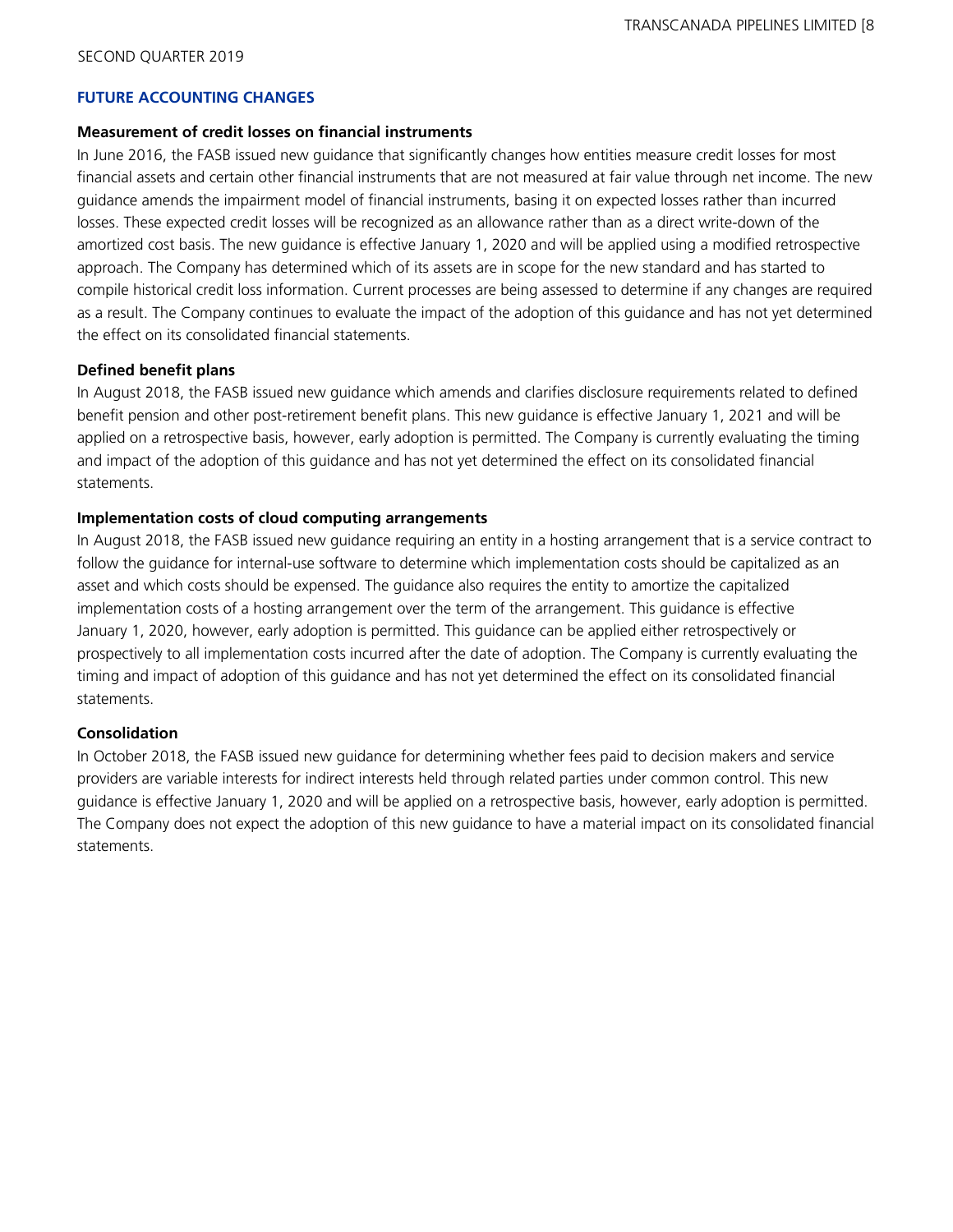# 3. Segmented information

| three months ended June 30, 2019<br>(unaudited - millions of Canadian \$) | Canadian<br><b>Natural</b><br>Gas<br><b>Pipelines</b> | U.S.<br><b>Natural</b><br>Gas<br><b>Pipelines</b> | <b>Mexico</b><br><b>Natural</b><br>Gas<br><b>Pipelines</b> | <b>Liquids</b><br><b>Pipelines</b> | Power<br>and<br>Storage | Corporate <sup>2</sup> | <b>Total</b> |
|---------------------------------------------------------------------------|-------------------------------------------------------|---------------------------------------------------|------------------------------------------------------------|------------------------------------|-------------------------|------------------------|--------------|
| Revenues                                                                  | 956                                                   | 1,211                                             | 152                                                        | 811                                | 242                     |                        | 3,372        |
| Intersegment revenues                                                     |                                                       | 41                                                |                                                            |                                    | 6                       | $(47)^{3}$             |              |
|                                                                           | 956                                                   | 1,252                                             | 152                                                        | 811                                | 248                     | (47)                   | 3,372        |
| Income/(loss) from equity investments                                     | 3                                                     | 60                                                | 4                                                          | 14                                 | 137                     | $(12)^4$               | 206          |
| Plant operating costs and other                                           | (362)                                                 | (372)                                             | (14)                                                       | (167)                              | (36)                    | $44^{3}$               | (907)        |
| Commodity purchases resold                                                |                                                       |                                                   |                                                            |                                    | (114)                   |                        | (114)        |
| Property taxes                                                            | (69)                                                  | (84)                                              |                                                            | (27)                               | (1)                     |                        | (181)        |
| Depreciation and amortization                                             | (286)                                                 | (193)                                             | (29)                                                       | (89)                               | (24)                    |                        | (621)        |
| Gain on sale of assets                                                    |                                                       |                                                   |                                                            |                                    | 68                      |                        | 68           |
| <b>Segmented Earnings/(Loss)</b>                                          | 242                                                   | 663                                               | 113                                                        | 542                                | 278                     | (15)                   | 1,823        |
| Interest expense                                                          |                                                       |                                                   |                                                            |                                    |                         |                        | (625)        |
| Allowance for funds used during construction                              |                                                       |                                                   |                                                            |                                    |                         |                        | 99           |
| Interest income and other <sup>4</sup>                                    |                                                       |                                                   |                                                            |                                    |                         |                        | 106          |
| Income before Income Taxes                                                |                                                       |                                                   |                                                            |                                    |                         |                        | 1,403        |
| Income tax expense                                                        |                                                       |                                                   |                                                            |                                    |                         |                        | (209)        |
| <b>Net Income</b>                                                         |                                                       |                                                   |                                                            |                                    |                         |                        | 1,194        |
| Net income attributable to non-controlling interests                      |                                                       |                                                   |                                                            |                                    |                         |                        | (57)         |
| Net Income Attributable to Controlling Interests and to Common Shares     |                                                       |                                                   |                                                            |                                    |                         |                        |              |

1 Previously referred to as Energy.

2 Includes intersegment eliminations.

3 The Company records intersegment sales at contracted rates. For segmented reporting, these transactions are included as intersegment revenues in the segment providing the service and Plant operating costs and other in the segment receiving the service. These transactions are eliminated on consolidation. Intersegment profit is recognized when the product or service has been provided to third parties or otherwise realized.

4 Income/(loss) from equity investments includes foreign exchange losses on the Company's inter-affiliate loan with Sur de Texas. The offsetting foreign exchange gains on the inter-affiliate loan are included in Interest income and other. The peso-denominated loan to the Sur de Texas joint venture represents the Company's proportionate share of long-term debt financing for this joint venture.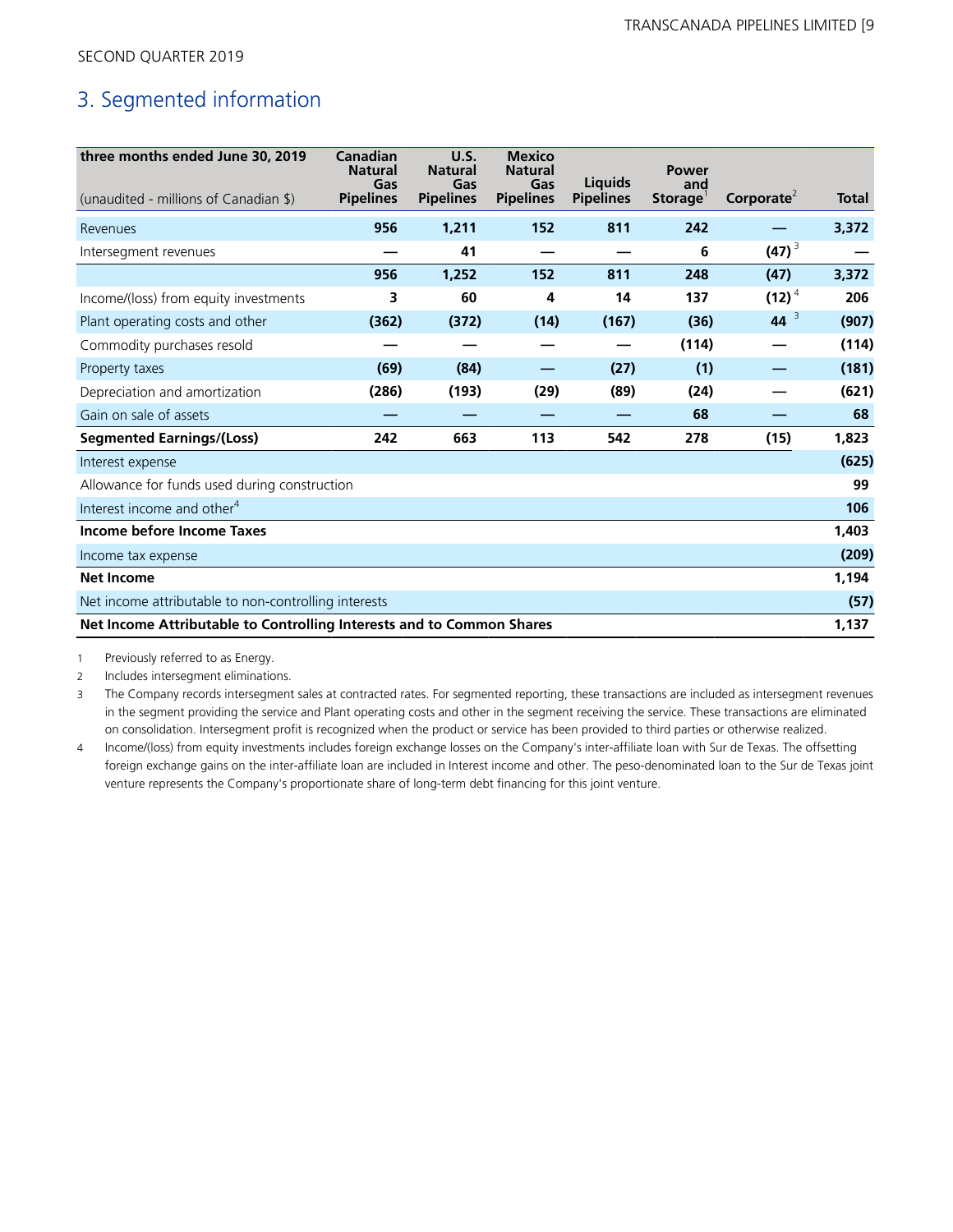| three months ended June 30, 2018                                      | <b>Canadian</b><br><b>Natural</b><br>Gas | U.S.<br><b>Natural</b><br>Gas | <b>Mexico</b><br><b>Natural</b><br>Gas | <b>Liquids</b>   | <b>Power</b><br>and |                        |       |
|-----------------------------------------------------------------------|------------------------------------------|-------------------------------|----------------------------------------|------------------|---------------------|------------------------|-------|
| (unaudited - millions of Canadian \$)                                 | <b>Pipelines</b>                         | <b>Pipelines</b>              | <b>Pipelines</b>                       | <b>Pipelines</b> | Storage             | Corporate <sup>2</sup> | Total |
| Revenues                                                              | 954                                      | 930                           | 153                                    | 644              | 514                 |                        | 3,195 |
| Intersegment revenues                                                 |                                          | 56                            |                                        |                  | 5                   | $(61)^{3}$             |       |
|                                                                       | 954                                      | 986                           | 153                                    | 644              | 519                 | (61)                   | 3,195 |
| Income from equity investments                                        | 3                                        | 59                            |                                        | 13               | 102                 | 87 <sup>4</sup>        | 265   |
| Plant operating costs and other                                       | (341)                                    | (288)                         | (12)                                   | (155)            | (72)                | $46^{3}$               | (822) |
| Commodity purchases resold                                            |                                          |                               |                                        |                  | (324)               |                        | (324) |
| Property taxes                                                        | (71)                                     | (53)                          |                                        | (27)             | (1)                 |                        | (152) |
| Depreciation and amortization                                         | (265)                                    | (163)                         | (24)                                   | (85)             | (33)                |                        | (570) |
| <b>Segmented Earnings</b>                                             | 280                                      | 541                           | 118                                    | 390              | 191                 | 72                     | 1,592 |
| Interest expense                                                      |                                          |                               |                                        |                  |                     |                        | (584) |
| Allowance for funds used during construction                          |                                          |                               |                                        |                  |                     |                        | 113   |
| Interest income and other <sup>4</sup>                                |                                          |                               |                                        |                  |                     |                        | (93)  |
| Income before Income Taxes                                            |                                          |                               |                                        |                  |                     |                        | 1,028 |
| Income tax expense                                                    |                                          |                               |                                        |                  |                     |                        | (146) |
| <b>Net Income</b>                                                     |                                          |                               |                                        |                  |                     |                        | 882   |
| Net income attributable to non-controlling interests                  |                                          |                               |                                        |                  |                     |                        | (76)  |
| Net Income Attributable to Controlling Interests and to Common Shares |                                          |                               |                                        |                  |                     |                        | 806   |

1 Previously referred to as Energy.

2 Includes intersegment eliminations.

3 The Company records intersegment sales at contracted rates. For segmented reporting, these transactions are included as intersegment revenues in the segment providing the service and Plant operating costs and other in the segment receiving the service. These transactions are eliminated on consolidation. Intersegment profit is recognized when the product or service has been provided to third parties or otherwise realized.

4 Income from equity investments includes foreign exchange gains on the Company's inter-affiliate loan with Sur de Texas. The offsetting foreign exchange losses on the inter-affiliate loan are included in Interest income and other. The peso-denominated loan to the Sur de Texas joint venture represents the Company's proportionate share of long-term debt financing for this joint venture.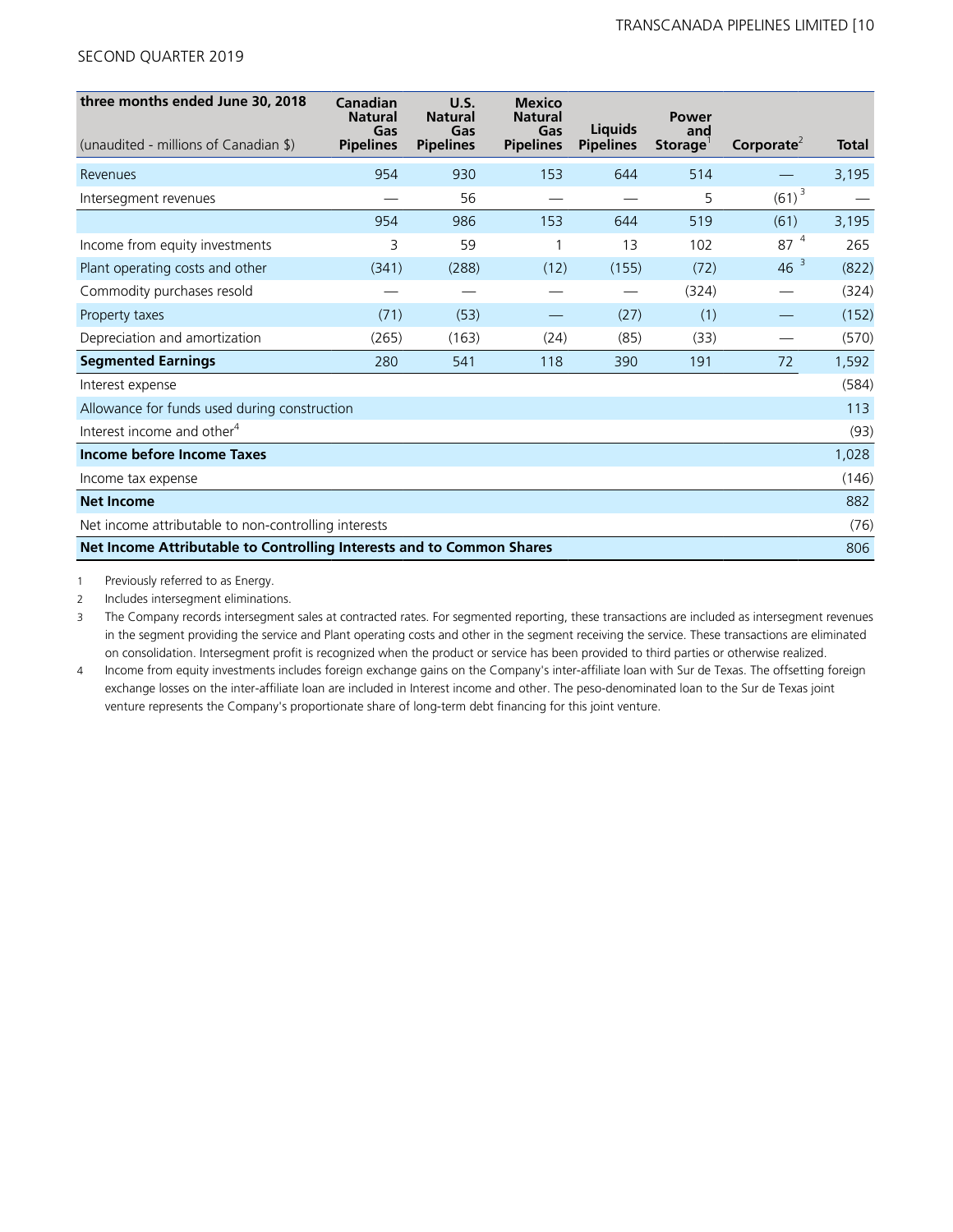| six months ended June 30, 2019<br>(unaudited - millions of Canadian \$) | Canadian<br><b>Natural</b><br>Gas<br><b>Pipelines</b> | <b>U.S.</b><br><b>Natural</b><br>Gas<br><b>Pipelines</b> | <b>Mexico</b><br><b>Natural</b><br>Gas<br><b>Pipelines</b> | Liquids<br><b>Pipelines</b> | <b>Power</b><br>and<br>Storage <sup>1</sup> | Corporate <sup>2</sup> | <b>Total</b> |
|-------------------------------------------------------------------------|-------------------------------------------------------|----------------------------------------------------------|------------------------------------------------------------|-----------------------------|---------------------------------------------|------------------------|--------------|
| Revenues                                                                | 1,923                                                 | 2,515                                                    | 304                                                        | 1,539                       | 578                                         |                        | 6,859        |
| Intersegment revenues                                                   |                                                       | 83                                                       |                                                            |                             | 11                                          | $(94)^3$               |              |
|                                                                         | 1,923                                                 | 2,598                                                    | 304                                                        | 1,539                       | 589                                         | (94)                   | 6,859        |
| Income/(loss) from equity investments                                   | 4                                                     | 136                                                      | 10                                                         | 28                          | 209                                         | $(26)^4$               | 361          |
| Plant operating costs and other                                         | (705)                                                 | (734)                                                    | (26)                                                       | (333)                       | (124)                                       | $86^{3}$               | (1,836)      |
| Commodity purchases resold                                              |                                                       |                                                          | _                                                          |                             | (366)                                       | —                      | (366)        |
| Property taxes                                                          | (138)                                                 | (172)                                                    |                                                            | (55)                        | (3)                                         |                        | (368)        |
| Depreciation and amortization                                           | (573)                                                 | (373)                                                    | (59)                                                       | (177)                       | (47)                                        |                        | (1,229)      |
| Gain on sale of assets                                                  |                                                       |                                                          |                                                            |                             | 68                                          |                        | 68           |
| <b>Segmented Earnings/(Loss)</b>                                        | 511                                                   | 1,455                                                    | 229                                                        | 1,002                       | 326                                         | (34)                   | 3,489        |
| Interest expense                                                        |                                                       |                                                          |                                                            |                             |                                             |                        | (1, 246)     |
| Allowance for funds used during construction                            |                                                       |                                                          |                                                            |                             |                                             |                        | 238          |
| Interest income and other <sup>4</sup>                                  |                                                       |                                                          |                                                            |                             |                                             |                        | 269          |
| Income before Income Taxes                                              |                                                       |                                                          |                                                            |                             |                                             |                        | 2,750        |
| Income tax expense                                                      |                                                       |                                                          |                                                            |                             |                                             |                        | (440)        |
| <b>Net Income</b>                                                       |                                                       |                                                          |                                                            |                             |                                             |                        | 2,310        |
| Net income attributable to non-controlling interests                    |                                                       |                                                          |                                                            |                             |                                             |                        | (158)        |
| Net Income Attributable to Controlling and to Common Shares             |                                                       |                                                          |                                                            |                             |                                             |                        | 2,152        |

1 Previously referred to as Energy.

2 Includes intersegment eliminations.

3 The Company records intersegment sales at contracted rates. For segmented reporting, these transactions are included as intersegment revenues in the segment providing the service and Plant operating costs and other in the segment receiving the service. These transactions are eliminated on consolidation. Intersegment profit is recognized when the product or service has been provided to third parties or otherwise realized.

4 Income/(loss) from equity investments includes foreign exchange losses on the Company's inter-affiliate loan with Sur de Texas. The offsetting foreign exchange gains on the inter-affiliate loan are included in Interest income and other. The peso-denominated loan to the Sur de Texas joint venture represents the Company's proportionate share of long-term debt financing for this joint venture.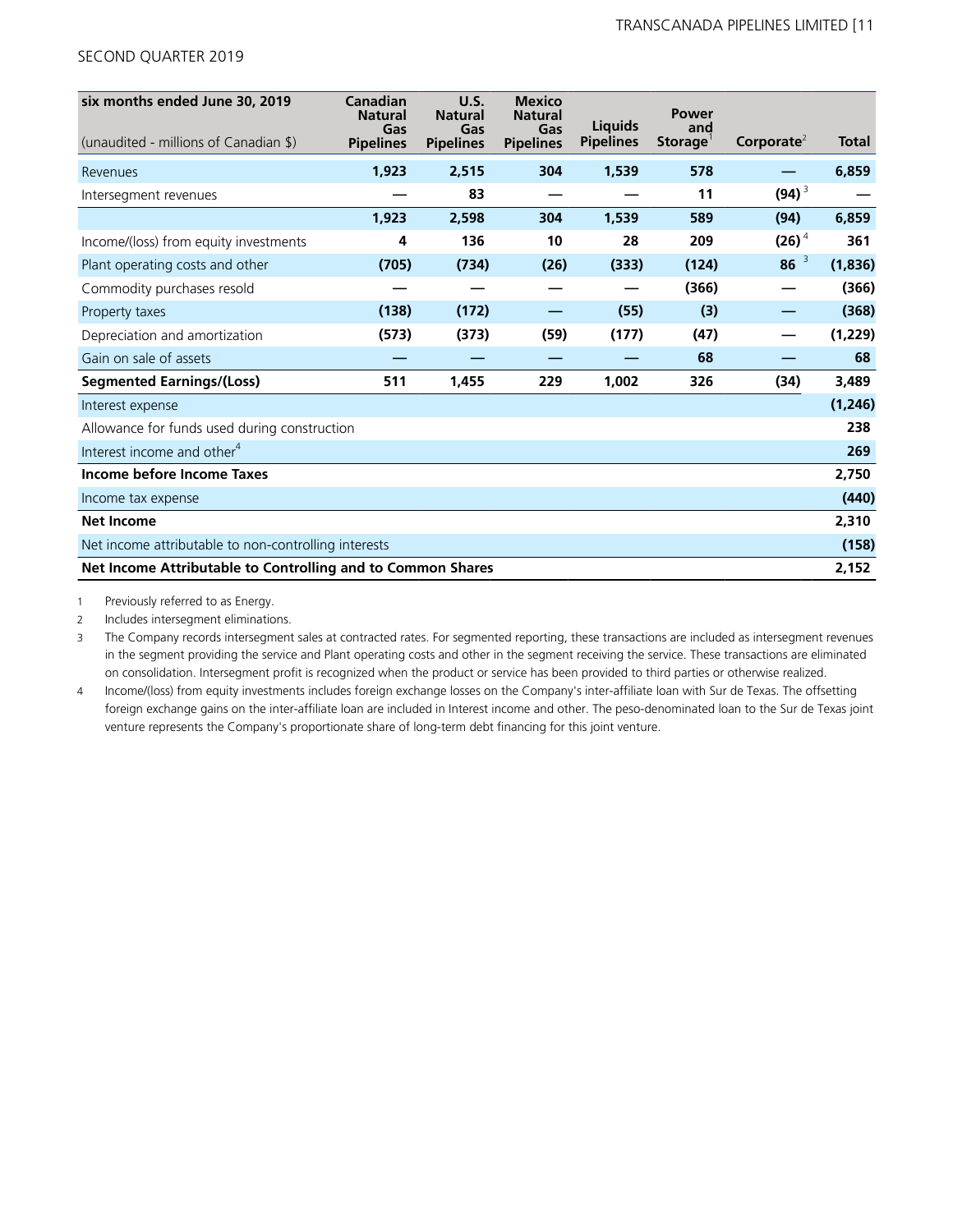| six months ended June 30, 2018                                        | Canadian<br><b>Natural</b><br>Gas | U.S.<br><b>Natural</b><br>Gas | <b>Mexico</b><br><b>Natural</b><br>Gas | Liquids          | Power<br>and |                                     |              |
|-----------------------------------------------------------------------|-----------------------------------|-------------------------------|----------------------------------------|------------------|--------------|-------------------------------------|--------------|
| (unaudited - millions of Canadian \$)                                 | <b>Pipelines</b>                  | <b>Pipelines</b>              | <b>Pipelines</b>                       | <b>Pipelines</b> | Storage      | Corporate <sup><math>2</math></sup> | <b>Total</b> |
| Revenues                                                              | 1,838                             | 2,021                         | 304                                    | 1,267            | 1,189        |                                     | 6,619        |
| Intersegment revenues                                                 |                                   | 81                            |                                        |                  | 47           | $(128)^3$                           |              |
|                                                                       | 1,838                             | 2,102                         | 304                                    | 1,267            | 1,236        | (128)                               | 6,619        |
| Income from equity investments                                        | 6                                 | 126                           | 12                                     | 28               | 165          | 8 <sup>4</sup>                      | 345          |
| Plant operating costs and other                                       | (664)                             | (612)                         | (14)                                   | (346)            | (171)        | 111 <sup>3</sup>                    | (1,696)      |
| Commodity purchases resold                                            |                                   |                               |                                        |                  | (921)        |                                     | (921)        |
| Property taxes                                                        | (141)                             | (108)                         |                                        | (50)             | (3)          |                                     | (302)        |
| Depreciation and amortization                                         | (506)                             | (319)                         | (47)                                   | (168)            | (65)         |                                     | (1, 105)     |
| <b>Segmented Earnings/(Loss)</b>                                      | 533                               | 1,189                         | 255                                    | 731              | 241          | (9)                                 | 2,940        |
| Interest expense                                                      |                                   |                               |                                        |                  |              |                                     | (1, 132)     |
| Allowance for funds used during construction                          |                                   |                               |                                        |                  |              |                                     | 218          |
| Interest income and other <sup>4</sup>                                |                                   |                               |                                        |                  |              |                                     | (30)         |
| Income before Income Taxes                                            |                                   |                               |                                        |                  |              |                                     | 1,996        |
| Income tax expense                                                    |                                   |                               |                                        |                  |              |                                     | (261)        |
| <b>Net Income</b>                                                     |                                   |                               |                                        |                  |              |                                     | 1,735        |
| Net income attributable to non-controlling interests                  |                                   |                               |                                        |                  |              |                                     | (170)        |
| Net Income Attributable to Controlling Interests and to Common Shares |                                   |                               |                                        |                  |              |                                     | 1,565        |

1 Previously referred to as Energy.

2 Includes intersegment eliminations.

3 The Company records intersegment sales at contracted rates. For segmented reporting, these transactions are included as intersegment revenues in the segment providing the service and Plant operating costs and other in the segment receiving the service. These transactions are eliminated on consolidation. Intersegment profit is recognized when the product or service has been provided to third parties or otherwise realized.

4 Income from equity investments includes foreign exchange gains on the Company's inter-affiliate loan with Sur de Texas. The offsetting foreign exchange losses on the inter-affiliate loan are included in Interest income and other. The peso-denominated loan to the Sur de Texas joint venture represents the Company's proportionate share of long-term debt financing for this joint venture.

# **TOTAL ASSETS BY SEGMENT**

| (unaudited - millions of Canadian \$) | June 30, 2019 | <b>December 31, 2018</b> |
|---------------------------------------|---------------|--------------------------|
| Canadian Natural Gas Pipelines        | 19,749        | 18,407                   |
| U.S. Natural Gas Pipelines            | 42,821        | 44,115                   |
| Mexico Natural Gas Pipelines          | 6,912         | 7,058                    |
| Liquids Pipelines                     | 17,022        | 17,352                   |
| Power and Storage                     | 7,761         | 8,475                    |
| Corporate                             | 4,087         | 3,408                    |
|                                       | 98,352        | 98,815                   |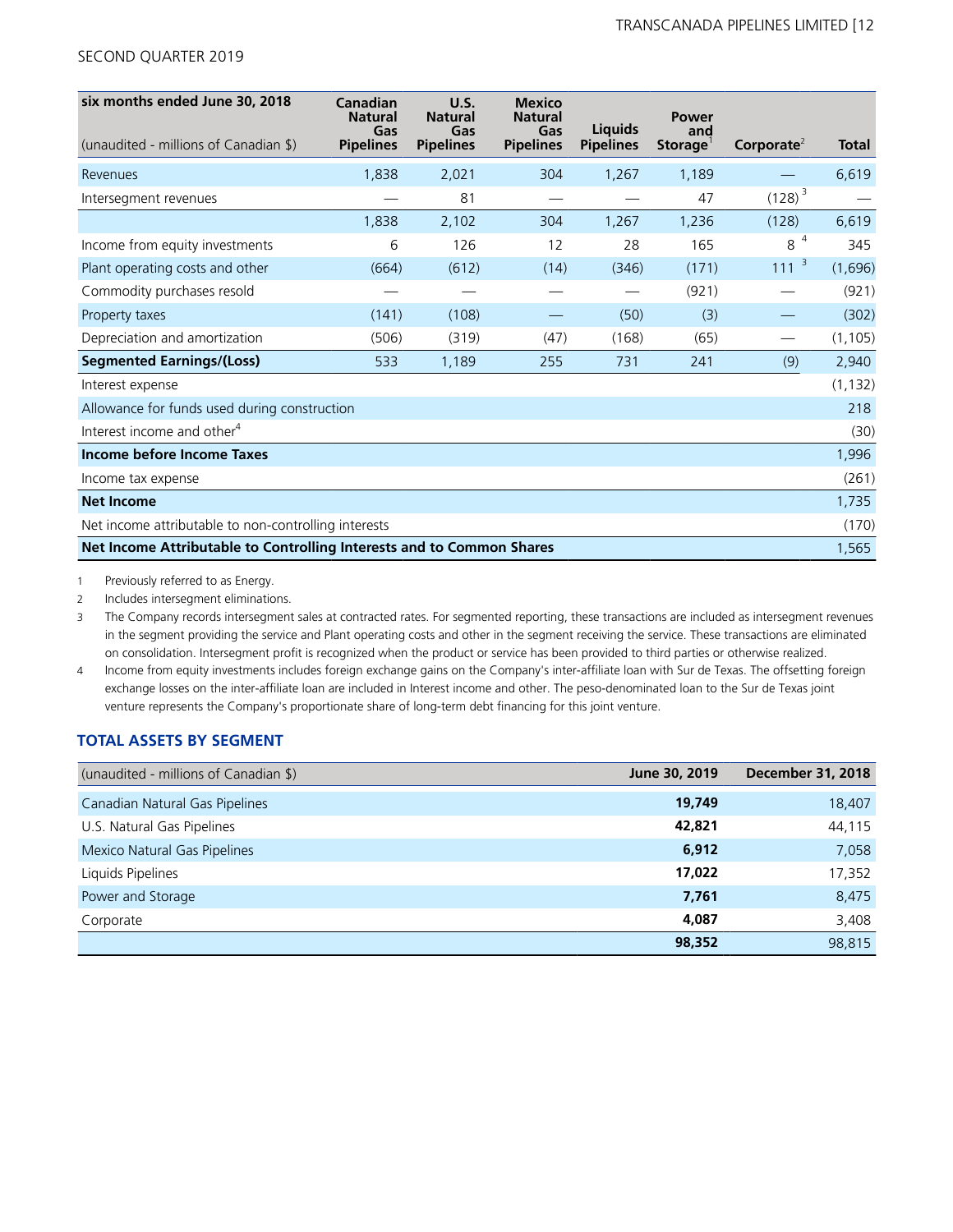# 4. Revenues

# **DISAGGREGATION OF REVENUES**

The following tables summarize total Revenues for the three and six months ended June 30, 2019 and 2018:

| three months ended June 30, 2019<br>(unaudited - millions of Canadian \$) | Canadian<br><b>Natural</b><br>Gas<br><b>Pipelines</b> | U.S.<br><b>Natural</b><br>Gas<br><b>Pipelines</b> | <b>Mexico</b><br><b>Natural</b><br>Gas<br><b>Pipelines</b> | Liauids<br><b>Pipelines</b> | <b>Power</b><br>and<br><b>Storage</b> | <b>Total</b> |
|---------------------------------------------------------------------------|-------------------------------------------------------|---------------------------------------------------|------------------------------------------------------------|-----------------------------|---------------------------------------|--------------|
| Revenues from contracts with customers                                    |                                                       |                                                   |                                                            |                             |                                       |              |
| Capacity arrangements and transportation                                  | 956                                                   | 1,032                                             | 151                                                        | 617                         |                                       | 2,756        |
| Power generation                                                          |                                                       |                                                   |                                                            |                             | 198                                   | 198          |
| Natural gas storage and other                                             |                                                       | 154                                               |                                                            | 1                           | 14                                    | 170          |
|                                                                           | 956                                                   | 1,186                                             | 152                                                        | 618                         | 212                                   | 3,124        |
| Other revenues                                                            |                                                       | 25                                                |                                                            | 193                         | 30                                    | 248          |
|                                                                           | 956                                                   | 1,211                                             | 152                                                        | 811                         | 242                                   | 3,372        |

1 Other revenues include income from the Company's marketing activities, financial instruments and lease arrangements. These arrangements are not in the scope of the revenue guidance. Refer to Note 7, Leases, and Note 12, Risk management and financial instruments, for further information on income from lease arrangements and financial instruments, respectively.

| three months ended June 30, 2018<br>(unaudited - millions of Canadian \$) | Canadian<br><b>Natural</b><br>Gas<br><b>Pipelines</b> | U.S.<br><b>Natural</b><br>Gas<br><b>Pipelines</b> | <b>Mexico</b><br><b>Natural</b><br>Gas<br><b>Pipelines</b> | Liquids<br><b>Pipelines</b> | <b>Power</b><br>and<br><b>Storage</b> | <b>Total</b> |
|---------------------------------------------------------------------------|-------------------------------------------------------|---------------------------------------------------|------------------------------------------------------------|-----------------------------|---------------------------------------|--------------|
| Revenues from contracts with customers                                    |                                                       |                                                   |                                                            |                             |                                       |              |
| Capacity arrangements and transportation                                  | 954                                                   | 785                                               | 152                                                        | 513                         |                                       | 2,404        |
| Power generation                                                          |                                                       |                                                   |                                                            |                             | 415                                   | 415          |
| Natural gas storage and other                                             |                                                       | 118                                               |                                                            |                             | 31                                    | 150          |
|                                                                           | 954                                                   | 903                                               | 153                                                        | 513                         | 446                                   | 2,969        |
| Other revenues'                                                           |                                                       | 27                                                |                                                            | 131                         | 68                                    | 226          |
|                                                                           | 954                                                   | 930                                               | 153                                                        | 644                         | 514                                   | 3,195        |

1 Other revenues include income from the Company's marketing activities, financial instruments and lease arrangements. These arrangements are not in the scope of the revenue guidance. Refer to Note 12, Risk management and financial instruments, for further information on income from financial instruments.

| six months ended June 30, 2019<br>(unaudited - millions of Canadian \$) | Canadian<br><b>Natural</b><br>Gas<br><b>Pipelines</b> | U.S.<br><b>Natural</b><br>Gas<br><b>Pipelines</b> | <b>Mexico</b><br><b>Natural</b><br>Gas<br><b>Pipelines</b> | <b>Liquids</b><br><b>Pipelines</b> | <b>Power</b><br>and<br><b>Storage</b> | <b>Total</b> |
|-------------------------------------------------------------------------|-------------------------------------------------------|---------------------------------------------------|------------------------------------------------------------|------------------------------------|---------------------------------------|--------------|
| Revenues from contracts with customers                                  |                                                       |                                                   |                                                            |                                    |                                       |              |
| Capacity arrangements and transportation                                | 1,923                                                 | 2.132                                             | 302                                                        | 1,210                              |                                       | 5,567        |
| Power generation                                                        |                                                       |                                                   |                                                            |                                    | 541                                   | 541          |
| Natural gas storage and other                                           |                                                       | 334                                               | $\overline{2}$                                             | $\overline{2}$                     | 42                                    | 380          |
|                                                                         | 1,923                                                 | 2,466                                             | 304                                                        | 1,212                              | 583                                   | 6,488        |
| Other revenues'                                                         |                                                       | 49                                                |                                                            | 327                                | (5)                                   | 371          |
|                                                                         | 1,923                                                 | 2,515                                             | 304                                                        | 1,539                              | 578                                   | 6,859        |

1 Other revenues include income from the Company's marketing activities, financial instruments and lease arrangements. These arrangements are not in the scope of the revenue guidance. Refer to Note 7, Leases, and Note 12, Risk management and financial instruments, for further information on income from lease arrangements and financial instruments, respectively.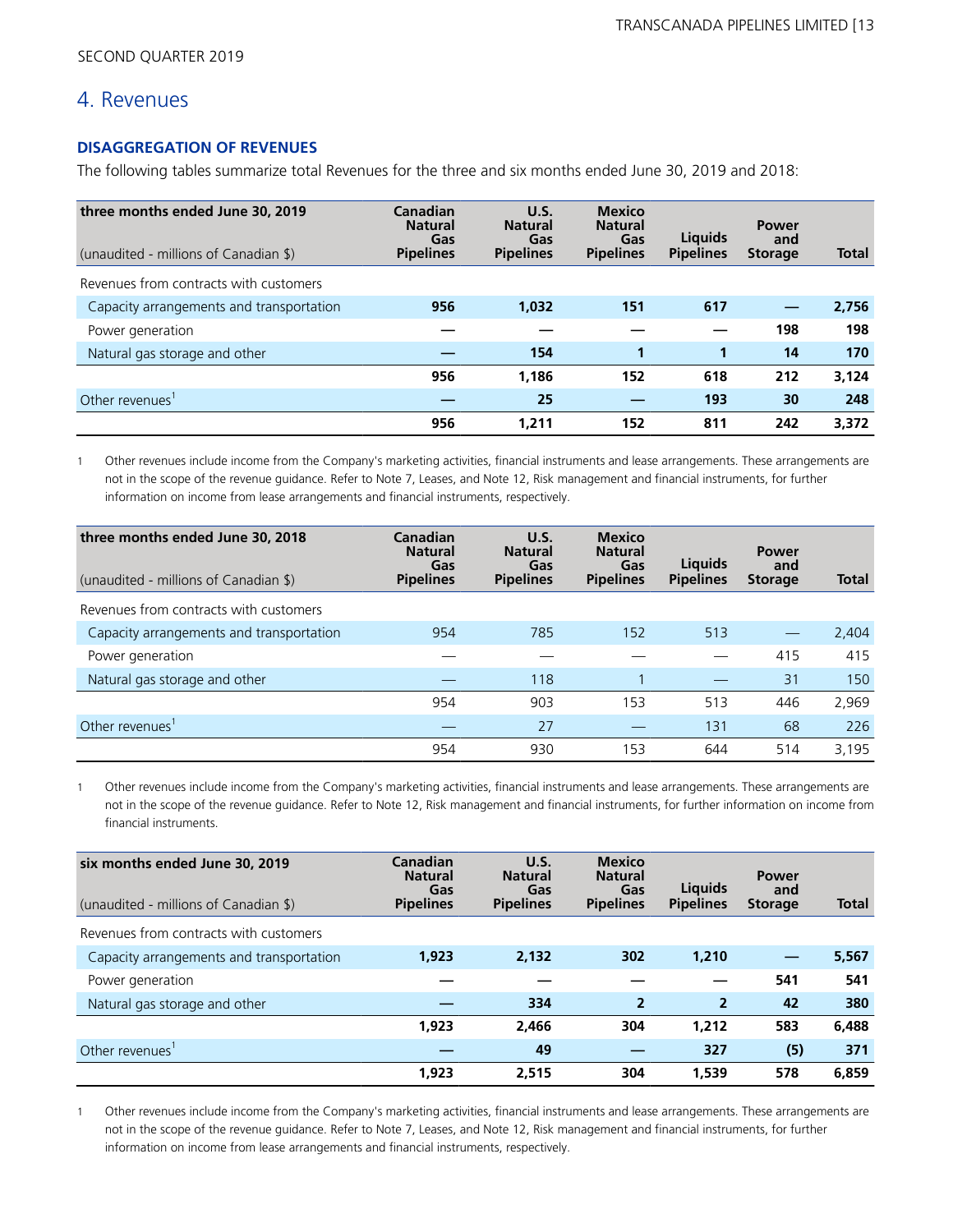| six months ended June 30, 2018<br>(unaudited - millions of Canadian \$) | Canadian<br><b>Natural</b><br>Gas<br><b>Pipelines</b> | U.S.<br><b>Natural</b><br>Gas<br><b>Pipelines</b> | <b>Mexico</b><br><b>Natural</b><br>Gas<br><b>Pipelines</b> | Liguids<br><b>Pipelines</b> | <b>Power</b><br>and<br><b>Storage</b> | <b>Total</b> |
|-------------------------------------------------------------------------|-------------------------------------------------------|---------------------------------------------------|------------------------------------------------------------|-----------------------------|---------------------------------------|--------------|
| Revenues from contracts with customers                                  |                                                       |                                                   |                                                            |                             |                                       |              |
| Capacity arrangements and transportation                                | 1,838                                                 | 1,669                                             | 302                                                        | 1.047                       |                                       | 4,856        |
| Power generation                                                        |                                                       |                                                   |                                                            |                             | 1.005                                 | 1,005        |
| Natural gas storage and other                                           |                                                       | 310                                               | 2                                                          |                             | 61                                    | 374          |
|                                                                         | 1,838                                                 | 1.979                                             | 304                                                        | 1.048                       | 1.066                                 | 6,235        |
| Other revenues'                                                         |                                                       | 42                                                |                                                            | 219                         | 123                                   | 384          |
|                                                                         | 1,838                                                 | 2,021                                             | 304                                                        | 1.267                       | 1,189                                 | 6,619        |

1 Other revenues include income from the Company's marketing activities, financial instruments and lease arrangements. These arrangements are not in the scope of the revenue guidance. Refer to Note 12, Risk management and financial instruments, for further information on income from financial instruments.

# **CONTRACT BALANCES**

| (unaudited - millions of Canadian \$)       | June 30, 2019 | <b>December 31, 2018</b> |
|---------------------------------------------|---------------|--------------------------|
| Receivables from contracts with customers   | 1,223         | 1,684                    |
| Contract assets <sup>1</sup>                | 277           | 159                      |
| Long-term contract assets <sup>2</sup>      | 59            |                          |
| Contract liabilities <sup>3</sup>           | 52            |                          |
| Long-term contract liabilities <sup>4</sup> | 139           |                          |

1 Recorded as part of Other current assets on the Condensed consolidated balance sheet.

2 Recorded as part of Intangibles and other assets on the Condensed consolidated balance sheet.

3 Comprised of deferred revenue recorded in Accounts payable and other on the Condensed consolidated balance sheet. During the six months ended June 30, 2019, \$6 million of revenue was recognized that was included in contract liabilities at the beginning of the period.

4 Comprised of deferred revenue recorded in Other long-term liabilities on the Condensed consolidated balance sheet.

Contract assets and long-term contract assets primarily relate to the Company's right to revenues for services completed but not invoiced at the reporting date on long-term committed capacity natural gas pipelines contracts. The change in contract assets is primarily related to the transfer to Accounts receivable when these rights become unconditional and the customer is invoiced as well as the recognition of additional revenues that remain to be invoiced. Contract liabilities and long-term contract liabilities primarily relate to force majeure fixed capacity payments received on long-term capacity arrangements in Mexico.

### **FUTURE REVENUES FROM REMAINING PERFORMANCE OBLIGATIONS**

### **Capacity Arrangements and Transportation**

As at June 30, 2019, future revenues from long-term pipeline capacity arrangements and transportation contracts extending through 2045 are approximately \$29.6 billion, of which approximately \$3.0 billion is expected to be recognized during the remainder of 2019.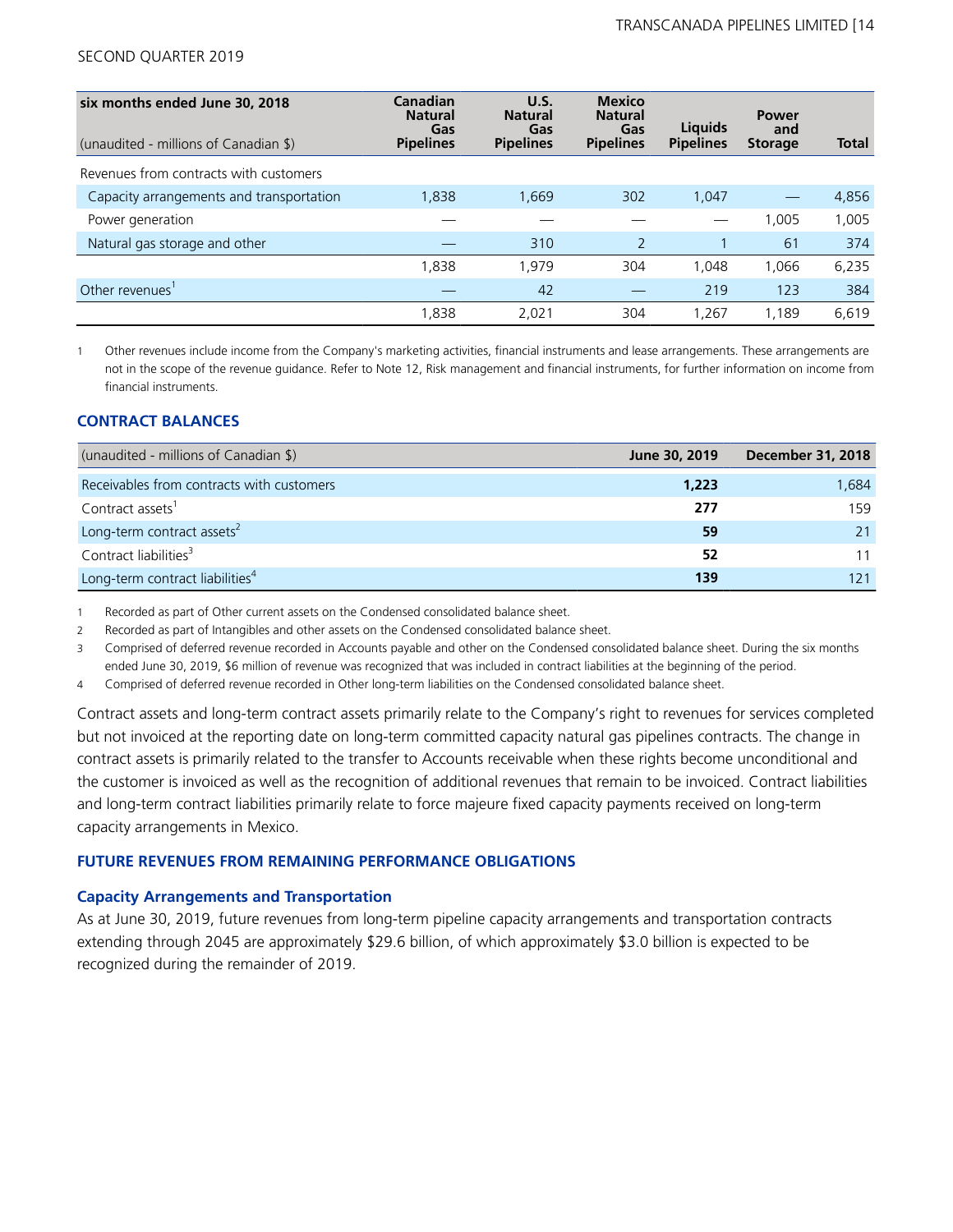### **Power Generation**

The Company has long-term power generation contracts extending through 2030. Revenues from power generation contracts have a variable component related to market prices that are subject to factors outside the Company's influence. These revenues are considered to be fully constrained and are recognized on a monthly basis when the Company satisfies the performance obligation.

### **Natural Gas Storage and Other**

As at June 30, 2019, future revenues from long-term natural gas storage and other contracts extending through 2033 are approximately \$1.6 billion, of which approximately \$244 million is expected to be recognized during the remainder of 2019.

# 5. Income taxes

# **Effective Tax Rates**

The effective income tax rates for the six-month periods ended June 30, 2019 and 2018 were 16 per cent and 13 per cent, respectively. The higher effective tax rate in 2019 was primarily the result of lower foreign tax rate differentials, partially offset by lower flow-through tax in Canadian rate-regulated pipelines.

Further to U.S. Tax Reform, the U.S. Treasury and the U.S. Internal Revenue Service issued proposed regulations in November and December of 2018 which provided administrative guidance and clarified certain aspects of the new laws with respect to interest deductibility, base erosion and anti-abuse tax, the new dividend received deduction and anti-hybrid rules. The proposed regulations are complex and comprehensive, and considerable uncertainty continues to exist pending release of the final regulations which is expected to occur in late 2019. If the proposed regulations are enacted as currently drafted, they should not have a material impact on the Company's consolidated financial statements.

### **Alberta Tax Rate Reduction**

In June 2019, a reduction to the Alberta corporate tax rate was enacted. For the Company's Canadian businesses not subject to rate-regulated accounting (RRA), this resulted in a decrease in net deferred income tax liabilities and a deferred income tax recovery of \$32 million. For the Company's Canadian businesses subject to RRA, this rate change resulted in the reduction of both net deferred income tax liabilities and long-term regulatory assets of \$83 million on the Condensed consolidated balance sheet at June 30, 2019.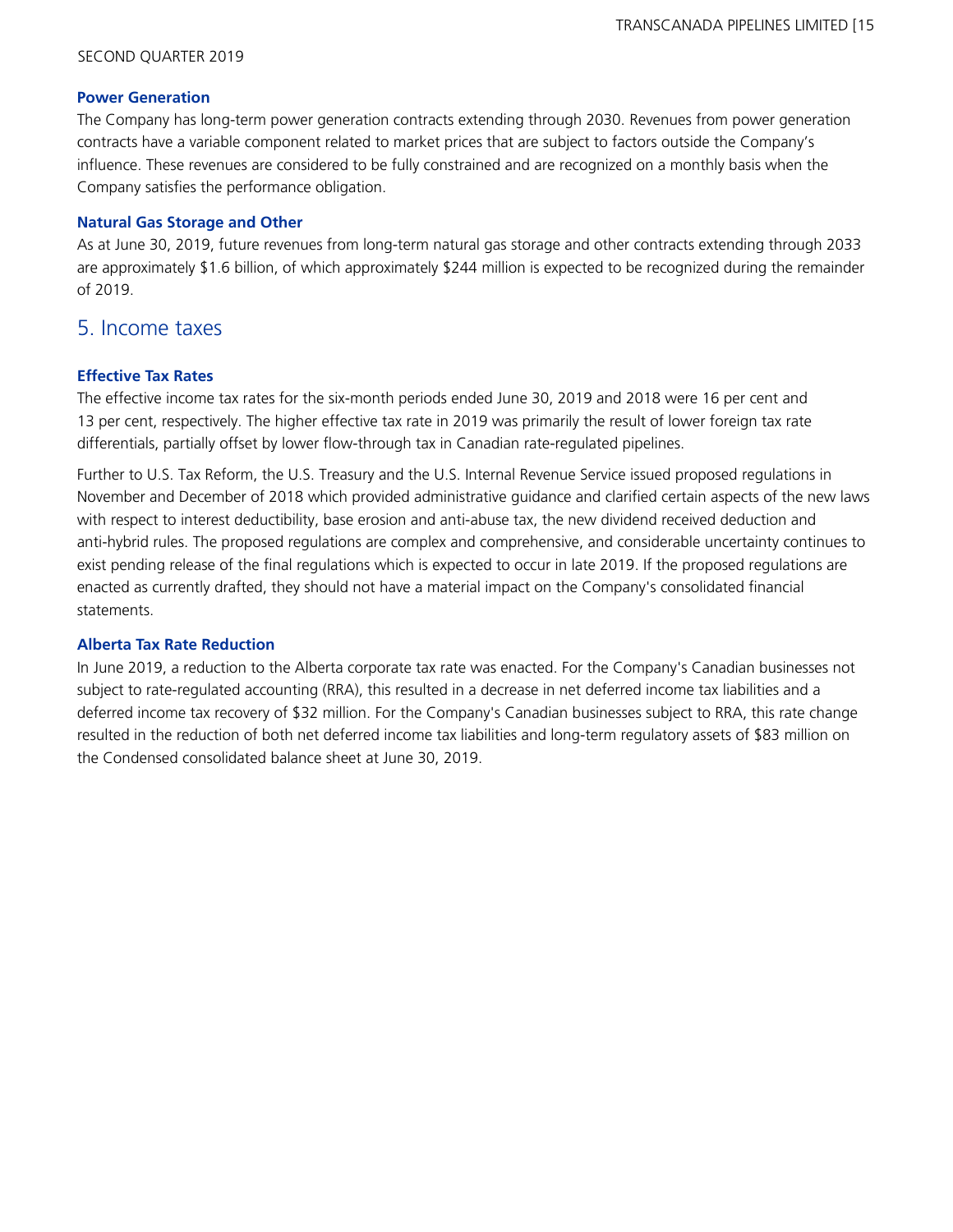# 6. Assets held for sale

# **Columbia Midstream Assets**

On July 2, 2019, TCPL entered into an agreement to sell certain Columbia Midstream assets to a third party for approximately US\$1.3 billion before post-closing adjustments.

The sale is expected to result in a pre-tax gain of \$20 million (\$130 million after-tax loss) which includes the release of an estimated \$589 million of Columbia's goodwill allocated to these assets that is not deductible for tax purposes. The gain and related tax impact will be recognized upon closing of the transaction which is expected to occur in the third quarter of 2019. This sale does not include any interest in Columbia Energy Ventures Company, the Company's minerals business in the Appalachian basin.

At June 30, 2019, the related assets and liabilities in the U.S. Natural Gas Pipelines segment were classified as held for sale as follows:

| (unaudited - millions of Canadian \$)             |       |
|---------------------------------------------------|-------|
| Assets held for sale                              |       |
| Accounts receivable                               | 14    |
| Other current assets                              |       |
| Plant, property and equipment                     | 796   |
| Equity investments                                | 255   |
| Goodwill                                          | 589   |
| Total assets held for sale                        | 1,655 |
| Liabilities related to assets held for sale       |       |
| Accounts payable and other                        | 8     |
| Total liabilities related to assets held for sale | 8     |

1 Included in Accounts payable and other on the Condensed consolidated balance sheet.

# **Coolidge Generating Station**

On May 21, 2019, TCPL completed the sale of its Coolidge generating station, which was reported as Asset held for sale at December 31, 2018. Refer to Note 13, Disposition, for further information.

# 7. Leases

In 2016, the FASB issued new guidance on leases. The Company adopted the new guidance on January 1, 2019 using optional transition relief. Results reported for 2019 reflect the application of the new guidance while the 2018 comparative results were prepared and reported under previous leases guidance.

# **Lessee Accounting Policy**

The Company determines if an arrangement is a lease at inception of the contract. Operating leases are recognized as ROU assets and included in Plant, property and equipment while corresponding liabilities are included in Accounts payable and other, and Other long-term liabilities on the Condensed consolidated balance sheet.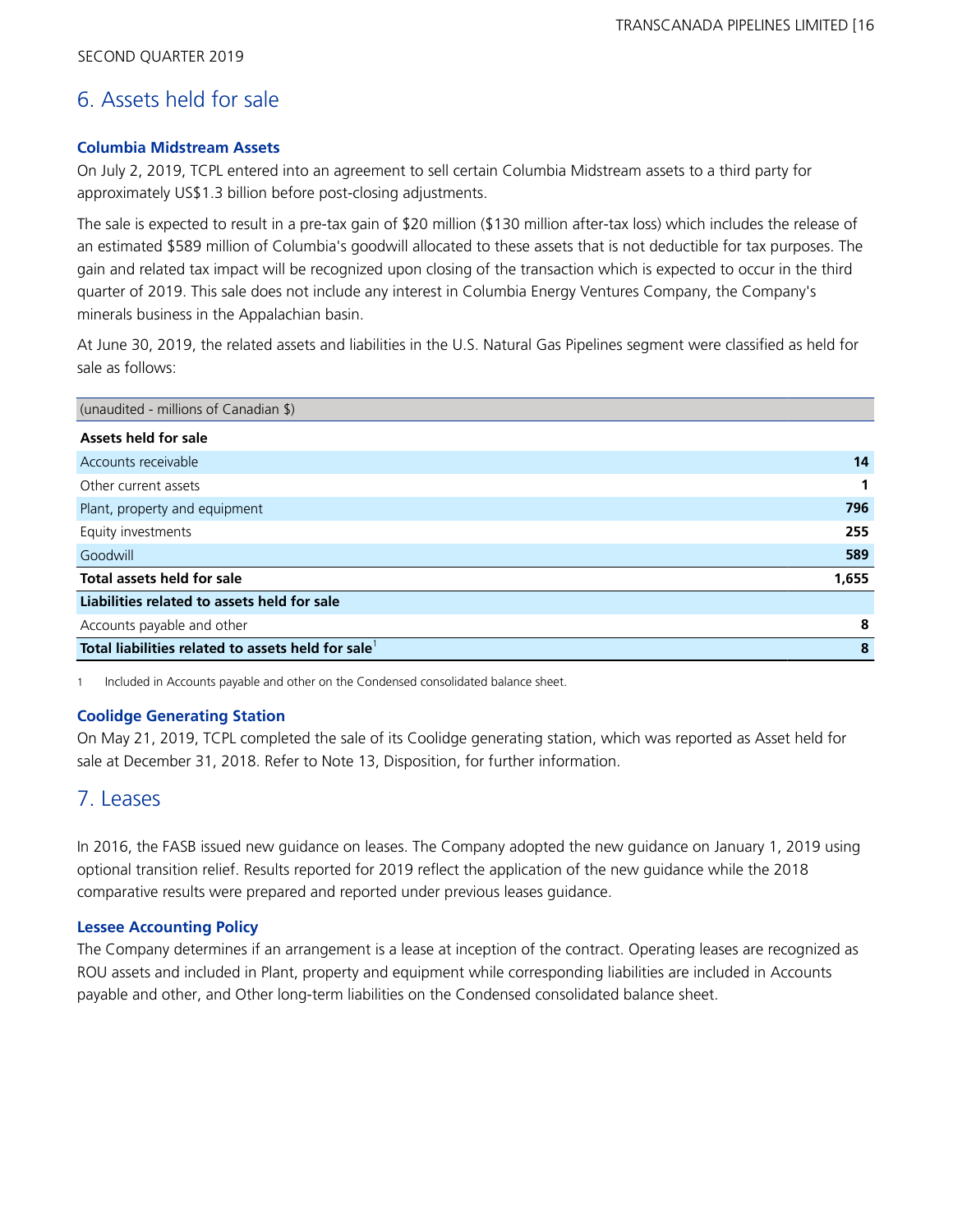Operating lease ROU assets and operating lease liabilities are recognized based on the present value of the future minimum lease payments over the lease term at the commencement date of the lease agreement. As the Company's lease contracts do not provide an implicit interest rate, the Company uses its incremental borrowing rate based on the information available at commencement date in determining the present value of future payments. The operating lease ROU asset also includes any lease payments made and initial direct costs incurred and excludes lease incentives. Lease terms may include options to extend or terminate the lease when it is reasonably certain that the Company will exercise that option. Operating lease expense is recognized on a straight-line basis over the lease term and included in Plant operating costs and other in the Condensed consolidated statement of income.

### **Lessor Accounting Policy**

The Company is the lessor for certain contracts and these contracts are accounted for as operating leases. The Company recognizes lease payments as income over the lease term on a straight-line basis. Variable lease payments are recognized as income in the period in which the changes in facts and circumstances on which these payments are based occur.

#### **Impact of New Lease Guidance on Date of Adoption**

The following table illustrates the impact of the adoption of the new lease guidance on the Company's previously reported consolidated balance sheet line items:

| (unaudited - millions of Canadian \$) | As reported December 31, 2018 | Adjustment | <b>January 1, 2019</b> |
|---------------------------------------|-------------------------------|------------|------------------------|
| Plant, property and equipment         | 66,503                        | 585        | 67.088                 |
| Accounts payable and other            | 5.426                         | 57         | 5.483                  |
| Other long-term liabilities           | 1.008                         | 528        | 1.536                  |

#### **As a Lessee**

The Company has operating leases for corporate offices, other various premises, equipment and land. Some leases have an option to renew for periods of one to 25 years, and some may include options to terminate the lease within one year. Payments due under lease contracts include fixed payments plus, for many of the Company's leases, variable payments such as a proportionate share of the buildings' property taxes, insurance and common area maintenance. The Company subleases some of the leased premises.

Operating lease cost is as follows:

| (unaudited - millions of Canadian \$) | three months ended<br>June 30, 2019 | six months ended<br>June 30, 2019 |
|---------------------------------------|-------------------------------------|-----------------------------------|
| Operating lease cost                  | 27                                  | 55                                |
| Sublease income                       | (3)                                 | (5)                               |
| Net operating lease cost              | 24                                  | 50                                |

1 Includes short-term leases and variable lease costs.

Other information related to operating leases is noted in the following tables:

| (unaudited - millions of Canadian \$)                                            | three months ended<br>June 30, 2019 | six months ended<br>June 30, 2019 |
|----------------------------------------------------------------------------------|-------------------------------------|-----------------------------------|
| Cash paid for amounts included in the measurement of operating lease liabilities | 18                                  |                                   |
| ROU assets obtained in exchange for new operating lease liabilities              | 3                                   |                                   |
|                                                                                  |                                     |                                   |
| (unaudited)                                                                      |                                     | at June 30, 2019                  |

| Weighted average remaining lease term | 11 years |
|---------------------------------------|----------|
| Weighted average discount rate        | $3.5\%$  |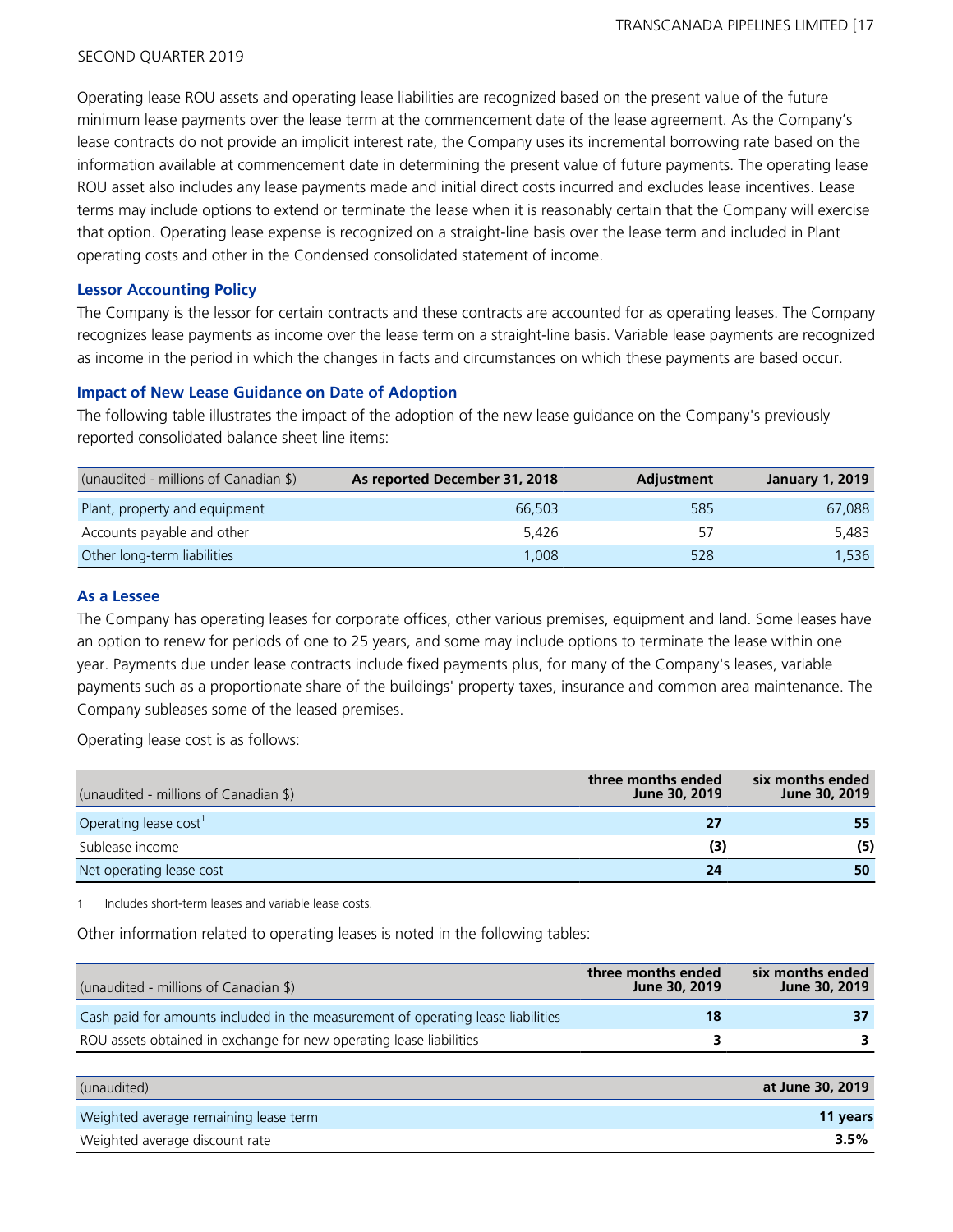Maturities of operating lease liabilities on a prospective 12-month basis and where they are disclosed on the Condensed consolidated balance sheet as at June 30, 2019 are as follows:

| (unaudited - millions of Canadian \$)                                            |       |
|----------------------------------------------------------------------------------|-------|
| 2020                                                                             | 71    |
| 2021                                                                             | 68    |
| 2022                                                                             | 62    |
| 2023                                                                             | 58    |
| 2024                                                                             | 57    |
| Thereafter                                                                       | 343   |
| Total operating lease payments                                                   | 659   |
| Imputed interest                                                                 | (108) |
| Operating lease liabilities recorded on the Condensed consolidated balance sheet | 551   |
| <b>Reported as follows:</b>                                                      |       |
| Accounts payable and other                                                       | 55    |
| Other long-term liabilities                                                      | 496   |
|                                                                                  | 551   |

Future payments reported under previous lease guidance for the Company's operating leases as at December 31, 2018 were as follows:

| (unaudited - millions of Canadian \$) | Minimum operating lease payments |
|---------------------------------------|----------------------------------|
| 2019                                  | 81                               |
| 2020                                  | 78                               |
| 2021                                  | 76                               |
| 2022                                  | 69                               |
| 2023                                  | 67                               |
| Thereafter                            | 390                              |
|                                       | 761                              |

As at June 30, 2019, the carrying value of the ROU assets recorded under operating leases was \$552 million and is included in Plant, property and equipment on the Condensed consolidated balance sheet.

# **As a Lessor**

Grandview and Bécancour power plants in the Power and Storage segment and the Northern Courier pipeline in the Liquids Pipelines segment are accounted for as operating leases. The Company has long-term PPAs for the sale of power for the Power and Storage lease assets which expire between 2024 and 2026. Northern Courier pipeline transports bitumen and diluent between the Fort Hills mine site and Suncor Energy's terminal, with a contract expiring in 2042.

Some leases contain variable lease payments that are based on operating hours and the reimbursement of variable costs, options to purchase the underlying asset at fair value or based on a formula considering the remaining fixed payments, and options to extend a lease up to five years. Lessees have rights under some leases to terminate under certain circumstances.

The Company also leases liquids tanks which are accounted for as operating leases.

The fixed portion of the operating lease income recorded by the Company for the three months and six months ended June 30, 2019 was \$55 million and \$110 million, respectively.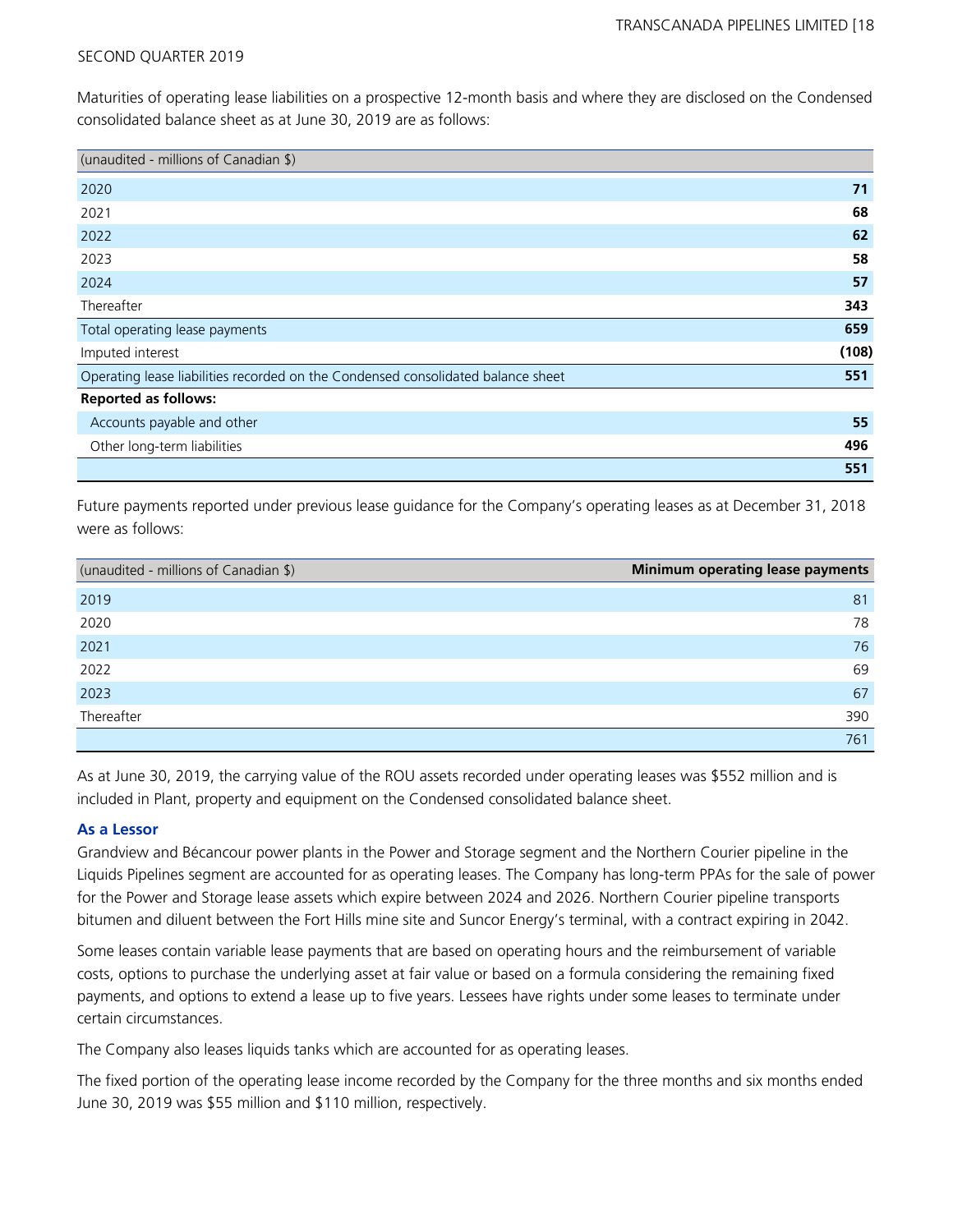Future lease payments to be received under operating leases as at June 30, 2019 are as follows:

| (unaudited - millions of Canadian \$) | <b>Future lease payments</b> |
|---------------------------------------|------------------------------|
| Remainder of 2019                     | 121                          |
| 2020                                  | 230                          |
| 2021                                  | 225                          |
| 2022                                  | 218                          |
| 2023                                  | 225                          |
| Thereafter                            | 1,939                        |
|                                       | 2.958                        |

The cost and accumulated depreciation for facilities accounted for as operating leases was \$1,992 million and \$351 million, respectively, at June 30, 2019 (December 31, 2018 – \$2,007 million and \$324 million, respectively).

# 8. Long-term debt

### **LONG-TERM DEBT ISSUED**

Long-term debt issued by the Company in the six months ended June 30, 2019 included the following:

| (unaudited - millions of Canadian \$) |                   |                   |                      |        |               |
|---------------------------------------|-------------------|-------------------|----------------------|--------|---------------|
| Company                               | <b>Issue date</b> | Type              | <b>Maturity date</b> | Amount | Interest rate |
| <b>TRANSCANADA PIPELINES LIMITED</b>  |                   |                   |                      |        |               |
|                                       | April 2019        | Medium Term Notes | October 2049         | .000   | 4.34%         |

## **LONG-TERM DEBT REPAID**

Long-term debt retired/repaid by the Company in the six months ended June 30, 2019 included the following:

| (unaudited - millions of Canadian \$,<br>unless otherwise noted) |                                      |                               |               |               |
|------------------------------------------------------------------|--------------------------------------|-------------------------------|---------------|---------------|
| Company                                                          | Retirement/<br><b>Repayment date</b> | <b>Type</b>                   | Amount        | Interest rate |
| <b>TRANSCANADA PIPELINES LIMITED</b>                             |                                      |                               |               |               |
|                                                                  | May 2019                             | Medium Term Notes             | 13            | 9.35%         |
|                                                                  | <b>March 2019</b>                    | Debentures                    | 100           | 10.50%        |
|                                                                  | January 2019                         | <b>Senior Unsecured Notes</b> | <b>US 750</b> | 7.125%        |
|                                                                  | January 2019                         | Senior Unsecured Notes        | <b>US 400</b> | 3.125%        |
| <b>TC PIPELINES, LP</b>                                          |                                      |                               |               |               |
|                                                                  | June 2019                            | Unsecured Term Loan           | <b>US 50</b>  | Floating      |
| <b>GAS TRANSMISSION NORTHWEST LLC</b>                            |                                      |                               |               |               |
|                                                                  | May 2019                             | Unsecured Term Loan           | <b>US 35</b>  | Floating      |

### **CAPITALIZED INTEREST**

In the three and six months ended June 30, 2019, TCPL capitalized interest related to capital projects of \$44 million and \$81 million, respectively (2018 – \$30 million and \$56 million, respectively).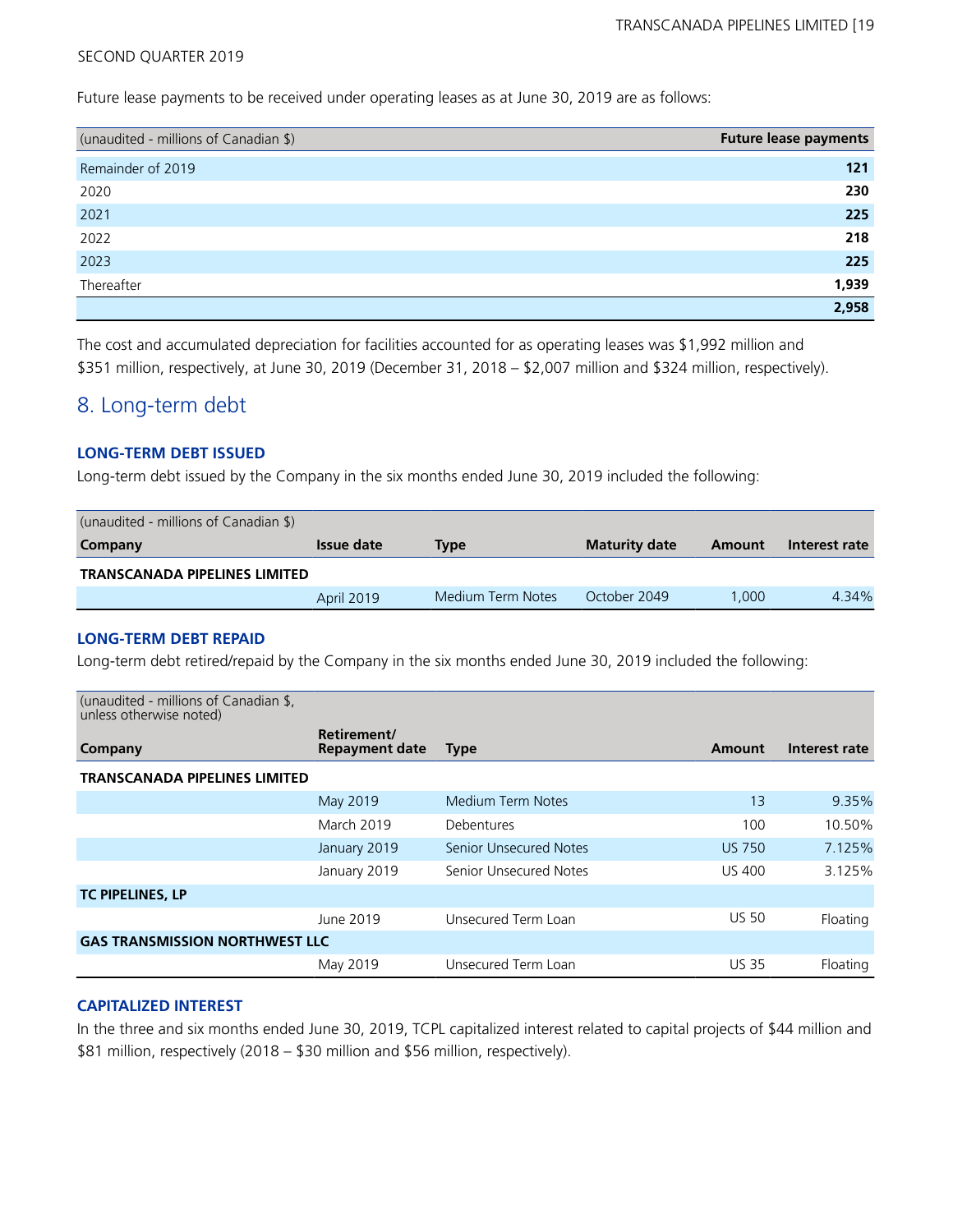# 9. Share capital

On January 31, 2019, the Company issued 3.8 million common shares to TC Energy for proceeds of \$214 million. On April 30, 2019, the Company issued 3.5 million common shares to TC Energy for proceeds of \$226 million, resulting in 894.5 million shares outstanding at June 30, 2019 (December 31, 2018 – 887.2 million).

The board of directors of TCPL declared dividends as follows:

|                                                    | three months ended June 30 |        | six months ended June 30 |        |  |
|----------------------------------------------------|----------------------------|--------|--------------------------|--------|--|
| (unaudited - Canadian \$, rounded to two decimals) | 2019                       | 2018   | 2019                     | 2018   |  |
| per common share                                   | \$0.75                     | \$0.69 | \$1.50                   | \$1.38 |  |

# 10. Other comprehensive (loss)/income and accumulated other comprehensive loss

Components of other comprehensive (loss)/income, including the portion attributable to non-controlling interests and related tax effects, are as follows:

| three months ended June 30, 2019                                                                              | <b>Before Tax</b> | <b>Income Tax</b>      | Net of Tax |
|---------------------------------------------------------------------------------------------------------------|-------------------|------------------------|------------|
| (unaudited - millions of Canadian \$)<br>Amount                                                               |                   | Recovery/<br>(Expense) | Amount     |
| Foreign currency translation losses on net investment in foreign operations                                   | (371)             | (14)                   | (385)      |
| Reclassification of foreign currency translation gains on net investment on<br>disposal of foreign operations | (9)               |                        | (9)        |
| Change in fair value of net investment hedges                                                                 | 17                | (4)                    | 13         |
| Change in fair value of cash flow hedges                                                                      | (52)              | 10                     | (42)       |
| Reclassification to net income of gains and losses on cash flow hedges                                        | 4                 | (1)                    |            |
| Reclassification of actuarial gains and losses on pension and other<br>post-retirement benefit plans          | 3                 | (1)                    |            |
| Other comprehensive (loss)/income on equity investments                                                       | (3)               | 6                      | 3          |
| <b>Other Comprehensive Loss</b>                                                                               | (411)             | (4)                    | (415)      |

| three months ended June 30, 2018                                                                     | <b>Before Tax</b> | <b>Income Tax</b><br>Recovery/ | Net of Tax |
|------------------------------------------------------------------------------------------------------|-------------------|--------------------------------|------------|
| (unaudited - millions of Canadian \$)                                                                | Amount            | (Expense)                      | Amount     |
| Foreign currency translation gains on net investment in foreign operations                           | 254               |                                | 259        |
| Change in fair value of net investment hedges                                                        | (17)              | 4                              | (13)       |
| Change in fair value of cash flow hedges                                                             | (3)               |                                | (2)        |
| Reclassification to net income of gains and losses on cash flow hedges                               | 9                 | (2)                            |            |
| Reclassification of actuarial gains and losses on pension and other<br>post-retirement benefit plans | 4                 | (2)                            |            |
| Other comprehensive income on equity investments                                                     | 6                 |                                | 6          |
| <b>Other Comprehensive Income</b>                                                                    | 253               | 6                              | 259        |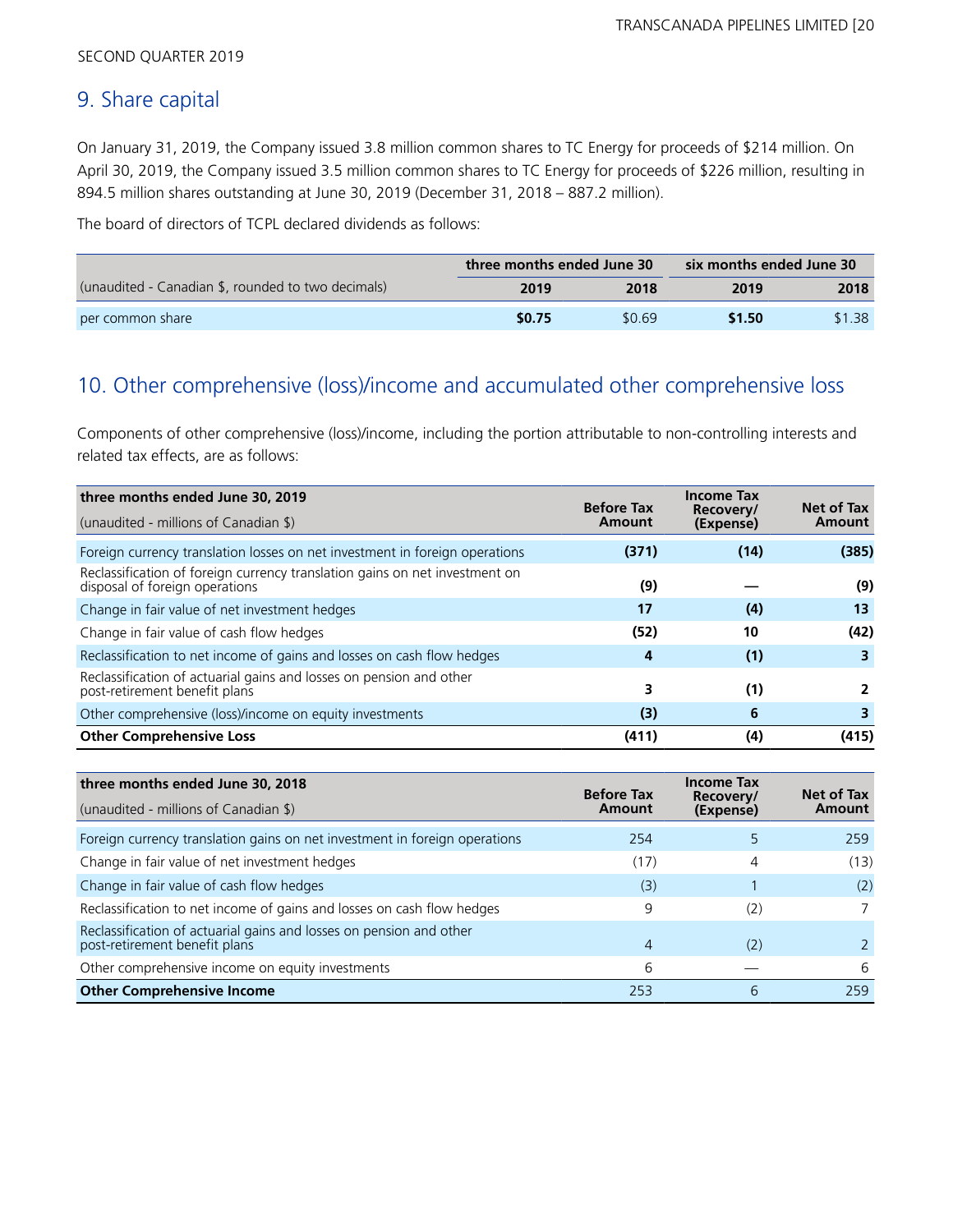| six months ended June 30, 2019                                                                                | <b>Before Tax</b> | <b>Income Tax</b>      | <b>Net of Tax</b> |
|---------------------------------------------------------------------------------------------------------------|-------------------|------------------------|-------------------|
| (unaudited - millions of Canadian \$)                                                                         | Amount            | Recovery/<br>(Expense) | Amount            |
| Foreign currency translation losses on net investment in foreign operations                                   | (735)             | (20)                   | (755)             |
| Reclassification of foreign currency translation gains on net investment on<br>disposal of foreign operations | (9)               |                        | (9)               |
| Change in fair value of net investment hedges                                                                 | 44                | (11)                   | 33                |
| Change in fair value of cash flow hedges                                                                      | (74)              | 15                     | (59)              |
| Reclassification to net income of gains and losses on cash flow hedges                                        | 8                 | (2)                    | 6                 |
| Reclassification of actuarial gains and losses on pension and other<br>post-retirement benefit plans          | 7                 | (2)                    |                   |
| Other comprehensive (loss)/income on equity investments                                                       | (2)               | 6                      | 4                 |
| <b>Other Comprehensive Loss</b>                                                                               | (761)             | (14)                   | (775)             |

| six months ended June 30, 2018                                                                       | <b>Before Tax</b> | <b>Income Tax</b><br>Recovery/ | Net of Tax |
|------------------------------------------------------------------------------------------------------|-------------------|--------------------------------|------------|
| (unaudited - millions of Canadian \$)                                                                | Amount            | (Expense)                      | Amount     |
| Foreign currency translation gains on net investment in foreign operations                           | 670               | 21                             | 691        |
| Change in fair value of net investment hedges                                                        | (20)              | 5                              | (15)       |
| Change in fair value of cash flow hedges                                                             | 3                 |                                | 5          |
| Reclassification to net income of gains and losses on cash flow hedges                               | 13                | (3)                            | 10         |
| Reclassification of actuarial gains and losses on pension and other<br>post-retirement benefit plans | 8                 | (8)                            |            |
| Other comprehensive income on equity investments                                                     | 13                | (1)                            | 12         |
| <b>Other Comprehensive Income</b>                                                                    | 687               | 16                             | 703        |

The changes in AOCI by component are as follows:

| three months ended June 30, 2019<br>(unaudited - millions of Canadian \$) | Currency<br><b>Translation</b><br><b>Adjustments</b> | <b>Cash Flow</b><br><b>Hedges</b> | <b>Pension and</b><br><b>OPEB Plan</b><br><b>Adjustments</b> | Equity<br><b>Investments</b> | Total <sup>1</sup> |
|---------------------------------------------------------------------------|------------------------------------------------------|-----------------------------------|--------------------------------------------------------------|------------------------------|--------------------|
| AOCI balance at April 1, 2019                                             | (208)                                                | (33)                              | (311)                                                        | (374)                        | (926)              |
| Other comprehensive loss before reclassifications <sup>2</sup>            | (340)                                                | (33)                              |                                                              |                              | (373)              |
| Amounts reclassified from AOCI <sup>3</sup>                               | (9)                                                  | 3                                 |                                                              | 3                            | (1)                |
| Net current period other comprehensive<br>(loss)/income                   | (349)                                                | (30)                              |                                                              |                              | (374)              |
| AOCI balance at June 30, 2019                                             | (557)                                                | (63)                              | (309)                                                        | (371)                        | (1,300)            |

1 All amounts are net of tax. Amounts in parentheses indicate losses recorded to OCI.

2 Other comprehensive loss before reclassifications on currency translation adjustments and cash flow hedges are net of non-controlling interests losses of \$32 million and \$9 million, respectively.

3 Amount reclassified from AOCI on cash flow hedges is net of non-controlling interests gains of less than \$1 million.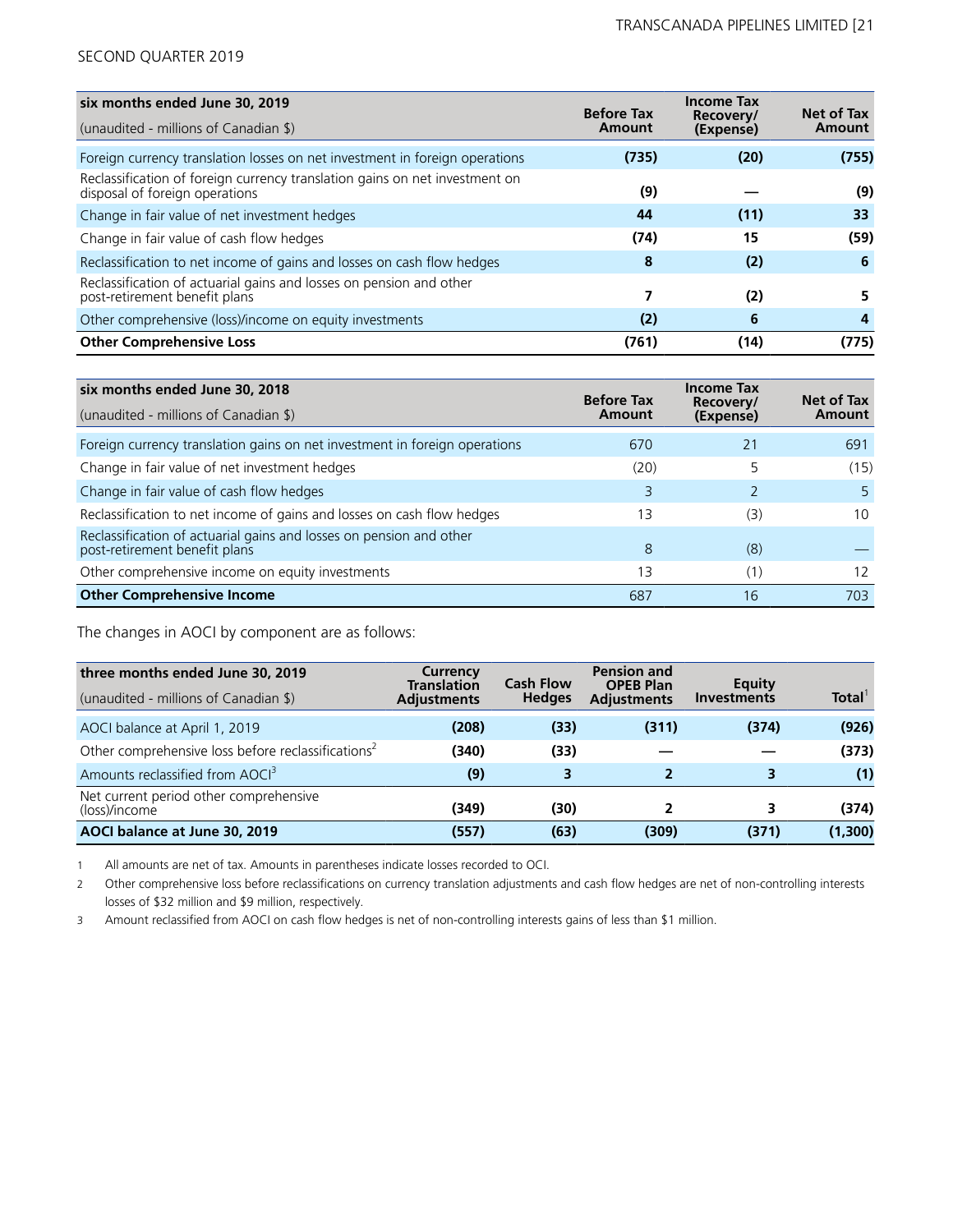| six months ended June 30, 2019<br>(unaudited - millions of Canadian \$) | Currency<br><b>Translation</b><br><b>Adiustments</b> | <b>Cash Flow</b><br><b>Hedges</b> | <b>Pension and</b><br><b>OPEB Plan</b><br><b>Adjustments</b> | Equity<br><b>Investments</b> | Total <sup>'</sup> |
|-------------------------------------------------------------------------|------------------------------------------------------|-----------------------------------|--------------------------------------------------------------|------------------------------|--------------------|
| AOCI balance at January 1, 2019                                         | 107                                                  | (23)                              | (314)                                                        | (376)                        | (606)              |
| Other comprehensive loss before reclassifications <sup>2</sup>          | (655)                                                | (45)                              |                                                              | (1)                          | (701)              |
| Amounts reclassified from AOCI <sup>3,4</sup>                           | (9)                                                  | 5                                 |                                                              | 6                            |                    |
| Net current period other comprehensive<br>(loss)/income                 | (664)                                                | (40)                              |                                                              |                              | (694)              |
| AOCI balance at June 30, 2019                                           | (557)                                                | (63)                              | (309)                                                        | (371)                        | (1,300)            |

1 All amounts are net of tax. Amounts in parentheses indicate losses recorded to OCI.

2 Other comprehensive loss before reclassifications on currency translation adjustments, cash flow hedges and equity investments are net of non-controlling interests losses of \$67 million, \$14 million and \$1 million, respectively.

3 Losses related to cash flow hedges reported in AOCI and expected to be reclassified to net income in the next 12 months are estimated to be \$21 million (\$16 million, net of tax) at June 30, 2019. These estimates assume constant commodity prices, interest rates and foreign exchange rates over time, however, the amounts reclassified will vary based on the actual value of these factors at the date of settlement.

4 Amount reclassified from AOCI on cash flow hedges is net of non-controlling interests gains of \$1 million.

Details about reclassifications out of AOCI into the Condensed consolidated statement of income are as follows:

|                                                                                          |                               | <b>AOCI</b> | <b>Amounts Reclassified From</b> |          |                                               |
|------------------------------------------------------------------------------------------|-------------------------------|-------------|----------------------------------|----------|-----------------------------------------------|
|                                                                                          | three months ended<br>June 30 |             | six months ended<br>June 30      |          | <b>Affected line item</b><br>in the Condensed |
| (unaudited - millions of Canadian \$)                                                    | 2019                          | 2018        | 2019                             | 2018     | consolidated statement of<br>income           |
| Cash flow hedges                                                                         |                               |             |                                  |          |                                               |
| Commodities                                                                              |                               | (2)         |                                  | (1)      | Revenues (Power and Storage)                  |
| Interest                                                                                 | (4)                           | (5)         | (7)                              | (9)      | Interest expense                              |
|                                                                                          | (4)                           | (7)         | (7)                              | (10)     | Total before tax                              |
|                                                                                          | 1                             | 2           | $\overline{2}$                   | 3        | Income tax expense                            |
|                                                                                          | (3)                           | (5)         | (5)                              | (7)      | Net of tax $1,3$                              |
| Pension and other post-retirement<br>benefit plan adjustments                            |                               |             |                                  |          |                                               |
| Amortization of actuarial losses                                                         | (3)                           | (4)         | (7)                              | (8)      | Plant operating costs and other <sup>2</sup>  |
|                                                                                          | 1                             | 2           | 2                                | 8        | Income tax expense                            |
|                                                                                          | (2)                           | (2)         | (5)                              |          | Net of tax <sup>1</sup>                       |
| Equity investments                                                                       |                               |             |                                  |          |                                               |
| Equity income                                                                            | (3)                           | (6)         | (6)                              | (13)     | Income from equity investments                |
|                                                                                          |                               |             |                                  | 2        | Income tax expense                            |
|                                                                                          | (3)                           | (6)         | (6)                              |          | $(11)$ Net of tax <sup>1,3</sup>              |
| Currency translation adjustments                                                         |                               |             |                                  |          |                                               |
| Realization of foreign currency<br>translation gain on disposal of foreign<br>operations | 9                             |             | 9                                |          | Gain on sale of assets                        |
|                                                                                          |                               |             |                                  |          | Income tax expense                            |
|                                                                                          | 9                             |             | 9                                | $\equiv$ | Net of tax $1$                                |

1 All amounts in parentheses indicate expenses to the Condensed consolidated statement of income.

2 These AOCI components are included in the computation of net benefit cost. Refer to Note 11, Employee post-retirement benefits, for further information.

3 Amounts reclassified from AOCI on cash flow hedges and equity investments are net of non-controlling interests gains of less than \$1 million and nil, respectively, for the three months ended June 30, 2019 (2018 – \$2 million and nil, respectively) and \$1 million and nil, respectively, for the six months ended June 30, 2019 (2018 – \$3 million and \$1 million, respectively).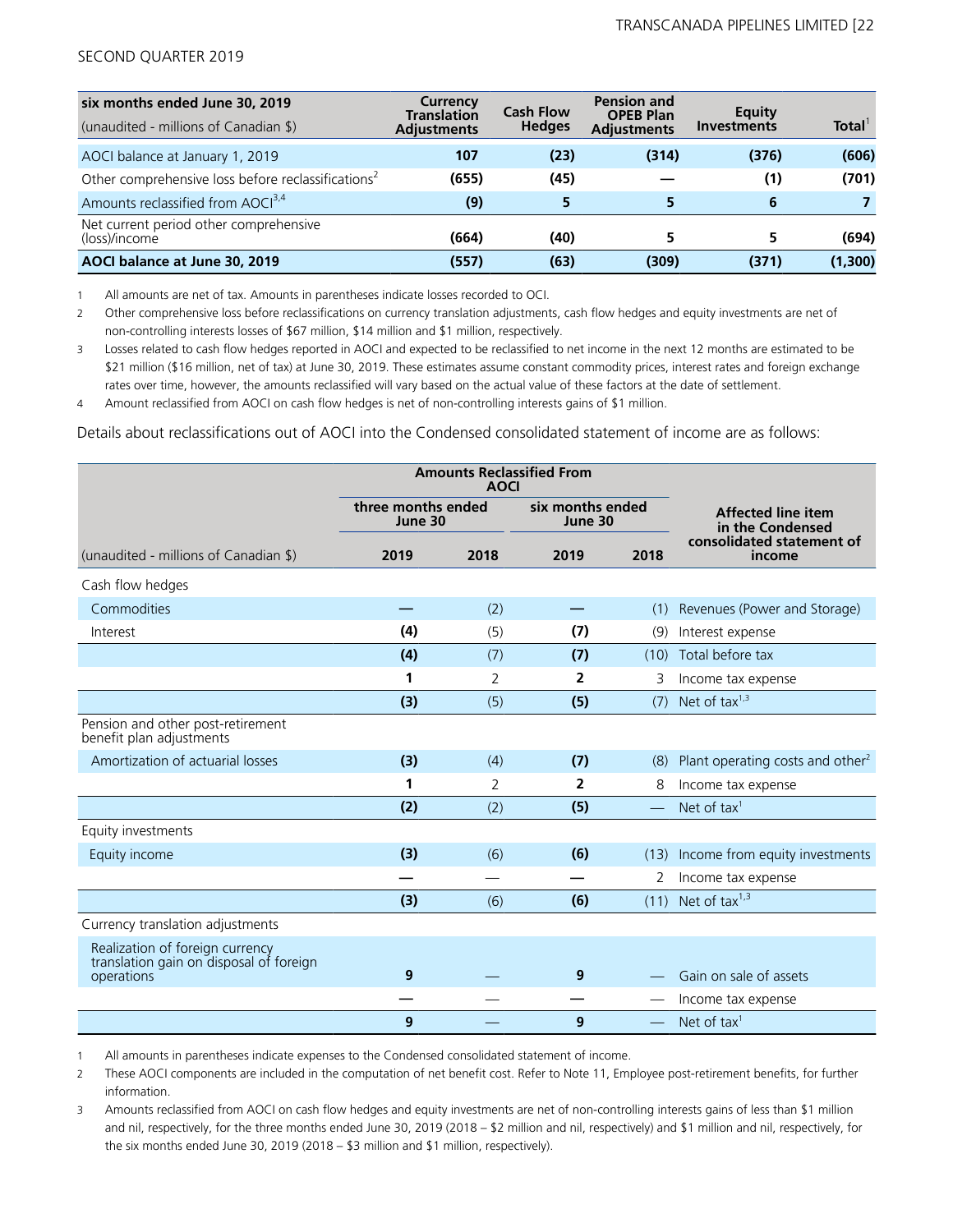# 11. Employee post-retirement benefits

The net benefit cost recognized for the Company's pension benefit plans and other post-retirement benefit plans is as follows:

|                                                   |      | three months ended June 30                                                                                       |                |                |       | six months ended June 30                   |                |               |  |
|---------------------------------------------------|------|------------------------------------------------------------------------------------------------------------------|----------------|----------------|-------|--------------------------------------------|----------------|---------------|--|
|                                                   |      | Other post-<br><b>Pension benefit</b><br><b>Pension benefit</b><br>retirement<br>benefit plans<br>plans<br>plans |                |                |       | Other post-<br>retirement<br>benefit plans |                |               |  |
| (unaudited - millions of Canadian \$)             | 2019 | 2018                                                                                                             | 2019           | 2018           | 2019  | 2018                                       | 2019           | 2018          |  |
| Service cost <sup>1</sup>                         | 31   | 31                                                                                                               | $\overline{2}$ |                | 64    | 61                                         | 3              | <sup>2</sup>  |  |
| Other components of net benefit cost <sup>1</sup> |      |                                                                                                                  |                |                |       |                                            |                |               |  |
| Interest cost                                     | 36   | 34                                                                                                               | 4              | $\overline{4}$ | 71    | 67                                         | 8              |               |  |
| Expected return on plan assets                    | (54) | (55)                                                                                                             | (4)            | (4)            | (112) | (110)                                      | (8)            | (8)           |  |
| Amortization of actuarial losses                  | 3    | 3                                                                                                                |                |                | 6     | 7                                          | 1              |               |  |
| Amortization of regulatory asset                  | 4    | 4                                                                                                                |                |                |       | 9                                          | 1              |               |  |
|                                                   | (11) | (14)                                                                                                             |                |                | (28)  | (27)                                       | $\overline{2}$ |               |  |
| <b>Net Benefit Cost</b>                           | 20   | 17                                                                                                               | 3              | $\mathcal{P}$  | 36    | 34                                         | 5              | $\mathcal{P}$ |  |

Service cost and other components of net benefit cost are included in Plant operating costs and other in the Condensed consolidated statement of income.

# 12. Risk management and financial instruments

# **RISK MANAGEMENT OVERVIEW**

TCPL has exposure to market risk and counterparty credit risk, and has strategies, policies and limits in place to manage the impact of these risks on earnings, cash flow and shareholder value.

### **COUNTERPARTY CREDIT RISK**

TCPL's maximum counterparty credit exposure with respect to financial instruments at June 30, 2019, without taking into account security held, consisted of cash and cash equivalents, accounts receivable, available-for-sale assets, derivative assets and a loan receivable.

The Company monitors its counterparties and regularly reviews its accounts receivable. The Company records an allowance for doubtful accounts as necessary using the specific identification method. At June 30, 2019, there were no significant credit losses, no significant credit risk concentration and no significant amounts past due or impaired.

# **LOAN RECEIVABLE FROM AFFILIATE**

The Company holds a 60 per cent equity interest in a joint venture with IEnova to build, own and operate the Sur de Texas pipeline. The Company accounts for its interest in the joint venture as an equity investment. In 2017, the Company entered into a MXN\$21.3 billion unsecured revolving credit facility with the joint venture, which bears interest at a floating rate and matures in March 2022.

At June 30, 2019, the Company's Condensed consolidated balance sheet included a MXN\$20.3 billion or \$1.4 billion (December 31, 2018 – MXN\$18.9 billion or \$1.3 billion) loan receivable from the Sur de Texas joint venture which represents TCPL's proportionate share of long-term debt financing requirements related to the joint venture. Interest income and other included interest income of \$37 million and \$72 million for the three and six months ended June 30, 2019 (2018 – \$29 million and \$56 million) from this joint venture with a corresponding proportionate share of interest expense recorded in Income from equity investments in the Company's Mexico Natural Gas Pipelines segment.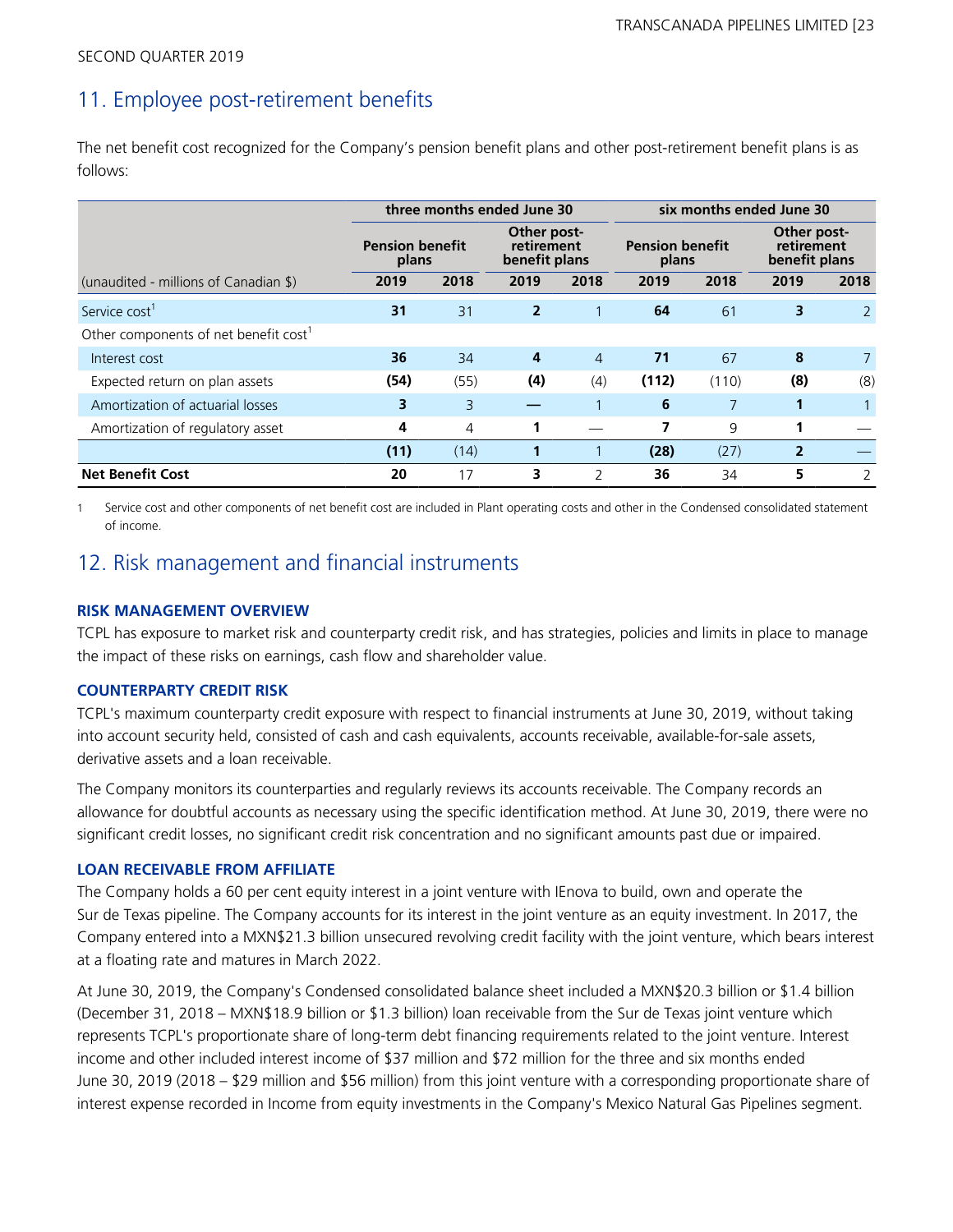### **NET INVESTMENT IN FOREIGN OPERATIONS**

The Company hedges a portion of its net investment in foreign operations (on an after-tax basis) with U.S. dollar-denominated debt, cross-currency swaps and foreign exchange options.

The fair values and notional amounts for the derivatives designated as a net investment hedge were as follows:

|                                                                  |                  | June 30, 2019             |                  | <b>December 31, 2018</b>  |
|------------------------------------------------------------------|------------------|---------------------------|------------------|---------------------------|
| (unaudited - millions of Canadian \$, unless otherwise noted)    | Fair value $1,2$ | <b>Notional</b><br>amount | Fair value $1,2$ | <b>Notional</b><br>amount |
| U.S. dollar cross-currency swaps (maturing $2019$ ) <sup>3</sup> | (12)             | <b>US 100</b>             | (43)             | <b>US 300</b>             |
| U.S. dollar foreign exchange options (maturing 2019 to 2020)     | 6                | <b>US 2,600</b>           | (47)             | US 2.500                  |
|                                                                  | (6)              | <b>US 2.700</b>           | (90)             | US 2,800                  |

1 Fair value equals carrying value.

2 No amounts have been excluded from the assessment of hedge effectiveness.

3 In the three and six months ended June 30, 2019, Net income includes net realized gains of nil (2018 – nil and \$1 million, respectively) related to the interest component of cross-currency swap settlements which are reported within Interest expense on the Company's Condensed consolidated statement of income.

The notional amounts and fair value of U.S. dollar-denominated debt designated as a net investment hedge were as follows:

| (unaudited - millions of Canadian \$, unless otherwise noted) | June 30, 2019      | December 31, 2018  |
|---------------------------------------------------------------|--------------------|--------------------|
| Notional amount                                               | 29,500 (US 22,500) | 31,000 (US 22,700) |
| Fair value                                                    | 32,400 (US 24,700) | 31,700 (US 23,200) |

### **FINANCIAL INSTRUMENTS**

### **Non-derivative financial instruments**

### **Fair value of non-derivative financial instruments**

Available-for-sale assets are recorded at fair value which is calculated using quoted market prices where available. Certain non-derivative financial instruments included in Cash and cash equivalents, Accounts receivable, Intangible and other assets, Notes payable, Accounts payable and other, Due to affiliate, Accrued interest and Other long-term liabilities have carrying amounts that approximate their fair value due to the nature of the item or the short time to maturity. Each of these instruments are classified in Level II of the fair value hierarchy.

Credit risk has been taken into consideration when calculating the fair value of non-derivative instruments.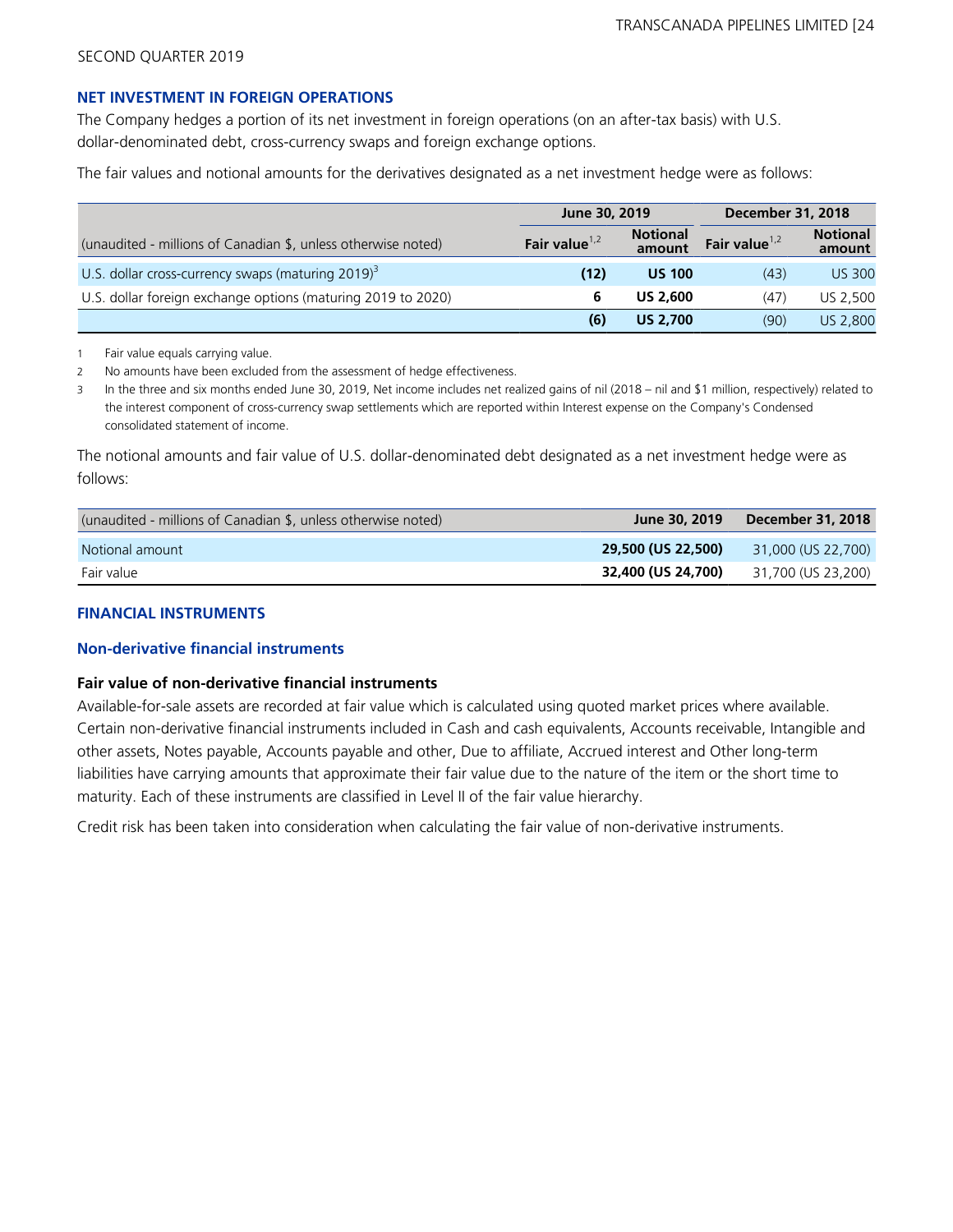#### **Balance sheet presentation of non-derivative financial instruments**

The following table details the fair value of the Company's non-derivative financial instruments, excluding those where carrying amounts approximate fair value, which are classified in Level II of the fair value hierarchy:

|                                                         | June 30, 2019      |               |                    | <b>December 31, 2018</b> |  |  |
|---------------------------------------------------------|--------------------|---------------|--------------------|--------------------------|--|--|
| (unaudited - millions of Canadian \$)                   | Carrying<br>amount | Fair<br>value | Carrying<br>amount | Fair<br>value            |  |  |
| Long-term debt including current portion <sup>1,2</sup> | (37, 893)          | (43, 332)     | (39.971)           | (42, 284)                |  |  |
| Junior subordinated notes                               | (7,261)            | (6, 915)      | (7.508)            | (6,665)                  |  |  |
|                                                         | (45, 154)          | (50, 247)     | (47.479)           | (48, 949)                |  |  |

1 Long-term debt is recorded at amortized cost except for US\$450 million (December 31, 2018 – US\$750 million) that is attributed to hedged risk and recorded at fair value.

2 Net income for the three and six months ended June 30, 2019 includes unrealized losses of \$2 million and \$5 million, respectively (2018 – unrealized losses of \$1 million and unrealized gains of \$4 million, respectively) for fair value adjustments attributable to the hedged interest rate risk associated with interest rate swap fair value hedging relationships on US\$450 million of long-term debt at June 30, 2019 (December 31, 2018 – US\$750 million). There were no other unrealized gains or losses from fair value adjustments to the non-derivative financial instruments.

#### **Available-for-sale assets summary**

The following tables summarize additional information about the Company's restricted investments that are classified as available-for-sale assets:

|                                                     |                                              | June 30, 2019                          | <b>December 31, 2018</b>              |                                               |  |
|-----------------------------------------------------|----------------------------------------------|----------------------------------------|---------------------------------------|-----------------------------------------------|--|
| (unaudited - millions of Canadian \$)               | <b>LMCI</b> restricted<br><i>investments</i> | <b>Other restricted</b><br>investments | <b>LMCI</b> restricted<br>investments | <b>Other restricted</b><br>$in$ vestments $1$ |  |
| Fair values of fixed income securities <sup>2</sup> |                                              |                                        |                                       |                                               |  |
| Maturing within 1 year                              |                                              | 16                                     |                                       | 22                                            |  |
| Maturing within 1-5 years                           |                                              | 96                                     |                                       | 110                                           |  |
| Maturing within 5-10 years                          | 8                                            |                                        | 140                                   |                                               |  |
| Maturing after 10 years                             | 1,325                                        |                                        | 952                                   |                                               |  |
|                                                     | 1,333                                        | 112                                    | 1.092                                 | 132                                           |  |

1 Other restricted investments have been set aside to fund insurance claim losses to be paid by the Company's wholly-owned captive insurance subsidiary.

2 Available-for-sale assets are recorded at fair value and included in Other current assets and Restricted investments on the Company's Condensed consolidated balance sheet.

|                                           |                                                    | June 30, 2019                                       | June 30, 2018                                      |                                                     |  |
|-------------------------------------------|----------------------------------------------------|-----------------------------------------------------|----------------------------------------------------|-----------------------------------------------------|--|
| (unaudited - millions of Canadian \$)     | <b>LMCI</b> restricted<br>investments <sup>1</sup> | <b>Other restricted</b><br>investments <sup>2</sup> | <b>LMCI</b> restricted<br>investments <sup>1</sup> | <b>Other restricted</b><br>investments <sup>2</sup> |  |
| Net unrealized gains in the period        |                                                    |                                                     |                                                    |                                                     |  |
| three months ended                        | 28                                                 |                                                     |                                                    |                                                     |  |
| six months ended                          | 79                                                 | 3                                                   | 5                                                  |                                                     |  |
| Net realized gains/(losses) in the period |                                                    |                                                     |                                                    |                                                     |  |
| three months ended                        | 11                                                 |                                                     | (3)                                                |                                                     |  |
| six months ended                          | 11                                                 |                                                     | (3)                                                |                                                     |  |

1 Gains and losses arising from changes in the fair value of LMCI restricted investments impact the subsequent amounts to be collected through tolls to cover future pipeline abandonment costs. As a result, the Company records these gains and losses as regulatory assets or liabilities.

2 Gains and losses on other restricted investments are included in Interest income and other on the Condensed consolidated statement of income.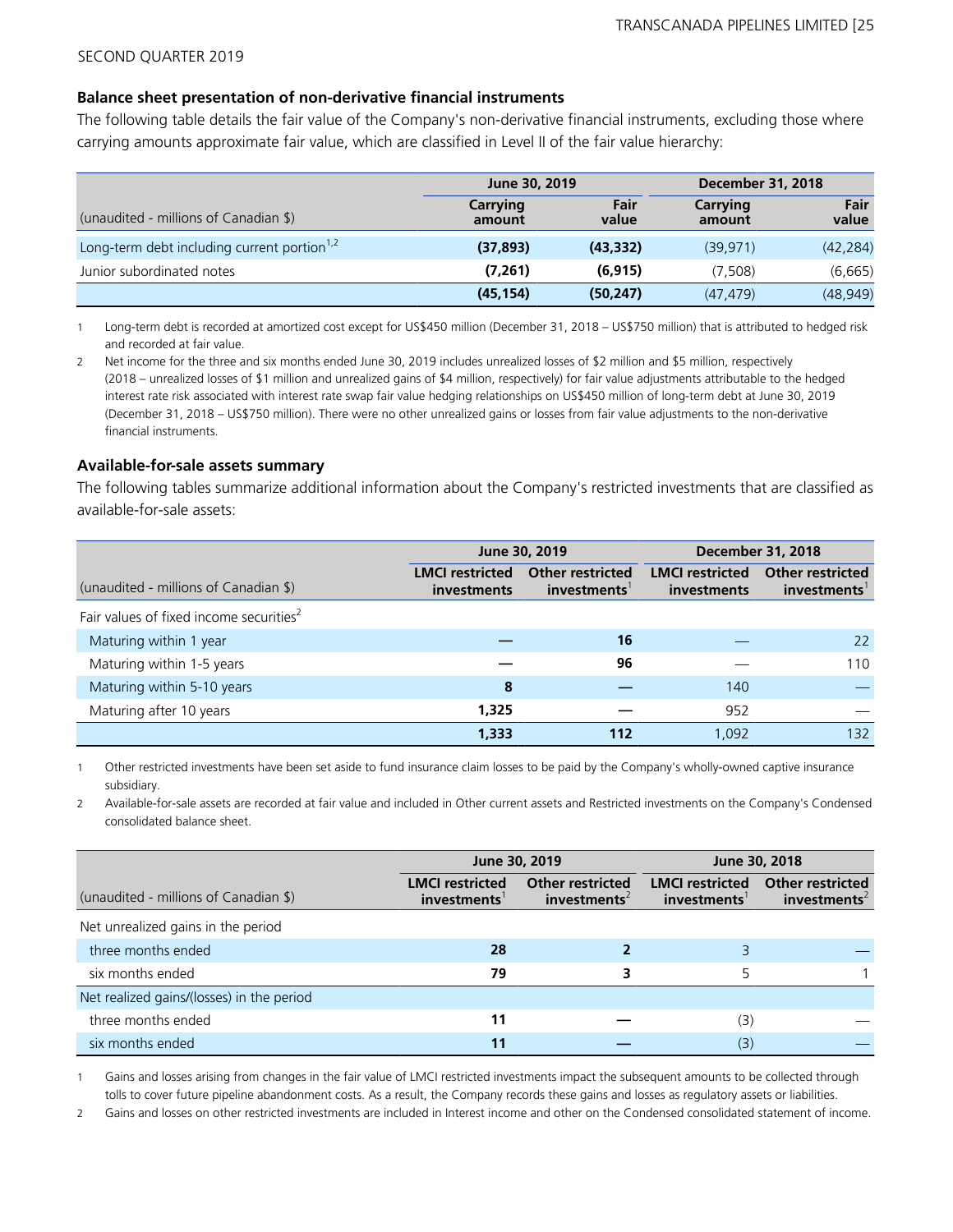### **Derivative instruments**

### **Fair value of derivative instruments**

The fair value of foreign exchange and interest rate derivatives has been calculated using the income approach which uses period-end market rates and applies a discounted cash flow valuation model. The fair value of commodity derivatives has been calculated using quoted market prices where available. In the absence of quoted market prices, third-party broker quotes or other valuation techniques have been used. The fair value of options has been calculated using the Black-Scholes pricing model. Credit risk has been taken into consideration when calculating the fair value of derivative instruments. Unrealized gains and losses on derivative instruments are not necessarily representative of the amounts that will be realized on settlement.

In some cases, even though the derivatives are considered to be effective economic hedges, they do not meet the specific criteria for hedge accounting treatment or are not designated as a hedge and are accounted for at fair value with changes in fair value recorded in net income in the period of change. This may expose the Company to increased variability in reported earnings because the fair value of the derivative instruments can fluctuate significantly from period to period.

# **Balance sheet presentation of derivative instruments**

The balance sheet classification of the fair value of derivative instruments is as follows:

| at June 30, 2019                      |                                   |                                    | <b>Net</b>                  |                                   | <b>Total Fair</b><br>Value of           |
|---------------------------------------|-----------------------------------|------------------------------------|-----------------------------|-----------------------------------|-----------------------------------------|
| (unaudited - millions of Canadian \$) | <b>Cash Flow</b><br><b>Hedges</b> | <b>Fair Value</b><br><b>Hedges</b> | Investment<br><b>Hedges</b> | <b>Held for</b><br><b>Trading</b> | <b>Derivative</b><br><b>Instruments</b> |
| Other current assets                  |                                   |                                    |                             |                                   |                                         |
| Commodities <sup>2</sup>              |                                   |                                    |                             | 266                               | 266                                     |
| Foreign exchange                      |                                   |                                    | 15                          | 32                                | 47                                      |
|                                       |                                   |                                    | 15                          | 298                               | 313                                     |
| Intangible and other assets           |                                   |                                    |                             |                                   |                                         |
| Commodities <sup>2</sup>              |                                   |                                    |                             | 33                                | 33                                      |
| Foreign exchange                      |                                   |                                    | 5                           |                                   | 5                                       |
| Interest rate                         |                                   | 3                                  |                             |                                   | $\overline{\mathbf{3}}$                 |
|                                       |                                   | 3                                  | 5                           | 33                                | 41                                      |
| <b>Total Derivative Assets</b>        |                                   | 3                                  | 20                          | 331                               | 354                                     |
| Accounts payable and other            |                                   |                                    |                             |                                   |                                         |
| Commodities <sup>2</sup>              | (9)                               |                                    |                             | (182)                             | (191)                                   |
| Foreign exchange                      |                                   |                                    | (24)                        | (13)                              | (37)                                    |
| Interest rate                         | (4)                               |                                    |                             |                                   | (4)                                     |
|                                       | (13)                              |                                    | (24)                        | (195)                             | (232)                                   |
| Other long-term liabilities           |                                   |                                    |                             |                                   |                                         |
| Commodities <sup>2</sup>              | (7)                               |                                    |                             | (33)                              | (40)                                    |
| Foreign exchange                      |                                   |                                    | (2)                         |                                   | (2)                                     |
| Interest rate                         | (55)                              |                                    |                             |                                   | (55)                                    |
|                                       | (62)                              |                                    | (2)                         | (33)                              | (97)                                    |
| <b>Total Derivative Liabilities</b>   | (75)                              |                                    | (26)                        | (228)                             | (329)                                   |
| <b>Total Derivatives</b>              | (75)                              | 3                                  | (6)                         | 103                               | 25                                      |

1 Fair value equals carrying value.

2 Includes purchases and sales of power, natural gas and liquids.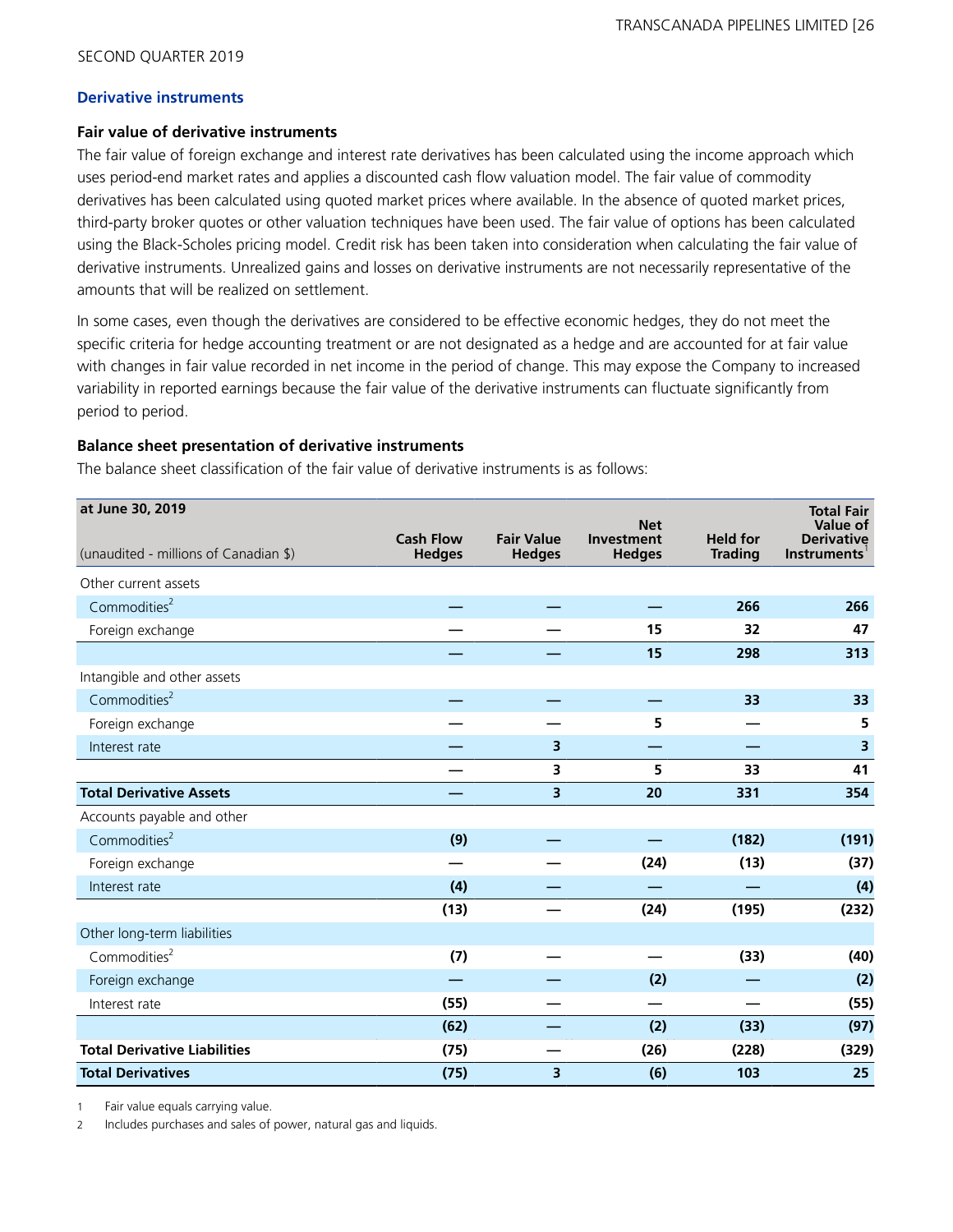| at December 31, 2018                  |                  |                   | <b>Net</b>    |                 | <b>Total Fair</b>             |
|---------------------------------------|------------------|-------------------|---------------|-----------------|-------------------------------|
|                                       | <b>Cash Flow</b> | <b>Fair Value</b> | Investment    | <b>Held for</b> | Value of<br><b>Derivative</b> |
| (unaudited - millions of Canadian \$) | <b>Hedges</b>    | <b>Hedges</b>     | <b>Hedges</b> | <b>Trading</b>  | <b>Instruments</b>            |
| Other current assets                  |                  |                   |               |                 |                               |
| Commodities <sup>2</sup>              | $\mathbf{1}$     |                   |               | 716             | 717                           |
| Foreign exchange                      |                  |                   | 16            | 1               | 17                            |
| Interest rate                         | 3                |                   |               |                 | $\overline{3}$                |
|                                       | 4                |                   | 16            | 717             | 737                           |
| Intangible and other assets           |                  |                   |               |                 |                               |
| Commodities <sup>2</sup>              | 1                |                   |               | 50              | 51                            |
| Foreign exchange                      |                  |                   | $\mathbf{1}$  |                 | $\mathbf{1}$                  |
| Interest rate                         | 8                | 1                 |               |                 | 9                             |
|                                       | 9                | $\mathbf{1}$      | $\mathbf{1}$  | 50              | 61                            |
| <b>Total Derivative Assets</b>        | 13               | 1                 | 17            | 767             | 798                           |
| Accounts payable and other            |                  |                   |               |                 |                               |
| Commodities <sup>2</sup>              | (4)              |                   |               | (622)           | (626)                         |
| Foreign exchange                      |                  |                   | (105)         | (188)           | (293)                         |
| Interest rate                         |                  | (3)               |               |                 | (3)                           |
|                                       | (4)              | (3)               | (105)         | (810)           | (922)                         |
| Other long-term liabilities           |                  |                   |               |                 |                               |
| Commodities <sup>2</sup>              |                  |                   |               | (28)            | (28)                          |
| Foreign exchange                      |                  |                   | (2)           |                 | (2)                           |
| Interest rate                         | (11)             | (1)               |               |                 | (12)                          |
|                                       | (11)             | (1)               | (2)           | (28)            | (42)                          |
| <b>Total Derivative Liabilities</b>   | (15)             | (4)               | (107)         | (838)           | (964)                         |
| <b>Total Derivatives</b>              | (2)              | (3)               | (90)          | (71)            | (166)                         |

1 Fair value equals carrying value.

2 Includes purchases and sales of power, natural gas and liquids.

The majority of derivative instruments held for trading have been entered into for risk management purposes and all are subject to the Company's risk management strategies, policies and limits. These include derivatives that have not been designated as hedges or do not qualify for hedge accounting treatment but have been entered into as economic hedges to manage the Company's exposures to market risk.

# **Derivatives in fair value hedging relationships**

The following table details amounts recorded on the Condensed consolidated balance sheet in relation to cumulative adjustments for fair value hedges included in the carrying amount of the hedged liabilities:

|                                       | <b>Carrying amount</b> |                          | Fair value hedging adjustments |                          |
|---------------------------------------|------------------------|--------------------------|--------------------------------|--------------------------|
| (unaudited - millions of Canadian \$) | June 30, 2019          | <b>December 31, 2018</b> | June 30, 2019                  | <b>December 31, 2018</b> |
| Current portion of long-term debt     | (327)                  | (748)                    |                                |                          |
| Long-term debt                        | (265)                  | (273)                    | (3)                            |                          |
|                                       | (592)                  | (1,021)                  | (3)                            |                          |

1 At June 30, 2019 and December 31, 2018, adjustments for discontinued hedging relationships included in these balances were nil.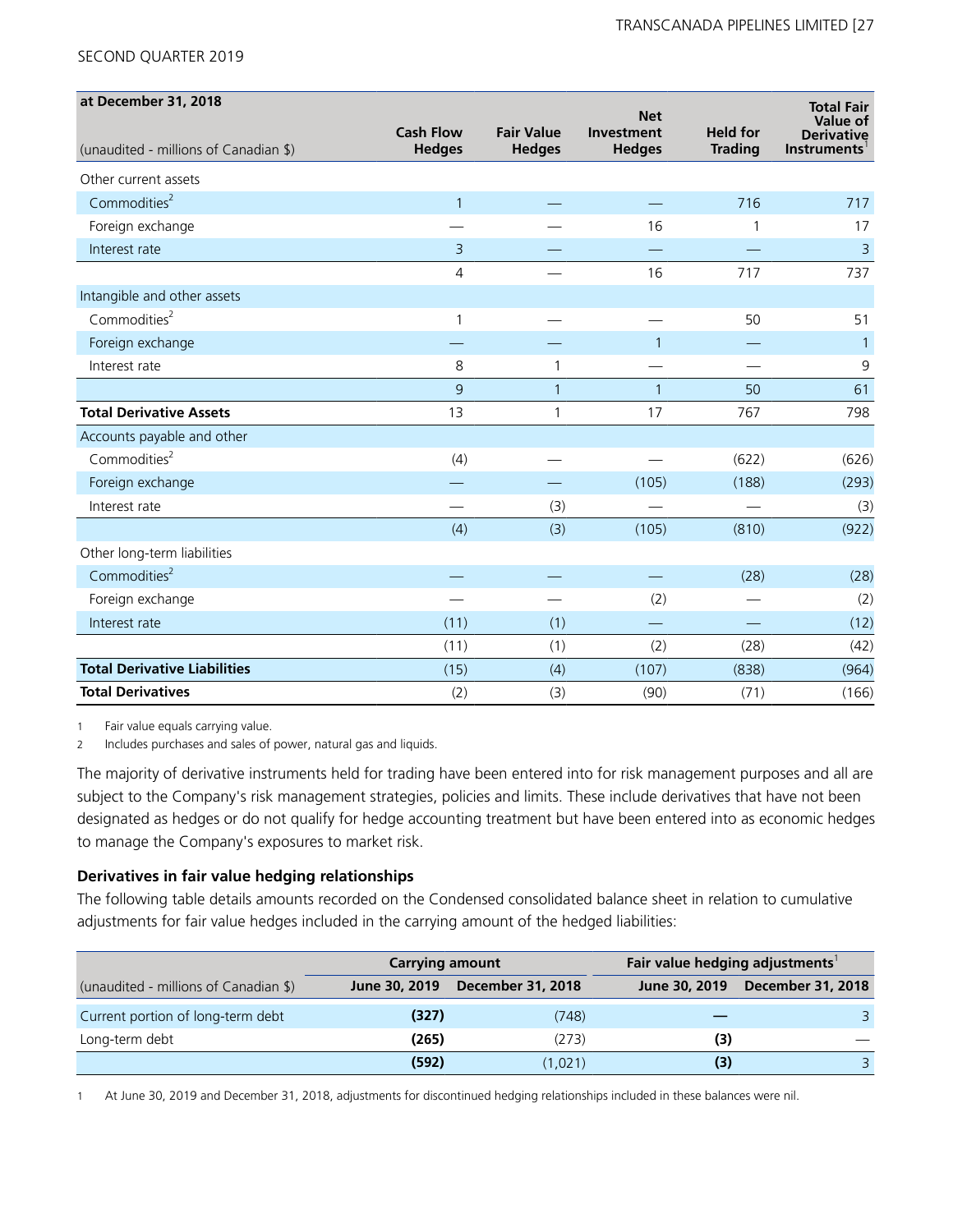### **Notional and maturity summary**

The maturity and notional amount or quantity outstanding related to the Company's derivative instruments excluding hedges of the net investment in foreign operations is as follows:

| at June 30, 2019         |              | <b>Natural</b> |                | Foreign   | <b>Interest</b> |
|--------------------------|--------------|----------------|----------------|-----------|-----------------|
| (unaudited)              | <b>Power</b> | Gas            | <b>Liquids</b> | Exchange  | Rate            |
| Purchases'               | 652          | 15             | 52             | _         |                 |
| Sales <sup>1</sup>       | 2,559        | 25             | 64             |           |                 |
| Millions of U.S. dollars |              |                |                | 3,556     | 1,650           |
| Maturity dates           | 2019-2024    | 2019-2027      | 2019-2020      | 2019-2020 | 2019-2030       |

1 Volumes for power, natural gas and liquids derivatives are in GWh, Bcf and MMBbls, respectively.

| at December 31, 2018     |              | <b>Natural</b> |                | Foreign  | <b>Interest</b> |
|--------------------------|--------------|----------------|----------------|----------|-----------------|
| (unaudited)              | <b>Power</b> | Gas            | <b>Liquids</b> | Exchange | Rate            |
| Purchases'               | 23,865       | 44             | 59             |          |                 |
| <b>Sales</b>             | 17.689       | 56             | 79             |          |                 |
| Millions of U.S. dollars |              |                |                | 3,862    | 1.650           |
| Maturity dates           | 2019-2023    | 2019-2027      | 2019           | 2019     | 2019-2030       |

1 Volumes for power, natural gas and liquids derivatives are in GWh, Bcf and MMBbls, respectively.

### **Unrealized and realized gains/(losses) on derivative instruments**

The following summary does not include hedges of the net investment in foreign operations:

|                                                        | three months ended June 30 |      | six months ended June 30 |       |  |
|--------------------------------------------------------|----------------------------|------|--------------------------|-------|--|
| (unaudited - millions of Canadian \$)                  | 2019                       | 2018 | 2019                     | 2018  |  |
| Derivative Instruments Held for Trading                |                            |      |                          |       |  |
| Amount of unrealized gains/(losses) in the period      |                            |      |                          |       |  |
| Commodities <sup>2</sup>                               | 59                         | 99   | (29)                     | (10)  |  |
| Foreign exchange                                       | 87                         | (60) | 207                      | (139) |  |
| Amount of realized gains/(losses) in the period        |                            |      |                          |       |  |
| Commodities                                            | 80                         | 19   | 187                      | 129   |  |
| Foreign exchange                                       | (30)                       | 4    | (59)                     | 19    |  |
| <b>Derivative Instruments in Hedging Relationships</b> |                            |      |                          |       |  |
| Amount of realized (losses)/gains in the period        |                            |      |                          |       |  |
| Commodities                                            | (2)                        | (4)  | (9)                      | (1)   |  |
| Interest rate                                          |                            |      |                          |       |  |

1 Realized and unrealized gains and losses on held-for-trading derivative instruments used to purchase and sell commodities are included on a net basis in Revenues. Realized and unrealized gains and losses on interest rate and foreign exchange held-for-trading derivative instruments are included on a net basis in Interest expense and Interest income and other, respectively.

2 In the three and six months ended June 30, 2019 and 2018, there were no gains or losses included in Net income relating to discontinued cash flow hedges where it was probable that the anticipated transaction would not occur.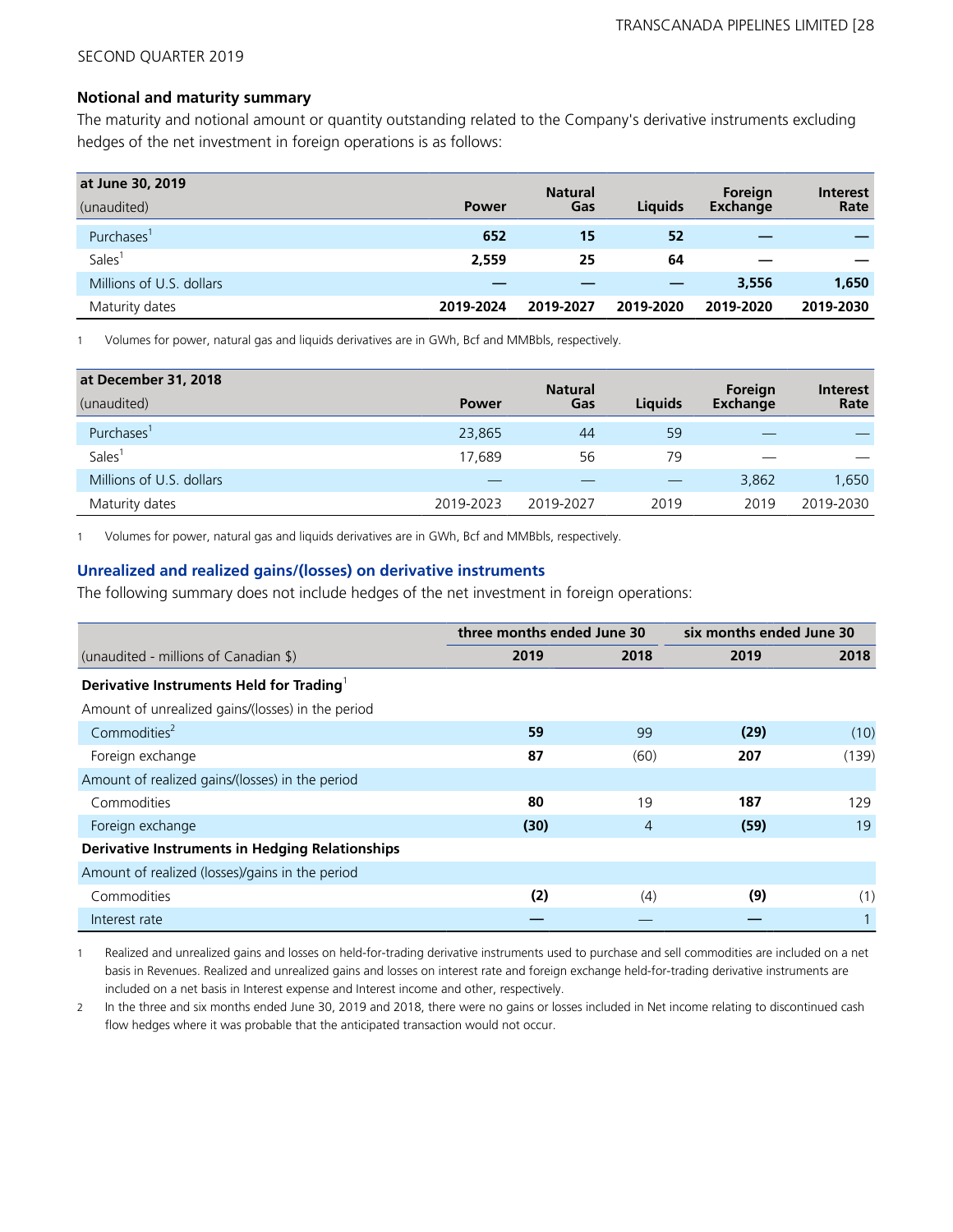### **Derivatives in cash flow hedging relationships**

The components of OCI (Note 10) related to the change in fair value of derivatives in cash flow hedging relationships before tax and including the portion attributable to non-controlling interests are as follows:

|                                                                                  | three months ended June 30 |      | six months ended June 30 |      |  |
|----------------------------------------------------------------------------------|----------------------------|------|--------------------------|------|--|
| (unaudited - millions of Canadian \$)                                            | 2019                       | 2018 | 2019                     | 2018 |  |
| Change in fair value of derivative instruments recognized<br>in OCI <sup>1</sup> |                            |      |                          |      |  |
| Commodities                                                                      | (11)                       | (3)  | (14)                     | (6)  |  |
| Interest rate                                                                    | (41)                       |      | (60)                     | 9    |  |
|                                                                                  | (52)                       | (3)  | (74)                     |      |  |

1 No amounts have been excluded from the assessment of hedge effectiveness. Amounts in parentheses indicate losses recorded to OCI and AOCI.

# **Effect of fair value and cash flow hedging relationships**

The following tables detail amounts presented in the Condensed consolidated statement of income in which the effects of fair value or cash flow hedging relationships are recorded:

|                                                                                               | three months ended June 30          |                          |                         |       |  |
|-----------------------------------------------------------------------------------------------|-------------------------------------|--------------------------|-------------------------|-------|--|
|                                                                                               | <b>Revenues (Power and Storage)</b> |                          | <b>Interest Expense</b> |       |  |
| (unaudited - millions of Canadian \$)                                                         | 2019                                | 2018                     | 2019                    | 2018  |  |
| <b>Total Amount Presented in the Condensed Consolidated</b><br><b>Statement of Income</b>     | 242                                 | 514                      | (625)                   | (584) |  |
| <b>Fair Value Hedges</b>                                                                      |                                     |                          |                         |       |  |
| Interest rate contracts                                                                       |                                     |                          |                         |       |  |
| Hedged items                                                                                  |                                     |                          | (5)                     | (22)  |  |
| Derivatives designated as hedging instruments                                                 |                                     |                          |                         | (2)   |  |
| <b>Cash Flow Hedges</b>                                                                       |                                     |                          |                         |       |  |
| Reclassification of gains on derivative instruments from AOCI to<br>net income <sup>1,2</sup> |                                     |                          |                         |       |  |
| Interest rate contracts                                                                       |                                     |                          | 4                       |       |  |
| Commodity contracts                                                                           |                                     | $\overline{\phantom{0}}$ |                         |       |  |

1 Refer to Note 10, Other comprehensive (loss)/income and accumulated other comprehensive loss, for the components of OCI related to derivatives in cash flow hedging relationships including the portion attributable to non-controlling interests.

2 There are no amounts recognized in earnings that were excluded from effectiveness testing.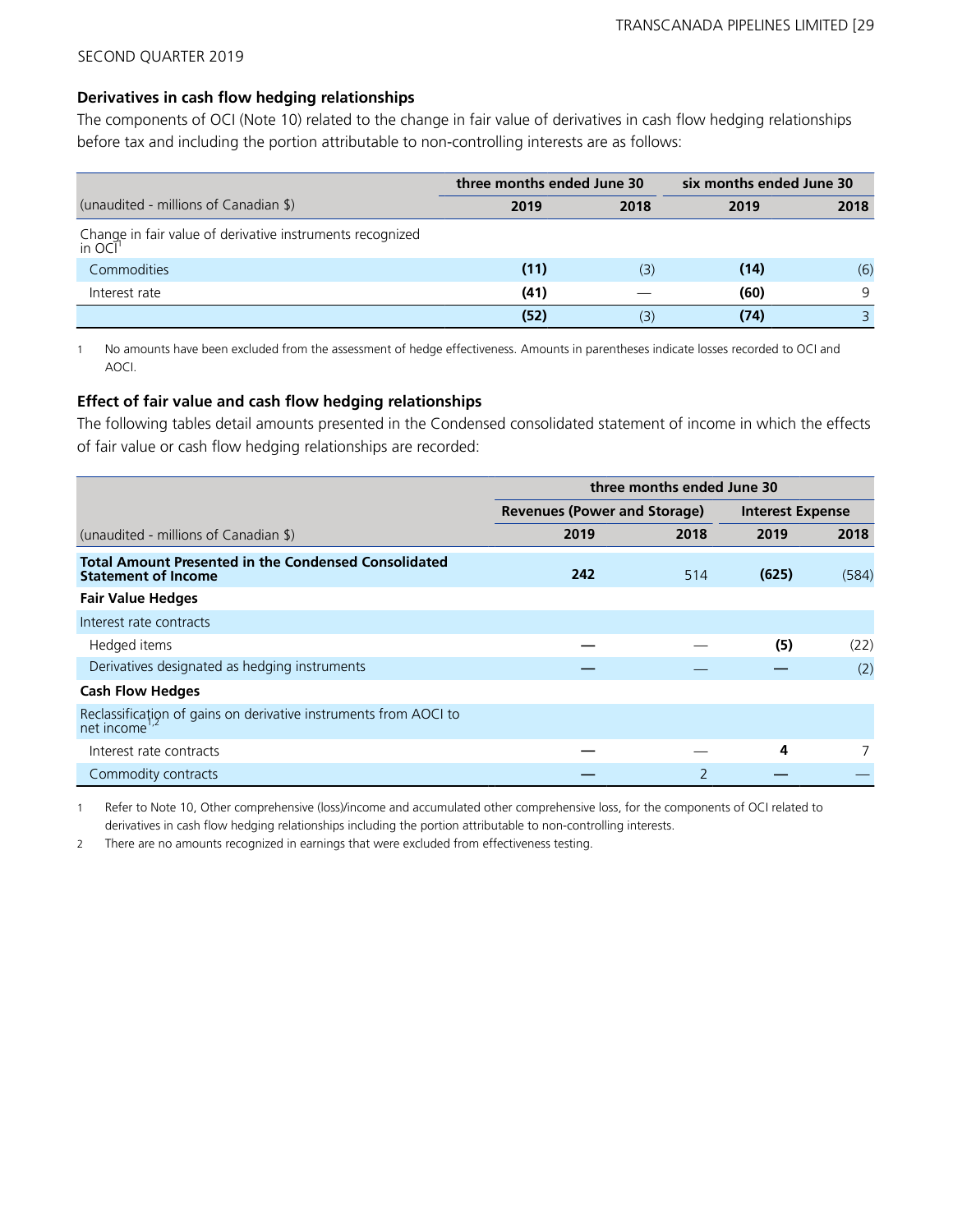|                                                                                               | six months ended June 30            |       |                         |          |  |
|-----------------------------------------------------------------------------------------------|-------------------------------------|-------|-------------------------|----------|--|
|                                                                                               | <b>Revenues (Power and Storage)</b> |       | <b>Interest Expense</b> |          |  |
| (unaudited - millions of Canadian \$)                                                         | 2019                                | 2018  | 2019                    | 2018     |  |
| <b>Total Amount Presented in the Condensed Consolidated</b><br><b>Statement of Income</b>     | 578                                 | 1,189 | (1,246)                 | (1, 132) |  |
| <b>Fair Value Hedges</b>                                                                      |                                     |       |                         |          |  |
| Interest rate contracts                                                                       |                                     |       |                         |          |  |
| Hedged items                                                                                  |                                     |       | (11)                    | (42)     |  |
| Derivatives designated as hedging instruments                                                 |                                     |       | (1)                     | (2)      |  |
| <b>Cash Flow Hedges</b>                                                                       |                                     |       |                         |          |  |
| Reclassificațion of gains on derivative instruments from AOCI to<br>net income <sup>1,2</sup> |                                     |       |                         |          |  |
| Interest rate contracts                                                                       |                                     |       | 8                       | 12       |  |
| Commodity contracts                                                                           |                                     |       |                         |          |  |

1 Refer to Note 10, Other comprehensive (loss)/income and accumulated other comprehensive loss, for the components of OCI related to derivatives in cash flow hedging relationships including the portion attributable to non-controlling interests.

2 There are no amounts recognized in earnings that were excluded from effectiveness testing.

### **Offsetting of derivative instruments**

The Company enters into derivative contracts with the right to offset in the normal course of business as well as in the event of default. TCPL has no master netting agreements, however, similar contracts are entered into containing rights to offset. The Company has elected to present the fair value of derivative instruments with the right to offset on a gross basis on the Condensed consolidated balance sheet. The following table shows the impact on the presentation of the fair value of derivative instrument assets and liabilities had the Company elected to present these contracts on a net basis:

| at June 30, 2019<br>(unaudited - millions of Canadian \$) | <b>Gross derivative</b><br><i>instruments</i> | <b>Amounts available</b><br>for offset | <b>Net amounts</b> |
|-----------------------------------------------------------|-----------------------------------------------|----------------------------------------|--------------------|
| Derivative instrument assets                              |                                               |                                        |                    |
| Commodities                                               | 299                                           | (200)                                  | 99                 |
| Foreign exchange                                          | 52                                            | (28)                                   | 24                 |
| Interest rate                                             | 3                                             | (1)                                    | $\overline{2}$     |
|                                                           | 354                                           | (229)                                  | 125                |
| Derivative instrument liabilities                         |                                               |                                        |                    |
| Commodities                                               | (231)                                         | 200                                    | (31)               |
| Foreign exchange                                          | (39)                                          | 28                                     | (11)               |
| Interest rate                                             | (59)                                          | 1                                      | (58)               |
|                                                           | (329)                                         | 229                                    | (100)              |

1 Amounts available for offset do not include cash collateral pledged or received.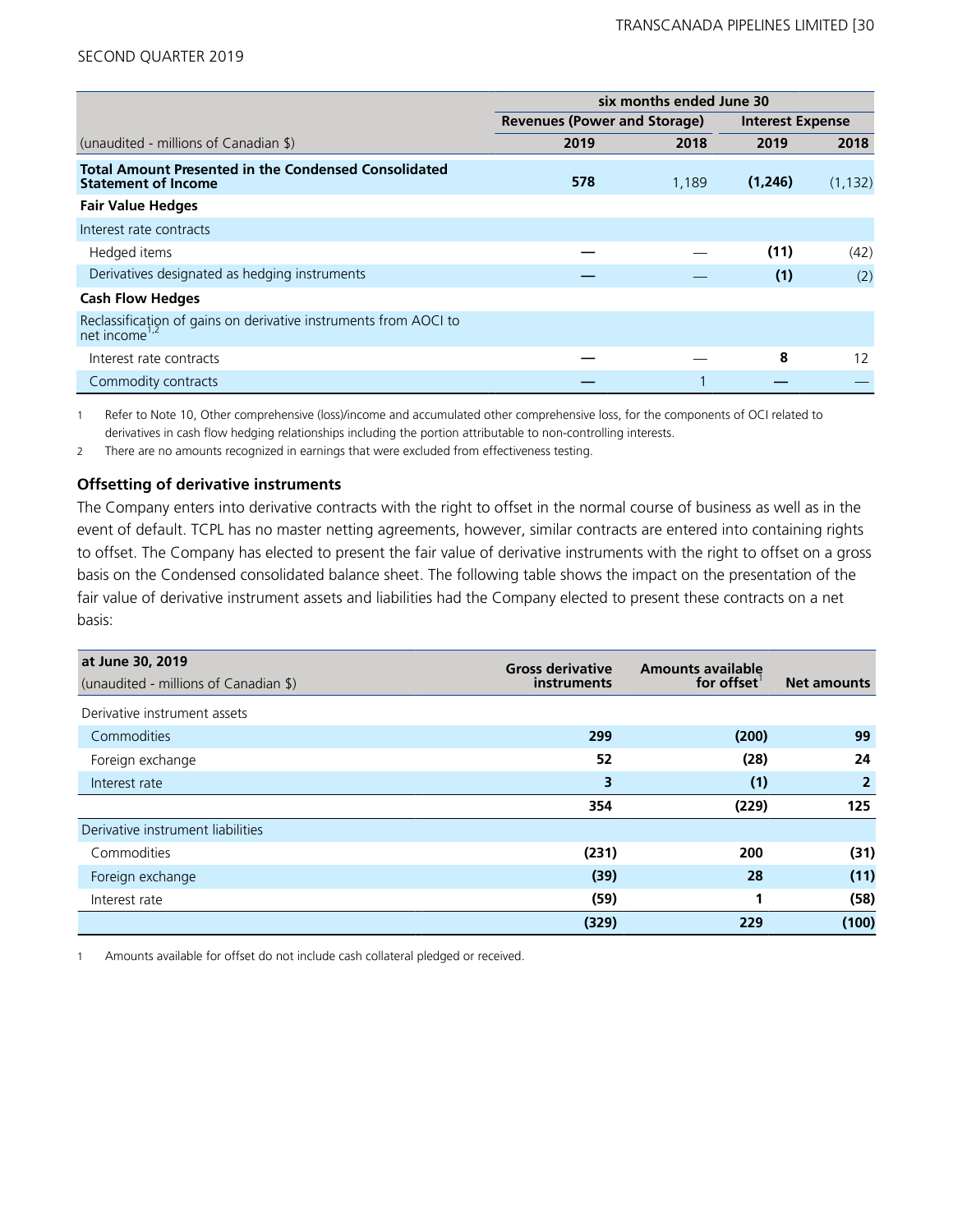| at December 31, 2018<br>(unaudited - millions of Canadian \$) | <b>Gross derivative</b><br>instruments | <b>Amounts available</b><br>for offset | <b>Net amounts</b> |
|---------------------------------------------------------------|----------------------------------------|----------------------------------------|--------------------|
| Derivative instrument assets                                  |                                        |                                        |                    |
| Commodities                                                   | 768                                    | (626)                                  | 142                |
| Foreign exchange                                              | 18                                     | (18)                                   |                    |
| Interest rate                                                 | 12                                     | (4)                                    | 8                  |
|                                                               | 798                                    | (648)                                  | 150                |
| Derivative instrument liabilities                             |                                        |                                        |                    |
| Commodities                                                   | (654)                                  | 626                                    | (28)               |
| Foreign exchange                                              | (295)                                  | 18                                     | (277)              |
| Interest rate                                                 | (15)                                   | 4                                      | (11)               |
|                                                               | (964)                                  | 648                                    | (316)              |

1 Amounts available for offset do not include cash collateral pledged or received.

With respect to the derivative instruments presented above, at June 30, 2019, the Company provided cash collateral of \$46 million (December 31, 2018 – \$143 million) and letters of credit of \$35 million (December 31, 2018 – \$22 million) to its counterparties. At June 30, 2019 and December 31, 2018, the Company held no cash collateral and \$1 million in letters of credit from counterparties on asset exposures.

# **Credit-risk-related contingent features of derivative instruments**

Derivative contracts entered into to manage market risk often contain financial assurance provisions that allow parties to the contracts to manage credit risk. These provisions may require collateral to be provided if a credit-risk-related contingent event occurs, such as a downgrade in the Company's credit rating to non-investment grade. The Company may also need to provide collateral if the fair value of its derivative financial instruments exceeds pre-defined exposure limits.

Based on contracts in place and market prices at June 30, 2019, the aggregate fair value of all derivative instruments with credit-risk-related contingent features that were in a net liability position was \$6 million (December 31, 2018 – \$6 million), for which the Company has provided no collateral in the normal course of business. If the credit-risk-related contingent features in these agreements were triggered on June 30, 2019, the Company would have been required to provide collateral of \$6 million (December 31, 2018 – \$6 million) to its counterparties. Collateral may also need to be provided should the fair value of derivative instruments exceed pre-defined contractual exposure limit thresholds.

The Company has sufficient liquidity in the form of cash and undrawn committed revolving credit facilities to meet these contingent obligations should they arise.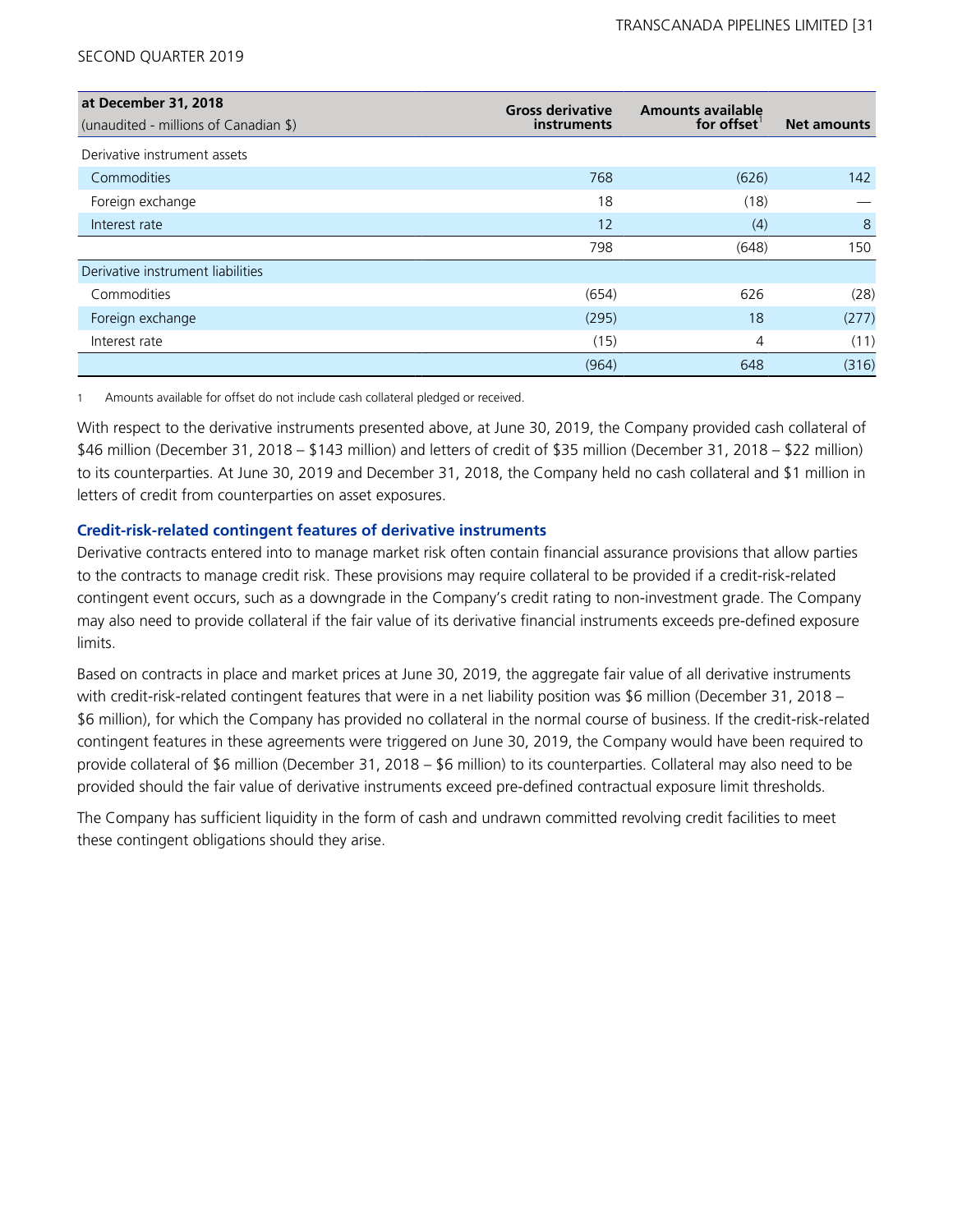### **FAIR VALUE HIERARCHY**

The Company's financial assets and liabilities recorded at fair value have been categorized into three categories based on a fair value hierarchy.

| Levels    | How fair value has been determined                                                                                                                                                                                                                                          |
|-----------|-----------------------------------------------------------------------------------------------------------------------------------------------------------------------------------------------------------------------------------------------------------------------------|
| Level I   | Quoted prices in active markets for identical assets and liabilities that the Company has the ability to access at<br>the measurement date. An active market is a market in which frequency and volume of transactions provides<br>pricing information on an ongoing basis. |
| Level II  | This category includes interest rate and foreign exchange derivative assets and liabilities where fair value is<br>determined using the income approach and commodity derivatives where fair value is determined using the<br>market approach.                              |
|           | Inputs include published exchange rates, interest rates, interest rate swap curves, yield curves and broker quotes<br>from external data service providers.                                                                                                                 |
| Level III | This category mainly includes long-dated commodity transactions in certain markets where liquidity is low and<br>the Company uses the most observable inputs available or, if not available, long-term broker quotes to estimate<br>the fair value for these transactions.  |
|           | There is uncertainty caused by using unobservable market data which may not accurately reflect possible future<br>changes in fair value.                                                                                                                                    |

The fair value of the Company's derivative assets and liabilities measured on a recurring basis, including both current and non-current portions are categorized as follows:

| at June 30, 2019<br>(unaudited - millions of Canadian \$) | <b>Quoted prices in</b><br>active markets<br>(Level I) | <b>Significant other</b><br>observable inputs<br>$(Level II)^{T}$ | <b>Significant</b><br>unobservable<br>inputs<br>$(Level III)^T$ | <b>Total</b> |
|-----------------------------------------------------------|--------------------------------------------------------|-------------------------------------------------------------------|-----------------------------------------------------------------|--------------|
| Derivative instrument assets                              |                                                        |                                                                   |                                                                 |              |
| Commodities                                               | 196                                                    | 102                                                               |                                                                 | 299          |
| Foreign exchange                                          |                                                        | 52                                                                |                                                                 | 52           |
| Interest rate                                             |                                                        | 3                                                                 |                                                                 | 3            |
| Derivative instrument liabilities                         |                                                        |                                                                   |                                                                 |              |
| Commodities                                               | (189)                                                  | (34)                                                              | (8)                                                             | (231)        |
| Foreign exchange                                          |                                                        | (39)                                                              |                                                                 | (39)         |
| Interest rate                                             |                                                        | (59)                                                              |                                                                 | (59)         |
|                                                           | 7                                                      | 25                                                                | (7)                                                             | 25           |

1 There were no transfers from Level II to Level III for the six months ended June 30, 2019.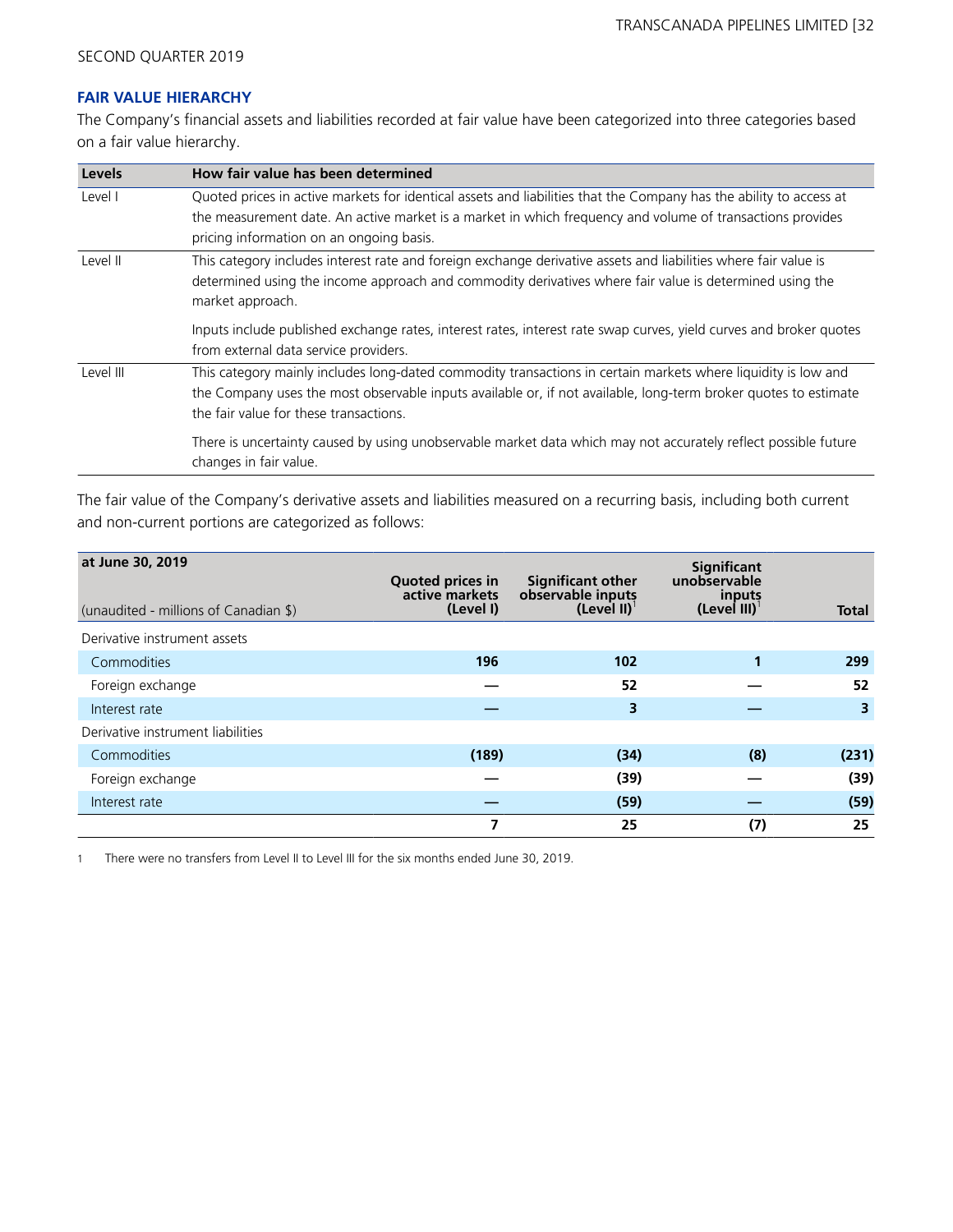| at December 31, 2018<br>(unaudited - millions of Canadian \$) | <b>Quoted prices in</b><br>active markets<br>(Level I) | <b>Significant other</b><br>observable inputs<br>(Level II) $1$ | Significant<br>unobservable<br>inputs<br>$(Level III)^T$ | Total |
|---------------------------------------------------------------|--------------------------------------------------------|-----------------------------------------------------------------|----------------------------------------------------------|-------|
| Derivative instrument assets                                  |                                                        |                                                                 |                                                          |       |
| Commodities                                                   | 581                                                    | 187                                                             |                                                          | 768   |
| Foreign exchange                                              |                                                        | 18                                                              |                                                          | 18    |
| Interest rate                                                 |                                                        | 12                                                              |                                                          | 12    |
| Derivative instrument liabilities                             |                                                        |                                                                 |                                                          |       |
| Commodities                                                   | (555)                                                  | (95)                                                            | (4)                                                      | (654) |
| Foreign exchange                                              |                                                        | (295)                                                           |                                                          | (295) |
| Interest rate                                                 |                                                        | (15)                                                            |                                                          | (15)  |
|                                                               | 26                                                     | (188)                                                           | (4)                                                      | (166) |

1 There were no transfers from Level II to Level III for the year ended December 31, 2018.

The following table presents the net change in fair value of derivative assets and liabilities classified as Level III of the fair value hierarchy:

|                                             | three months ended June 30 |      | six months ended June 30 |      |  |
|---------------------------------------------|----------------------------|------|--------------------------|------|--|
| (unaudited - millions of Canadian \$)       | 2019                       | 2018 | 2019                     | 2018 |  |
| Balance at beginning of period              | (4)                        | (18) | (4)                      | (7)  |  |
| Total (losses)/gains included in Net income | (3)                        | 20   | (3)                      | 18   |  |
| Settlements                                 |                            | 32   |                          | 23   |  |
| Transfers out of Level III                  |                            | 6    |                          | 6    |  |
| Balance at end of period <sup>1</sup>       |                            | 40   | (7)                      | 40   |  |

1 For the three and six months ended June 30, 2019, Revenues included unrealized losses of \$3 million attributed to derivatives in the Level III category that were still held at June 30, 2019 (2018 – unrealized gains of \$50 million and \$44 million, respectively).

# 13. Disposition

# **Coolidge Generating Station**

In December 2018, the Company entered into an agreement to sell its Coolidge generating station in Arizona to SWG Coolidge Holdings, LLC (SWG). Salt River Project Agriculture Improvement and Power District (SRP), the PPA counterparty, subsequently exercised its contractual right of first refusal (ROFR) on a sale to a third party and the Company terminated the agreement with SWG.

On May 21, 2019, the Company completed the sale to SRP for proceeds of US\$448 million before post-closing adjustments as per the terms of SRP's ROFR. As a result, the Company recorded a gain on sale of \$68 million (\$54 million after tax) including the impact of \$9 million of foreign currency translation gains which were reclassified from AOCI to net income. The gain is included in Gain on sale of assets in the Condensed consolidated statement of income.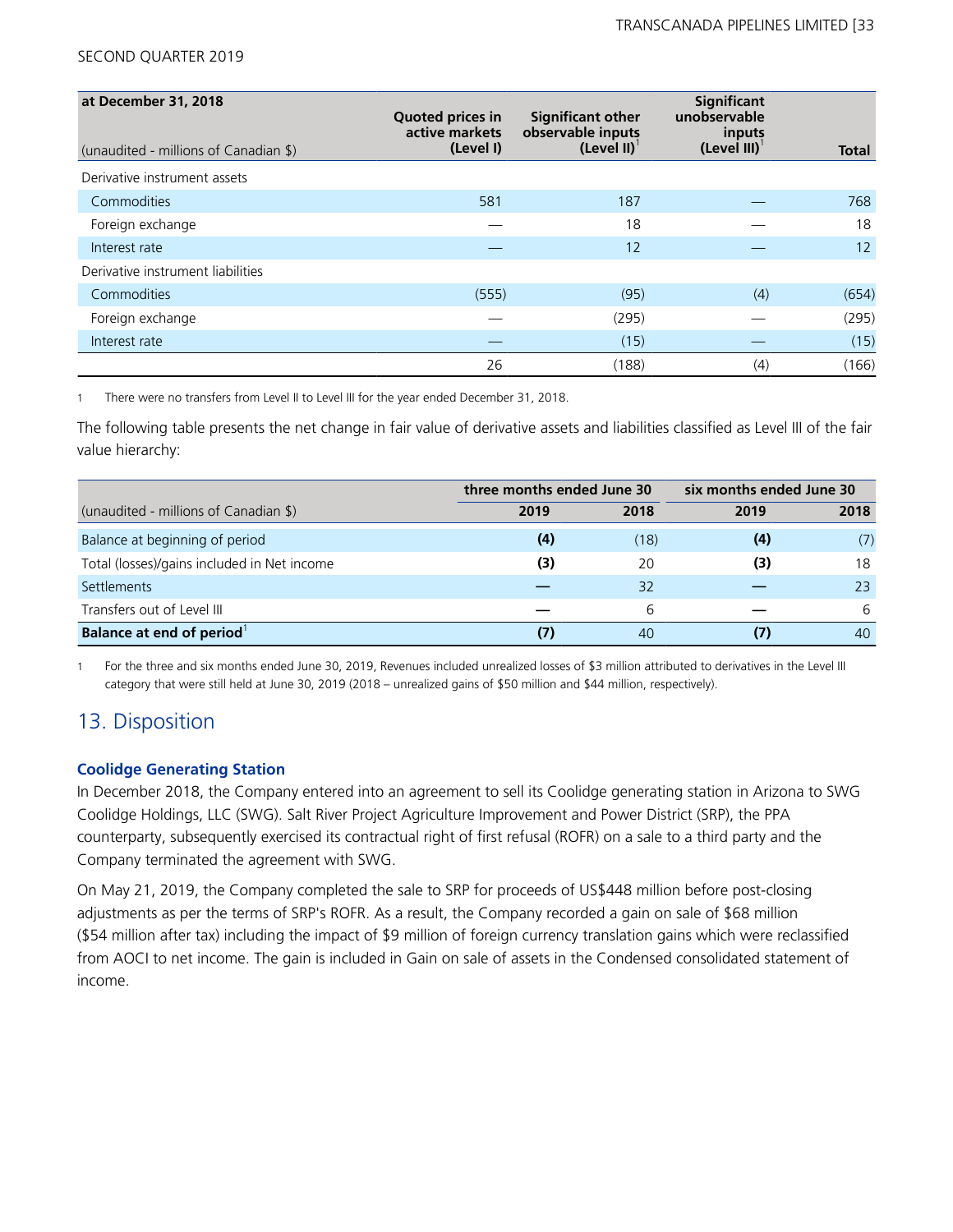# 14. Contingencies and guarantees

## **CONTINGENCIES**

TCPL and its subsidiaries are subject to various legal proceedings, arbitrations and actions arising in the normal course of business. While the final outcome of such legal proceedings and actions cannot be predicted with certainty, it is the opinion of management that the resolution of such proceedings and actions will not have a material impact on the Company's consolidated financial position or results of operations.

### **GUARANTEES**

TCPL and its partner on the Sur de Texas pipeline, IEnova, have jointly guaranteed the financial performance of this entity. Such agreements include a guarantee and a letter of credit which are primarily related to construction services and the delivery of natural gas.

TCPL and its joint venture partner on Bruce Power, BPC Generation Infrastructure Trust, have each severally guaranteed certain contingent financial obligations of Bruce Power related to a lease agreement and contractor and supplier services.

The Company and its partners in certain other jointly owned entities have either (i) jointly and severally, (ii) jointly or (iii) severally guaranteed the financial performance of these entities. Such agreements include guarantees and letters of credit which are primarily related to delivery of natural gas, construction services and the payment of liabilities. For certain of these entities, any payments made by TCPL under these guarantees in excess of its ownership interest are to be reimbursed by its partners.

The carrying value of these guarantees has been included in Other long-term liabilities on the Condensed consolidated balance sheet. Information regarding the Company's guarantees is as follows:

|                                       |                 | at June 30, 2019             |                   | at December 31, 2018         |                          |
|---------------------------------------|-----------------|------------------------------|-------------------|------------------------------|--------------------------|
| (unaudited - millions of Canadian \$) | Term            | <b>Potential</b><br>exposure | Carrying<br>value | <b>Potential</b><br>exposure | <b>Carrying</b><br>value |
| Sur de Texas                          | ranging to 2020 | 169                          |                   | 183                          |                          |
| <b>Bruce Power</b>                    | ranging to 2021 | 88                           |                   | 88                           |                          |
| Other jointly-owned entities          | ranging to 2059 | 99                           |                   | 104                          | 11                       |
|                                       |                 | 356                          | 8                 | 375                          | 12                       |

1 TCPL's share of the potential estimated current or contingent exposure.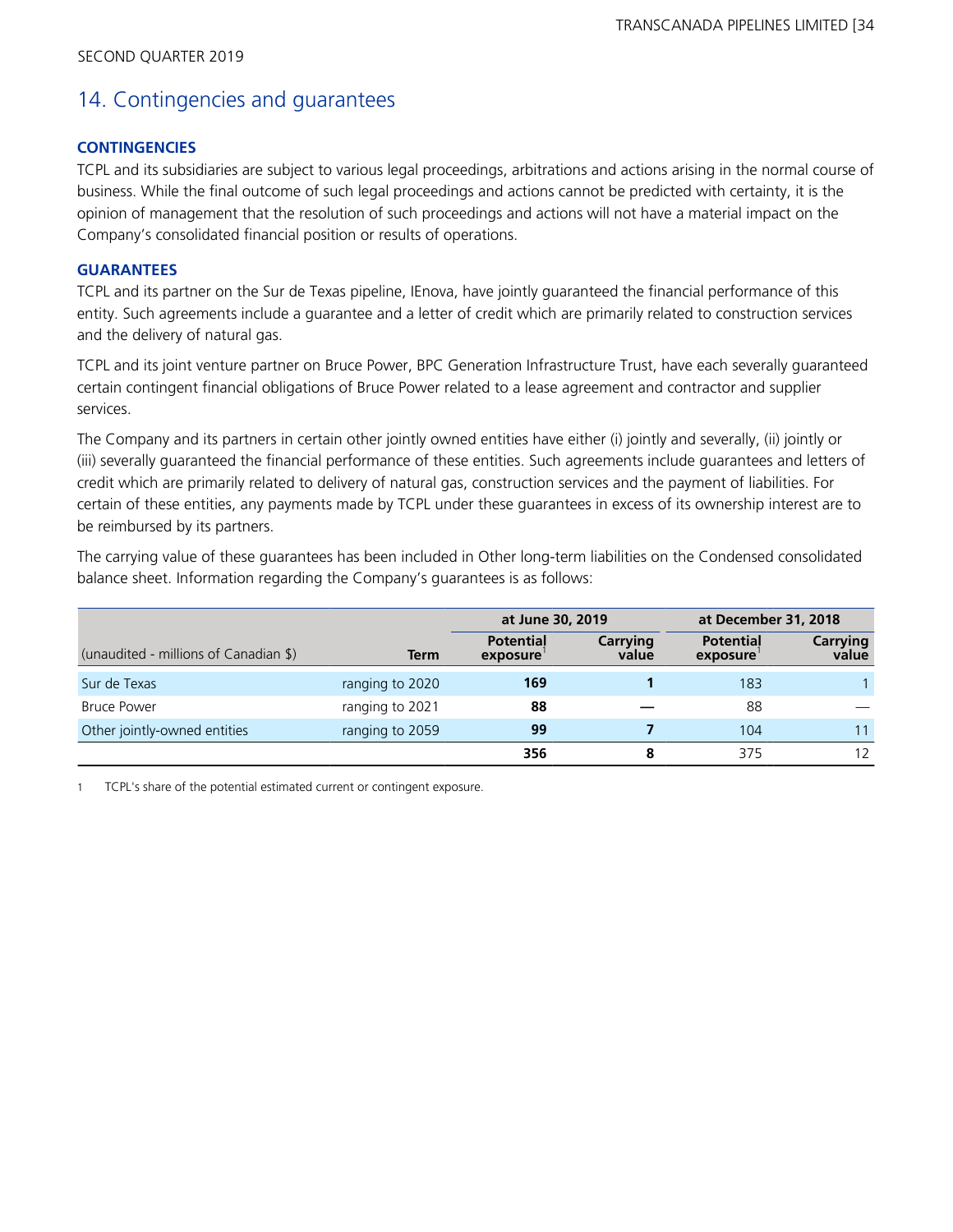# 15. Related party transactions

Related party transactions are conducted in the normal course of business and are measured at the exchange amount, which is the amount of consideration established and agreed to by the related parties.

The following amounts are included in Due to affiliate:

|                              | 2019<br>2018         |                        |                                          |                            |                                          |
|------------------------------|----------------------|------------------------|------------------------------------------|----------------------------|------------------------------------------|
| (millions of Canadian \$)    | <b>Maturity Date</b> | Outstanding<br>June 30 | <b>Effective</b><br><b>Interest Rate</b> | Outstanding<br>December 31 | <b>Effective</b><br><b>Interest Rate</b> |
| Credit Facility <sup>1</sup> | Demand               | 3,802                  | 3.95%                                    | 3.617                      | 3.95%                                    |

1 TCPL has an unsecured \$4.5 billion credit facility with TC Energy. Interest on this facility is charged at the prime rate per annum.

In the three and six months ended June 30, 2019, Interest expense included \$37 million and \$72 million of interest charges as a result of inter-affiliate borrowing (June 30, 2018 – \$26 million and \$48 million).

At June 30, 2019, Accounts payable and other included \$6 million due to TC Energy (December 31, 2018 – \$19 million). In the three and six months ended June 30, 2019, the Company made interest payments of \$36 million and \$72 million to TC Energy (June 30, 2018 – \$25 million and \$46 million).

# 16. Variable interest entities

A VIE is a legal entity that does not have sufficient equity at risk to finance its activities without additional subordinated financial support or is structured such that equity investors lack the ability to make significant decisions relating to the entity's operations through voting rights or do not substantively participate in the gains and losses of the entity.

In the normal course of business, the Company consolidates VIEs in which it has a variable interest and for which it is considered to be the primary beneficiary. VIEs in which the Company has a variable interest but is not the primary beneficiary are considered non-consolidated VIEs and are accounted for as equity investments.

# **Consolidated VIEs**

The Company's consolidated VIEs consist of legal entities where the Company is the primary beneficiary. As the primary beneficiary, the Company has the power, through voting or similar rights, to direct the activities of the VIE that most significantly impact economic performance including purchasing or selling significant assets; maintenance and operations of assets; incurring additional indebtedness; or determining the strategic operating direction of the entity. In addition, the Company has the obligation to absorb losses or the right to receive benefits from the consolidated VIE that could potentially be significant to the VIE.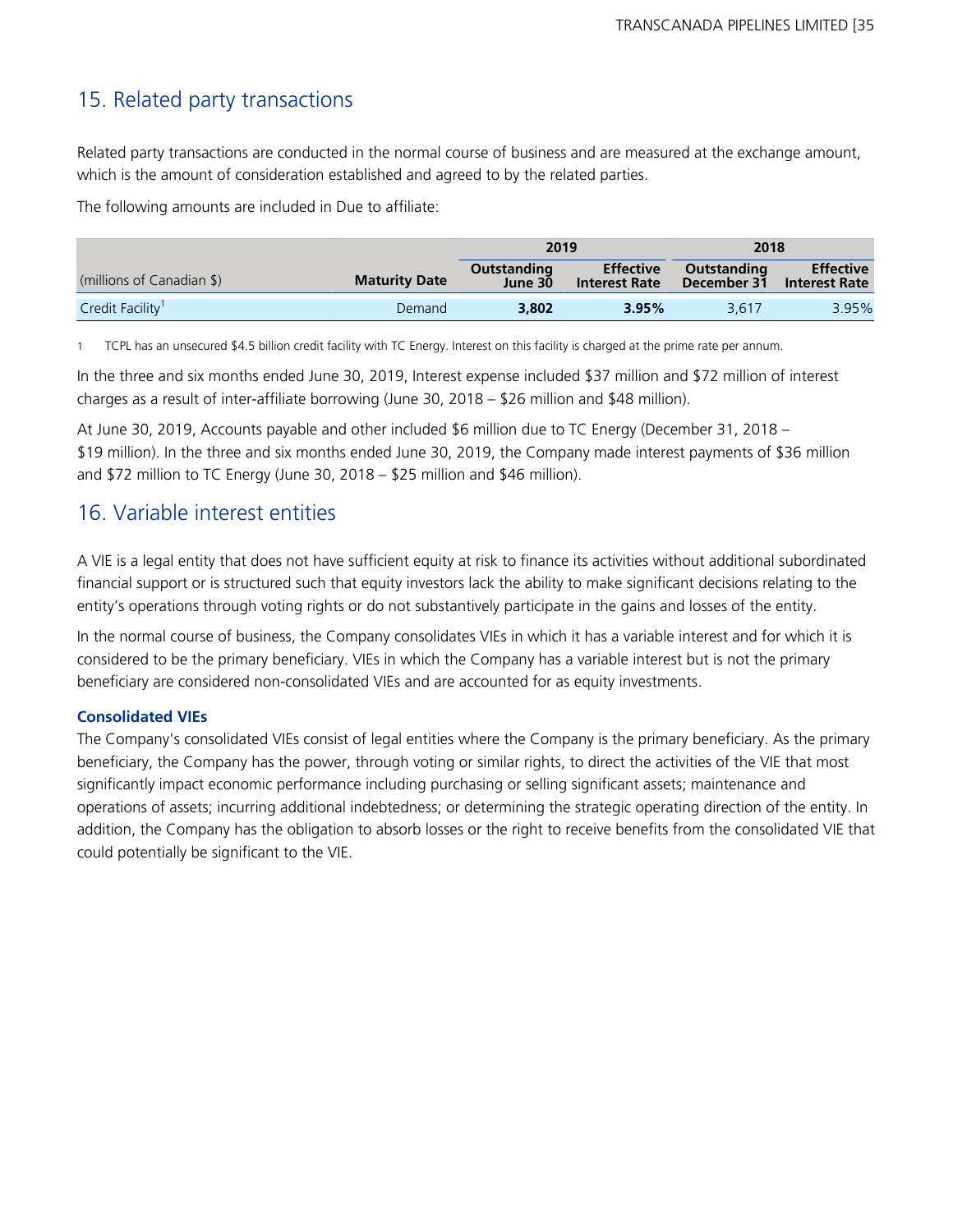A significant portion of the Company's assets are held through VIEs in which the Company holds a 100 per cent voting interest, the VIE meets the definition of a business and the VIE's assets can be used for general corporate purposes. The Consolidated VIEs whose assets cannot be used for purposes other than the settlement of the VIE's obligations, or are not considered a business, are as follows:

| (unaudited - millions of Canadian \$)  | June 30, 2019 | <b>December 31, 2018</b> |
|----------------------------------------|---------------|--------------------------|
| <b>ASSETS</b>                          |               |                          |
| <b>Current Assets</b>                  |               |                          |
| Cash and cash equivalents              | 59            | 45                       |
| Accounts receivable                    | 54            | 79                       |
| Inventories                            | 25            | 24                       |
| Other                                  | 6             | 13                       |
|                                        | 144           | 161                      |
| <b>Plant, Property and Equipment</b>   | 3,071         | 3,026                    |
| <b>Equity Investments</b>              | 830           | 965                      |
| Goodwill                               | 435           | 453                      |
| <b>Intangible and Other Assets</b>     |               | 8                        |
|                                        | 4,480         | 4,613                    |
| <b>LIABILITIES</b>                     |               |                          |
| <b>Current Liabilities</b>             |               |                          |
| Accounts payable and other             | 55            | 88                       |
| Accrued interest                       | 22            | 24                       |
| Current portion of long-term debt      | 160           | 79                       |
|                                        | 237           | 191                      |
| <b>Regulatory Liabilities</b>          | 43            | 43                       |
| <b>Other Long-Term Liabilities</b>     | 8             | 3                        |
| <b>Deferred Income Tax Liabilities</b> | 12            | 13                       |
| Long-Term Debt                         | 2,749         | 3,125                    |
|                                        | 3,049         | 3,375                    |

### **Non-Consolidated VIEs**

The Company's non-consolidated VIEs consist of legal entities where the Company is not the primary beneficiary as it does not have the power to direct the activities that most significantly impact the economic performance of these VIEs or where this power is shared with third parties. The Company contributes capital to these VIEs and receives ownership interests that provide it with residual claims on assets after liabilities are paid.

The carrying value of these VIEs and the maximum exposure to loss as a result of the Company's involvement with these VIEs are as follows:

| (unaudited - millions of Canadian \$) | June 30, 2019 | December 31, 2018 |
|---------------------------------------|---------------|-------------------|
| <b>Balance sheet</b>                  |               |                   |
| Equity investments                    | 4,576         | 4,575             |
| Off-balance sheet                     |               |                   |
| Potential exposure to guarantees      | 166           | 170               |
| <b>Maximum exposure to loss</b>       | 4,742         | 4.745             |